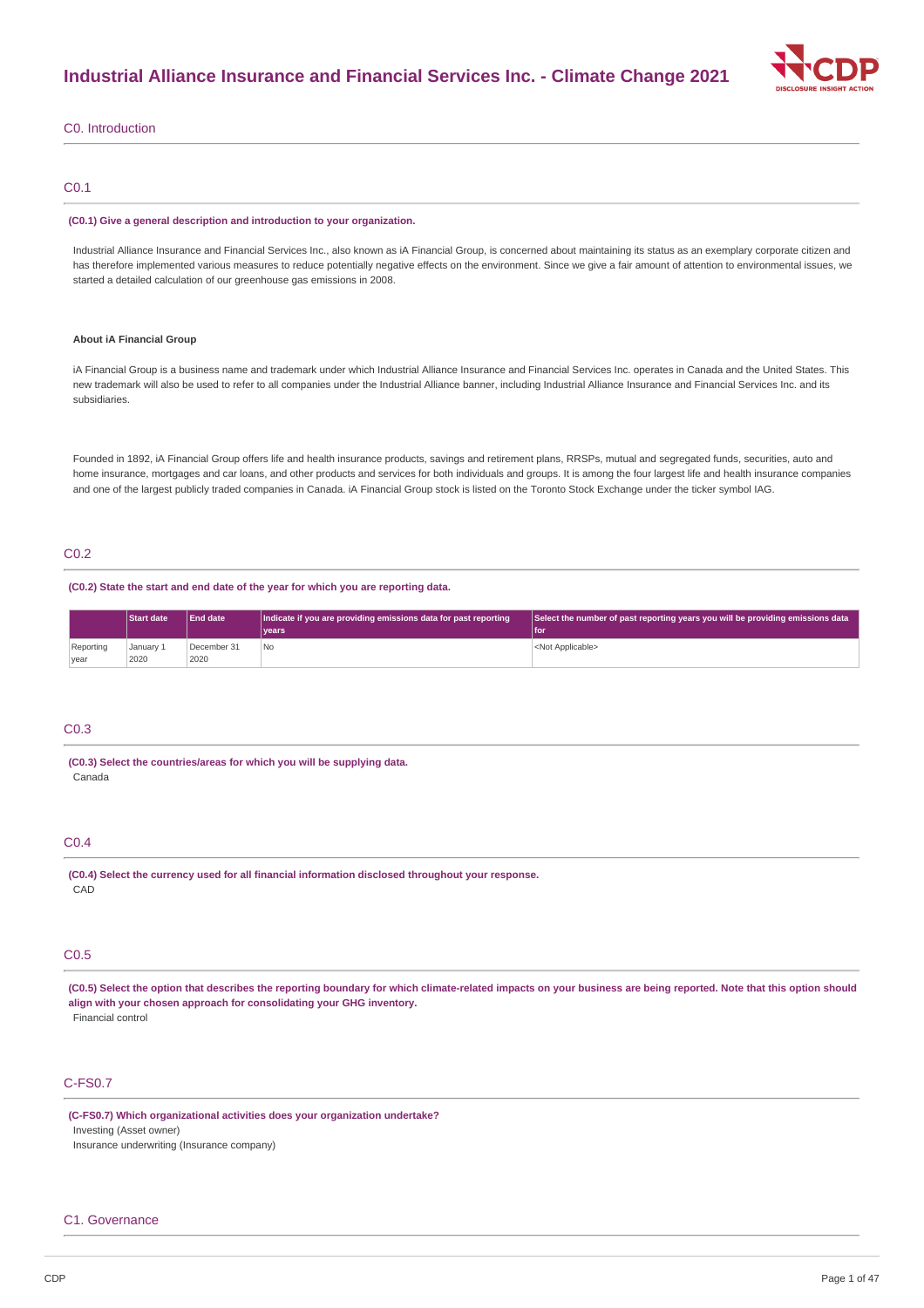### **(C1.1) Is there board-level oversight of climate-related issues within your organization?**

Yes

C1.1a

### (C1.1a) Identify the position(s) (do not include any names) of the individual(s) on the board with responsibility for climate-related issues.

| <b>Position of</b><br>individual(s)                                                            | Please explain                                                                                                                                                                                                                                                                                                                                                                                                                                                                                                                                                                                                                                                                                                                                                                                                                                                                                                                                                                                                                                                                                                                                                                                                                                                                                                          |
|------------------------------------------------------------------------------------------------|-------------------------------------------------------------------------------------------------------------------------------------------------------------------------------------------------------------------------------------------------------------------------------------------------------------------------------------------------------------------------------------------------------------------------------------------------------------------------------------------------------------------------------------------------------------------------------------------------------------------------------------------------------------------------------------------------------------------------------------------------------------------------------------------------------------------------------------------------------------------------------------------------------------------------------------------------------------------------------------------------------------------------------------------------------------------------------------------------------------------------------------------------------------------------------------------------------------------------------------------------------------------------------------------------------------------------|
| Board-level<br>committee                                                                       | The Risk Management, Governance and Ethics Committee of the Board is responsible for the iA Financial Group Sustainable Development Policy and examines the company's strategy in this area.<br>Also, the company monitors environmental risks related to its investments through the Investment Committee of the Board. These investments would include the buildings which the company owns<br>and which it uses for its own offices. To the extent that any policy or practice relating to the carbon emissions of those buildings is adopted, the Investment Committee would monitor those policies<br>as it does with other policies relating to the company's investments. This issue is indirectly monitored through the Investment Committee of the Board. Moreover, in addition to operational activities,<br>the Investment Committee considers climate-related issues in relation to the financial activities undertaken by iA Financial Group as an asset owner. Therefore, the company became a signatory of<br>the United Nations Principles for Responsible Investment (PRI) in the first quarter of 2019. It also made a commitment to become carbon neutral as of 2020. Should a major issue related to Climate<br>Change arise, it would at first be dealt with by the Board of Directors as a whole. |
| Other, please<br>specify<br>(Sustainability<br>Steering<br>Committee)                          | The steering committee establishes iA Financial Group's sustainable development strategy, objectives and targets and monitors their progress, as with the climate transition or the reduction of GHG<br>emissions. It is composed of members of management from various business lines and departments within iA Financial Group, including the Chief Risk Officer (CRO), the Chief Investment Officer<br>(CIO), the Chief Procurement Officer (CPO), etc.                                                                                                                                                                                                                                                                                                                                                                                                                                                                                                                                                                                                                                                                                                                                                                                                                                                              |
| Other, please<br>specify<br>Strategic<br>Advisor<br>Committee )                                | This committee, made up of a small multidisciplinary team, issues recommendations, supports teams and business units in implementing actions and conducts strategic monitoring of ESG factors in<br>our industry, including climate transition risks and opportunities such as cleaner energy sectors that could impact our investment growth strategies, green procurement, etc. The committee also acts<br>(Sustainability as ambassadors and experts for our sustainability approach and produces content for our internal and external stakeholders.                                                                                                                                                                                                                                                                                                                                                                                                                                                                                                                                                                                                                                                                                                                                                                |
| Other, please<br>specify<br>Extended<br>Advisory<br>Committee)                                 | This committee is made up of over 60 employees representing all of our business units in Canada and the United States. Its mandate is to: - Help promote our achievements - Ensure the<br>continuation and progress of iA Financial Group's sustainability achievements - Identify and implement new sustainable development projects (sectoral and institutional) - Act as ambassadors for<br>(Sustainability our corporate approach                                                                                                                                                                                                                                                                                                                                                                                                                                                                                                                                                                                                                                                                                                                                                                                                                                                                                   |
| Other, please<br>specify<br>(Investor<br>Relations and<br><b>Public Affairs</b><br>Department) | The Investor Relations and Public Affairs Department is responsible for the implementation of iA Financial Group's Sustainable Development Policy and for ensuring the continuity and advancement<br>of our sustainability achievements. This policy sets out eight quidelines for iA Financial Group's strategy and actions to achieve its priority United Nations sustainable development goals. For<br>example, one of these guidelines is: "Manage the risks inherent in the conduct of iA Financial Group's business in order to sustain our growth and preserve the long-term balance between risk taking<br>and our risk appetite and tolerance." This includes risks and opportunities related to climate change. The Investor Relations and Public Affairs Department is also responsible for communicating our<br>achievements through our annual Sustainability Report and other means.                                                                                                                                                                                                                                                                                                                                                                                                                      |
| Chief<br>Executive<br>Officer (CEO)                                                            | The CEO is informed of CSR-related issues including climate change-related matters via a number of management reporting channels. The CEO has oversight over climate change-related matters<br>to ensure the company develops effective strategies to address risks and opportunities and assigns appropriate resources and capabilities within the company.                                                                                                                                                                                                                                                                                                                                                                                                                                                                                                                                                                                                                                                                                                                                                                                                                                                                                                                                                            |

# C1.1b

### **(C1.1b) Provide further details on the board's oversight of climate-related issues.**

| <b>Frequency with</b><br>which climate-<br>related issues are a which climate-<br>scheduled agenda<br><b>item</b> | <b>Governance</b><br>lmechanisms into<br><b>related issues are</b><br>integrated                                                                                                                                                                                                                                               | <b>Scope of board-level</b><br>oversight                                                                                                                                                                                                                                                                                 | Please explain                                                                                                                                                                                                                                                                                                                                                                                                                                                                                                     |
|-------------------------------------------------------------------------------------------------------------------|--------------------------------------------------------------------------------------------------------------------------------------------------------------------------------------------------------------------------------------------------------------------------------------------------------------------------------|--------------------------------------------------------------------------------------------------------------------------------------------------------------------------------------------------------------------------------------------------------------------------------------------------------------------------|--------------------------------------------------------------------------------------------------------------------------------------------------------------------------------------------------------------------------------------------------------------------------------------------------------------------------------------------------------------------------------------------------------------------------------------------------------------------------------------------------------------------|
| Scheduled - some<br>meetings                                                                                      | Reviewing and<br>quiding strategy<br>Reviewing and<br>guiding major plans<br>of action<br>Reviewing and<br>quiding risk<br>management<br>policies<br>Reviewing and<br>quiding annual<br>budgets<br>Reviewing and<br>guiding business<br>plans<br>Overseeing major<br>capital expenditures,<br>acquisitions and<br>divestitures | Climate-related risks and<br>opportunities to our own<br>operations<br>Climate-related risks and<br>opportunities to our<br>investment activities<br>Climate-related risks and<br>opportunities to our other<br>products and services we<br>provide to our clients<br>The impact of our own<br>operations on the climate | At each meeting, the Risk Management, Governance and Ethics Committee addresses various aspects of CSR and the integration of<br>sustainable development into operations. Climate change is one of the topics discussed and important updates are provided. The<br>committee ensures follow-up and consistency between the implementation of sustainable development and organizational activities. Starting<br>in 2021, risks and opportunities related to climate change will be on the agenda of every meeting. |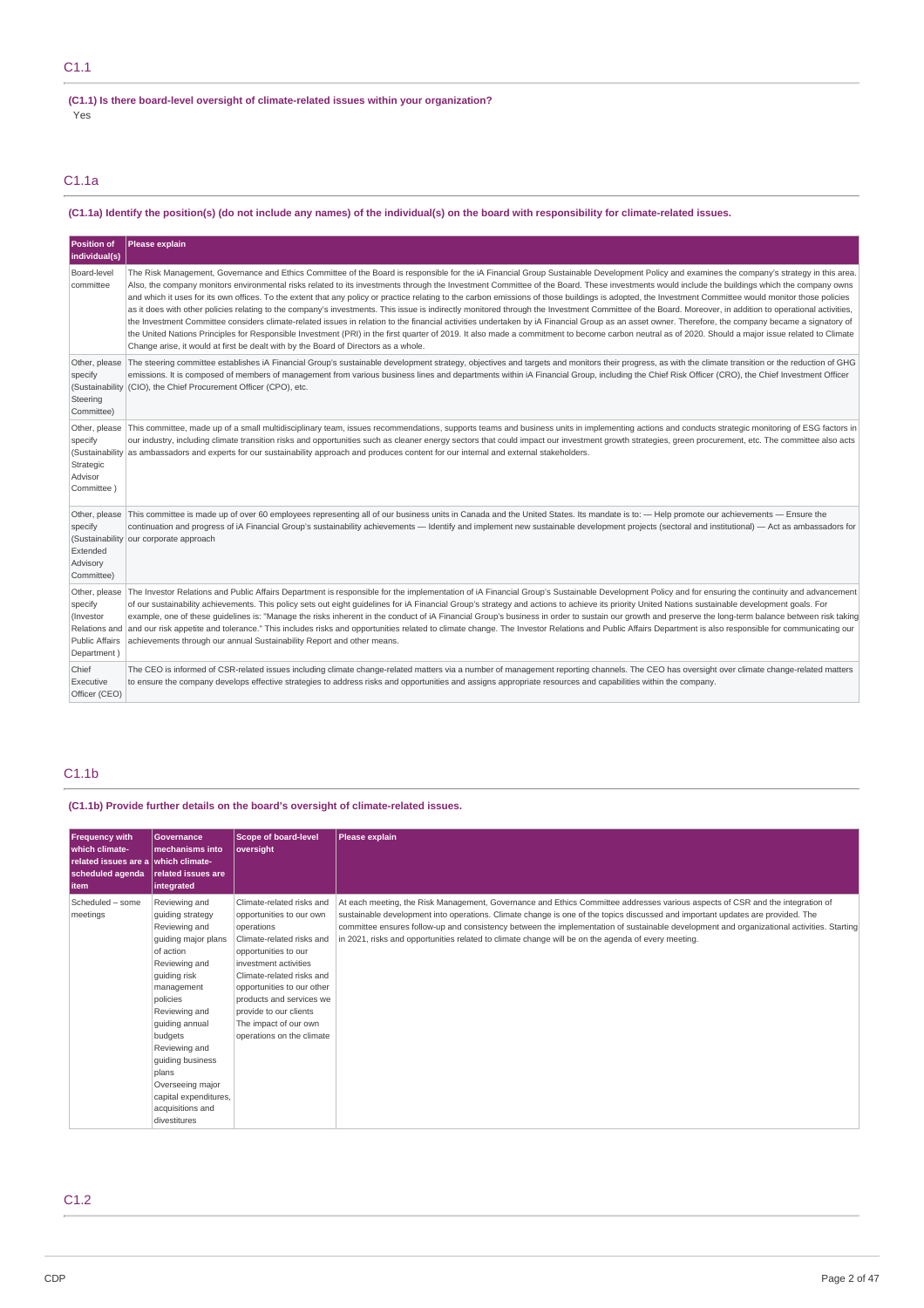# **(C1.2) Provide the highest management-level position(s) or committee(s) with responsibility for climate-related issues.**

| Name of the position(s) and/or<br>committee(s)                                                                                                         | <b>Reporting line</b>                                        | <b>Responsibility</b>                                                   | <b>Coverage of responsibility</b>                                                                                                                                                                                                                                                  | Frequency of reporting to the board<br>on climate-related issues |
|--------------------------------------------------------------------------------------------------------------------------------------------------------|--------------------------------------------------------------|-------------------------------------------------------------------------|------------------------------------------------------------------------------------------------------------------------------------------------------------------------------------------------------------------------------------------------------------------------------------|------------------------------------------------------------------|
| Chief Executive Officer (CEO)                                                                                                                          | Reports to the board directly                                | Both assessing and managing climate-<br>related risks and opportunities | Risks and opportunities related to our<br>investing activities<br>Risks and opportunities related to our<br>insurance underwriting activities<br>Risks and opportunities related to our<br>other products and services<br>Risks and opportunities related to our own<br>operations | Quarterly                                                        |
| Chief Risks Officer (CRO)                                                                                                                              | CEO reporting line                                           | Both assessing and managing climate-<br>related risks and opportunities | Risks and opportunities related to our<br>investing activities<br>Risks and opportunities related to our<br>insurance underwriting activities<br>Risks and opportunities related to our<br>other products and services<br>Risks and opportunities related to our own<br>operations | Quarterly                                                        |
| Chief Investment Officer (CIO)                                                                                                                         | CEO reporting line                                           | Both assessing and managing climate-<br>related risks and opportunities | Risks and opportunities related to our<br>investing activities                                                                                                                                                                                                                     | Quarterly                                                        |
| Other committee, please specify (Governance<br>and Ethics Committee)                                                                                   | Reports to the board directly                                | Both assessing and managing climate-<br>related risks and opportunities | Risks and opportunities related to our<br>investing activities<br>Risks and opportunities related to our<br>insurance underwriting activities<br>Risks and opportunities related to our<br>other products and services<br>Risks and opportunities related to our own<br>operations | Quarterly                                                        |
| Other committee, please specify (Sustainability Other, please specify (Governance   Both assessing and managing climate-<br><b>Steering Committee)</b> | and Ethics Committee)                                        | related risks and opportunities                                         | Risks and opportunities related to our<br>investing activities<br>Risks and opportunities related to our<br>insurance underwriting activities<br>Risks and opportunities related to our<br>other products and services<br>Risks and opportunities related to our own<br>operations | Quarterly                                                        |
| Other committee, please specify (Sustainability Other, please specify<br>Strategic Advisor Committee)                                                  | (Sustainability Steering<br>Committee)                       | Both assessing and managing climate-<br>related risks and opportunities | Risks and opportunities related to our<br>investing activities<br>Risks and opportunities related to our<br>insurance underwriting activities<br>Risks and opportunities related to our<br>other products and services<br>Risks and opportunities related to our own<br>operations | Quarterly                                                        |
| Risk manager                                                                                                                                           | Risk - CRO reporting line                                    | Both assessing and managing climate-<br>related risks and opportunities | Risks and opportunities related to our<br>investing activities<br>Risks and opportunities related to our<br>insurance underwriting activities<br>Risks and opportunities related to our<br>other products and services<br>Risks and opportunities related to our own<br>operations | More frequently than quarterly                                   |
| Other, please specify (Head of Investor<br>Relations)                                                                                                  | Finance - CFO reporting line                                 | Both assessing and managing climate-<br>related risks and opportunities | Risks and opportunities related to our<br>investing activities<br>Risks and opportunities related to our<br>insurance underwriting activities<br>Risks and opportunities related to our<br>other products and services<br>Risks and opportunities related to our own<br>operations | More frequently than quarterly                                   |
| Other, please specify (Sustainable<br>Development Advisor)                                                                                             | Other, please specify (Head of<br><b>Investor Relations)</b> | Both assessing and managing climate-<br>related risks and opportunities | Risks and opportunities related to our<br>investing activities<br>Risks and opportunities related to our<br>insurance underwriting activities<br>Risks and opportunities related to our<br>other products and services<br>Risks and opportunities related to our own<br>operations | More frequently than quarterly                                   |
| Chief Financial Officer (CFO)                                                                                                                          | CEO reporting line                                           | Both assessing and managing climate-<br>related risks and opportunities | Risks and opportunities related to our<br>investing activities<br>Risks and opportunities related to our<br>insurance underwriting activities<br>Risks and opportunities related to our<br>other products and services<br>Risks and opportunities related to our own<br>operations | Quarterly                                                        |

# C1.2a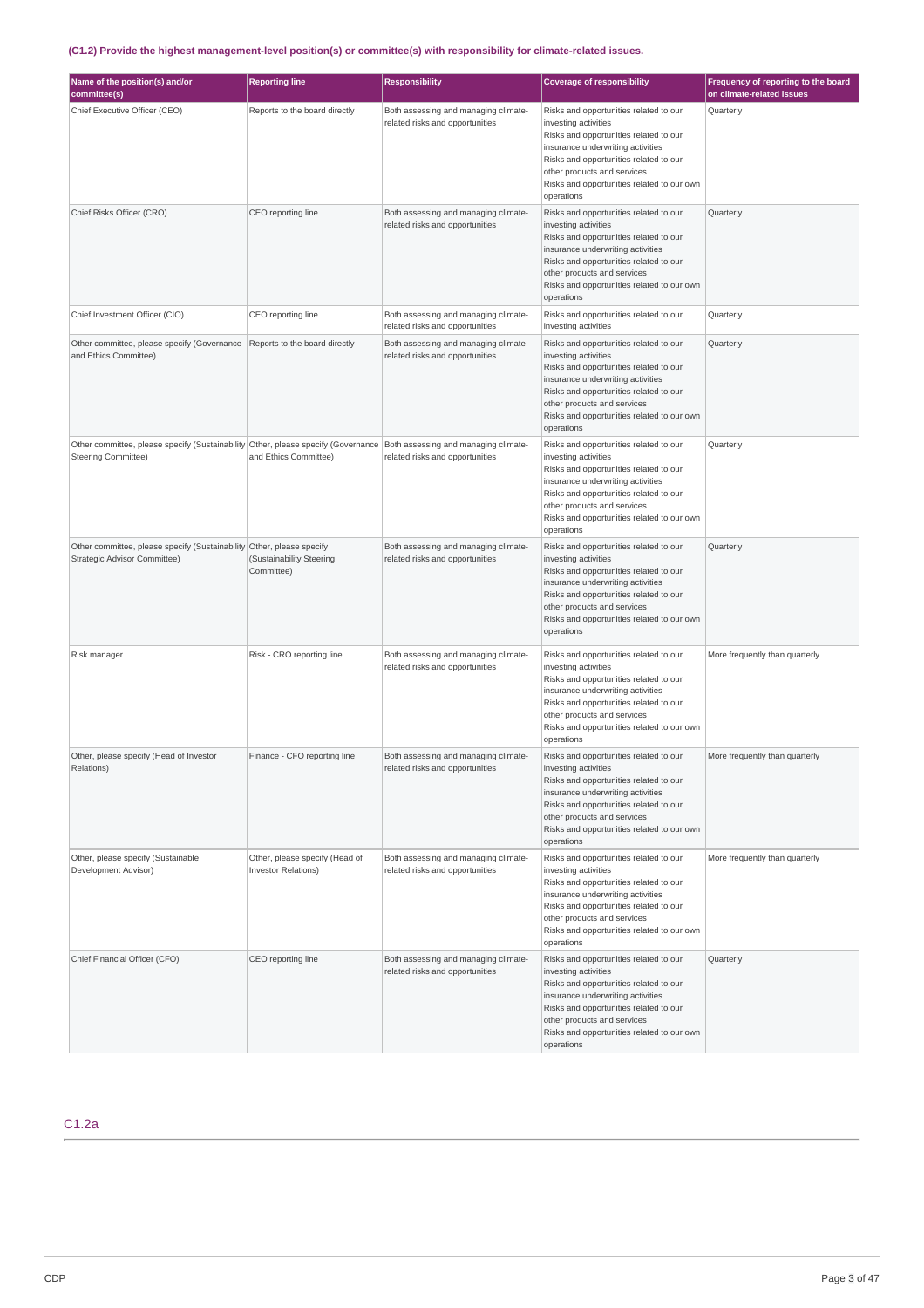### (C1.2a) Describe where in the organizational structure this/these position(s) and/or committees lie, what their associated responsibilities are, and how climate**related issues are monitored (do not include the names of individuals).**

To ensure the proper integration of CSR/SD within the organization, iA Financial Group has established a structure made up of top-level management and employees on the one hand, and committees on the other.

#### Top-level management and employees:

The highest management-level positions with responsibility for climate-related issues are at the top level of the organization on the executive team of iA Financial Group. Four executives have oversight for climate-related issues: The Chief Executive Officer (CEO), the Chief Risk Officer (CRO), the Chief Investment Officer (CIO), and the Chief Financial Officer (CFO).

The Investor Relations and Public Affairs Department is responsible for the implementation of the Sustainable Development Policy within iA Financial Group and for ensuring the continuity and advancement of iA Financial Group's sustainability achievements. It is also responsible for communicating these achievements through the annual Sustainability Report and other means. In 2020, the company decided to create a sustainability advisor position responsible for the implementation of ESG factors in the organization and the consideration of climate change in the organizational strategy. This advisor reports to the Head of Investor Relations, who reports to the CFO. In this role, an important priority has been established on managing risks and opportunities related to climate change. This will involve integrating the recommendations of the Task Force on Climate-related Financial Disclosures (TCFD).

### Committees:

### **Risk Management, Governance and Ethics Committee:**

This committee of the board of directors is responsible for the iA Financial Group Sustainable Development Policy and examines the company's strategy in this area. The Committee is composed entirely of independent directors. The Board believes that the members of the Governance and Ethics Committee possess the combined knowledge, experience and profiles necessary to fulfill the Committee's mandate.

#### **Sustainability Steering Committee:**

The steering committee establishes iA Financial Group's sustainable development strategy, objectives and targets and monitors their progress. It is composed of members of management from various business lines and departments within iA Financial Group. On this committee sits:

- Advisor Investment COO •
- Executive Vice-President, Client & Employee Experience •
- Executive Vice-President, Dealer Services & Special Risks •
- Vice-President, Finance, Financial Reporting •
- Director, National Underwriting, Group Insurance
- Executive Vice-President, Wealth Management •
- Head of Investor Relations •
- · Sustainable Development Advisor
- Vice-President and Chief Risk Officer •
- Vice-President, Chief Compliance Officer and Chief of Financial Operations •
- Senior Director, Procurement and Material Resources
- Vice-President, Infrastructure & Operations •
- First Vice-President and Chief of General Funds Investment
- Senior Vice-President, Insurance Product Distribution and Development

#### **Sustainability Strategic Advisor Committee:**

This committee, made up of a small multidisciplinary team, issues recommendations, supports teams and business units in implementing actions, conducts strategic monitoring of ESG factors in our industry, acts as ambassadors and experts for our sustainability approach, and produces content for our internal and external stakeholders.

#### **Sustainability Extended Advisory Committee:**

This committee is made up of over 60 employees representing all of our business units in Canada and the United States. Its mandate is to:

— Help promote our achievements

- Ensure the continuation and progress of iA Financial Group's sustainability achievements
- Identify and implement new sustainable development projects (sectoral and institutional)
- Act as ambassadors for our corporate approach

# C1.3

(C1.3) Do you provide incentives for the management of climate-related issues, including the attainment of targets?

|     | <b>Provide incentives for the management of climate-related issues</b> |  |
|-----|------------------------------------------------------------------------|--|
| Row |                                                                        |  |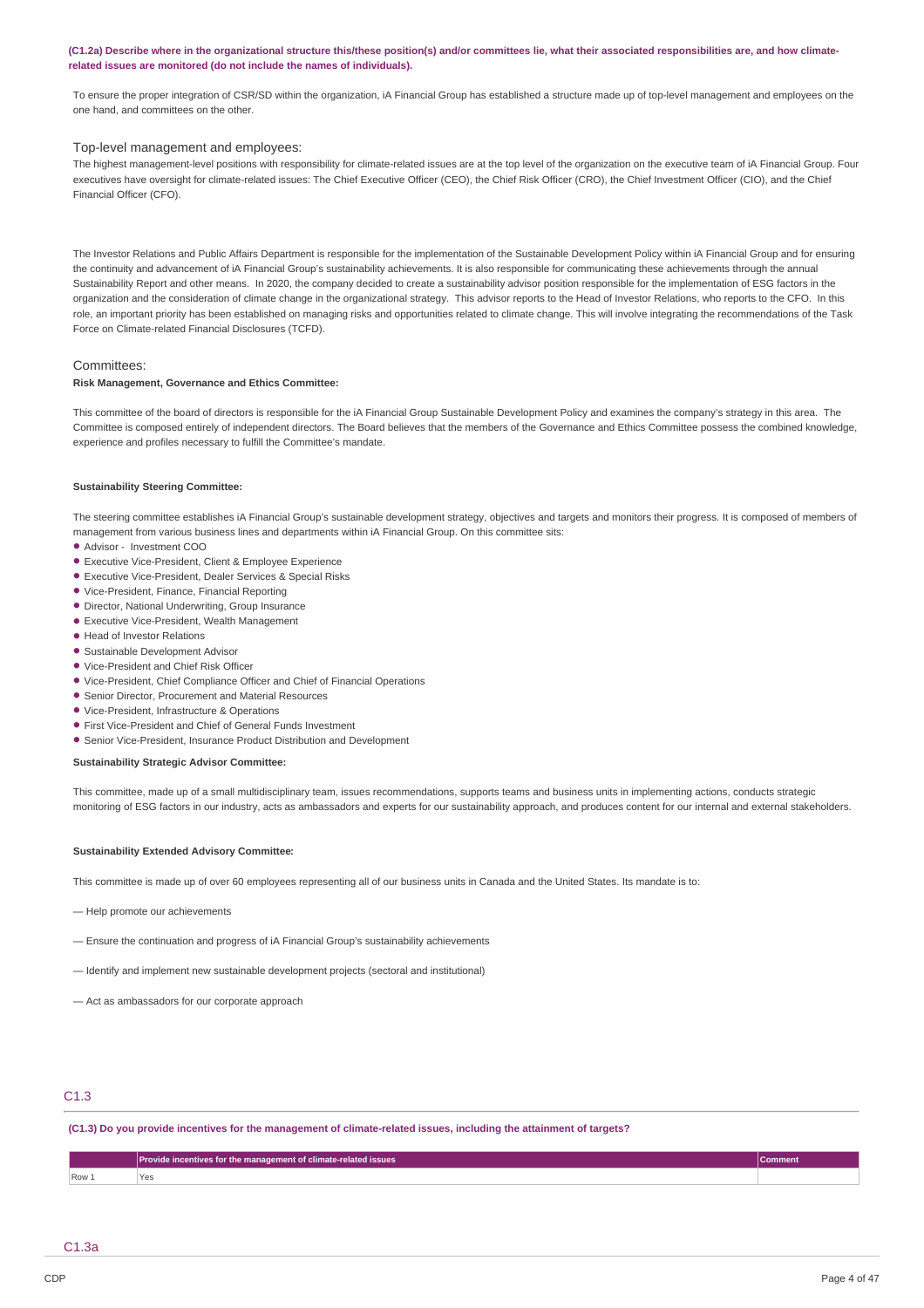### (C1.3a) Provide further details on the incentives provided for the management of climate-related issues (do not include the names of individuals).

| <b>Entitled</b><br>to<br>incentive | <b>Type of</b> | Activity<br>incentive linventivized | <b>Comment</b>                                                                                                                                                                                                                                                                                                                                                                                                                                                                                                                                                                                                                                                                                                                                                                                                                                                                                                                                                                                                                                                                                                                                                                                                                      |
|------------------------------------|----------------|-------------------------------------|-------------------------------------------------------------------------------------------------------------------------------------------------------------------------------------------------------------------------------------------------------------------------------------------------------------------------------------------------------------------------------------------------------------------------------------------------------------------------------------------------------------------------------------------------------------------------------------------------------------------------------------------------------------------------------------------------------------------------------------------------------------------------------------------------------------------------------------------------------------------------------------------------------------------------------------------------------------------------------------------------------------------------------------------------------------------------------------------------------------------------------------------------------------------------------------------------------------------------------------|
| All<br>employees reward            | Monetary       | Emissions<br>reduction<br>project   | As an incentive, the cost of monthly passes for public transportation in Quebec City (L'Abonne Bus) was discounted 10% for employees and their families. What's more, in<br>2012 the company decided to cover 50% more of these monthly fees. Employees were able to sign up starting in 2013 and could take advantage of the lower rates as of April<br>1, 2013. The 50 % increased discount has helped to recruit new public transit users and increase the level of commitment among part-time users. Since the increased discount<br>was introduced, the number of iA Financial Group and iA Auto and Home Insurance employees signed up for L'Abonne Bus has increased from 228 in 2012 to 479 in 2019.<br>Also, through its Transit Support Program launched in February 2018, iA Financial Group provides financial support to its Montreal, Toronto and Vancouver employees who use<br>public transit as their primary mode of transportation to the office. These employees are reimbursed \$50 per month, provided they meet the eligibility criteria. This program had<br>a major impact for our employees. For example, in Montreal, the number of public transportation users rose from 170 to 300 during this year. . |
| All<br>employees reward            | Monetary       | Emissions<br>reduction<br>project   | Alongside the 50 % increased discount program, iA Financial Group added an additional initiative, which is a return home policy in case of emergency. Under this policy,<br>employees who commute using alternative transportation (bus or carpool) can be provided a taxi at the company's expense to leave work if an emergency situation arises. It<br>therefore ensures employees access to transportation without worrying about schedule restraints, up to three times a year and for a total maximum amount of \$100 CAD a<br>year. In 2017, 46 taxi rides were taken through this return home policy. The total cost of these rides is \$1,200.55.                                                                                                                                                                                                                                                                                                                                                                                                                                                                                                                                                                          |
| All<br>employees monetary          | Non-<br>reward | Emissions<br>reduction<br>project   | Since 2009, in addition to L'abonne Bus, the company's head office has also offered employees a carpooling program in partnership with the Carpooling Network. 261<br>employees are registered for the carpooling program.                                                                                                                                                                                                                                                                                                                                                                                                                                                                                                                                                                                                                                                                                                                                                                                                                                                                                                                                                                                                          |
| All<br>employees monetary          | Non-<br>reward | Emissions<br>reduction<br>project   | iA Financial Group's head office also offers locker rooms, showers and bike racks for employees that opt for active modes of transportation.                                                                                                                                                                                                                                                                                                                                                                                                                                                                                                                                                                                                                                                                                                                                                                                                                                                                                                                                                                                                                                                                                        |
| All<br>employees monetary          | Non-<br>reward | Emissions<br>reduction<br>project   | Again in 2020, iA Financial Group was a major participant in the Défi Sans Auto Solo car-free challenge organized as part of public and active transportation week. The<br>challenge was maintained in 2020, despite the pandemic and lockdown measures, because it covers all activities involving travel by an individual during the period, whether for<br>work or for other activities. During the seven day challenge, iA Financial Group participants calculated their public transit kilometres, active transportation kilometres and<br>kilometres saved by telecommuting, which contributed to a reduction of approximately 961 kg of greenhouse gas emissions compared to travelling alone by car. iA Financial<br>Group was awarded the provincial grand prize winner of this 2020 Défi Sans Auto Solo car-free challenge by Quebec Transit Management Centers Association (ACGDQ).<br>We've taken part in this challenge for more than ten years and we count the number of participants and GHGs saved every year, as shown in our 2020 Sustainability Report<br>(page 31).                                                                                                                                            |
| All<br>employees monetary          | Non-<br>reward | Efficiency<br>project               | We are currently developing a comprehensive program for a flexible work environment. This project, initiated before the covid-19 pandemic, has led us to revisit our current<br>cultural, technological and physical environments. Our reflection on a flexible working environment covers various aspects, including: - A new teleworking model - A<br>redesigned workplace environment — User support technologies The program to introduce a flexible work environment is an opportunity for employees and teams to create<br>their own flexible environments based on an optimal employee experience tailored to their needs. This program will be rolled out gradually starting in 2021. It will have a<br>significative impact on employee commuting.                                                                                                                                                                                                                                                                                                                                                                                                                                                                         |
| All<br>employees monetary          | Non-<br>reward | Emissions<br>reduction<br>project   | Environmental employee recruiting initiatives During 2020, iA Financial Group adapted and revised its strategy to ensure a memorable, distinctive and reinvented experience for<br>its existing staff, but also for new hires. As part of this new vision and our commitment to sustainability, our organization pledged, as of January 2021, to plant one tree per new<br>employee, in addition to those planted as part of our carbon-offsetting activities. In addition, our Talent Acquisition team has committed to supporting and promoting local<br>businesses from the different territories served by iA Financial Group, and to exposing their products by offering 100% local welcome gifts to our new employees. Because of<br>the diversity of our suppliers, new employees will each be able to discover different companies throughout the year, depending on the partnership in place when they are hired.<br>Lastly, note that our onboarding process, which used to include a large volume of paper documents, is now almost entirely digital.                                                                                                                                                                    |

## C-FS1.4

(C-FS1.4) Does your organization offer its employees an employment-based retirement scheme that incorporates ESG principles, including climate change?

| We offer an employment-based<br>retirement scheme that<br>incorporates ESG principles,<br>including climate change. | <b>Comment</b>                                                                                                                                                                                                                                                                                                                                                                                                                                                                                                                                     |
|---------------------------------------------------------------------------------------------------------------------|----------------------------------------------------------------------------------------------------------------------------------------------------------------------------------------------------------------------------------------------------------------------------------------------------------------------------------------------------------------------------------------------------------------------------------------------------------------------------------------------------------------------------------------------------|
| Row No, but we plan to do so in the next<br>two years                                                               | The investments of the pension plan are made through iA Investment Management which is, as of 2019, a signatory of the United Nations Principles for Responsible<br>Investment (PRI). For that reason, ESG factors are starting to be integrated into the decision-making process of the different pension plan's investment managers. In the<br>near future, the pension committee has a goal to develop and adopt a responsible investment policy to officially define the investment philosophy related to ESG factors<br>for the pension plan. |

### C2. Risks and opportunities

## C2.1

(C2.1) Does your organization have a process for identifying, assessing, and responding to climate-related risks and opportunities? Yes

# C2.1a

**(C2.1a) How does your organization define short-, medium- and long-term time horizons?**

|                 | <b>From</b> | что.        | <b>Comment</b>                                                                                                                                                                                                                              |
|-----------------|-------------|-------------|---------------------------------------------------------------------------------------------------------------------------------------------------------------------------------------------------------------------------------------------|
|                 | (vears)     | $ $ (years) |                                                                                                                                                                                                                                             |
| Short-<br>term  |             |             | The definition of short-term will vary depending on the process, initiative or objective. With respect to the classification of current and emerging risks, we generally consider the short<br>term to be 2-3 years.                        |
| Medium-<br>term |             | 10          | The definition of medium-term will vary depending on the process, initiative or objective. Our strategy development function does not formally define time horizons; however, they<br>generally consider the medium-term to be 3-10 years.  |
| Long-<br>term   | 10          | 40          | The definition of long-term will vary depending on the process, initiative or objective. Our strategy development function does not formally define time horizons; however, they<br>generally consider the long-term to be beyond 10 years. |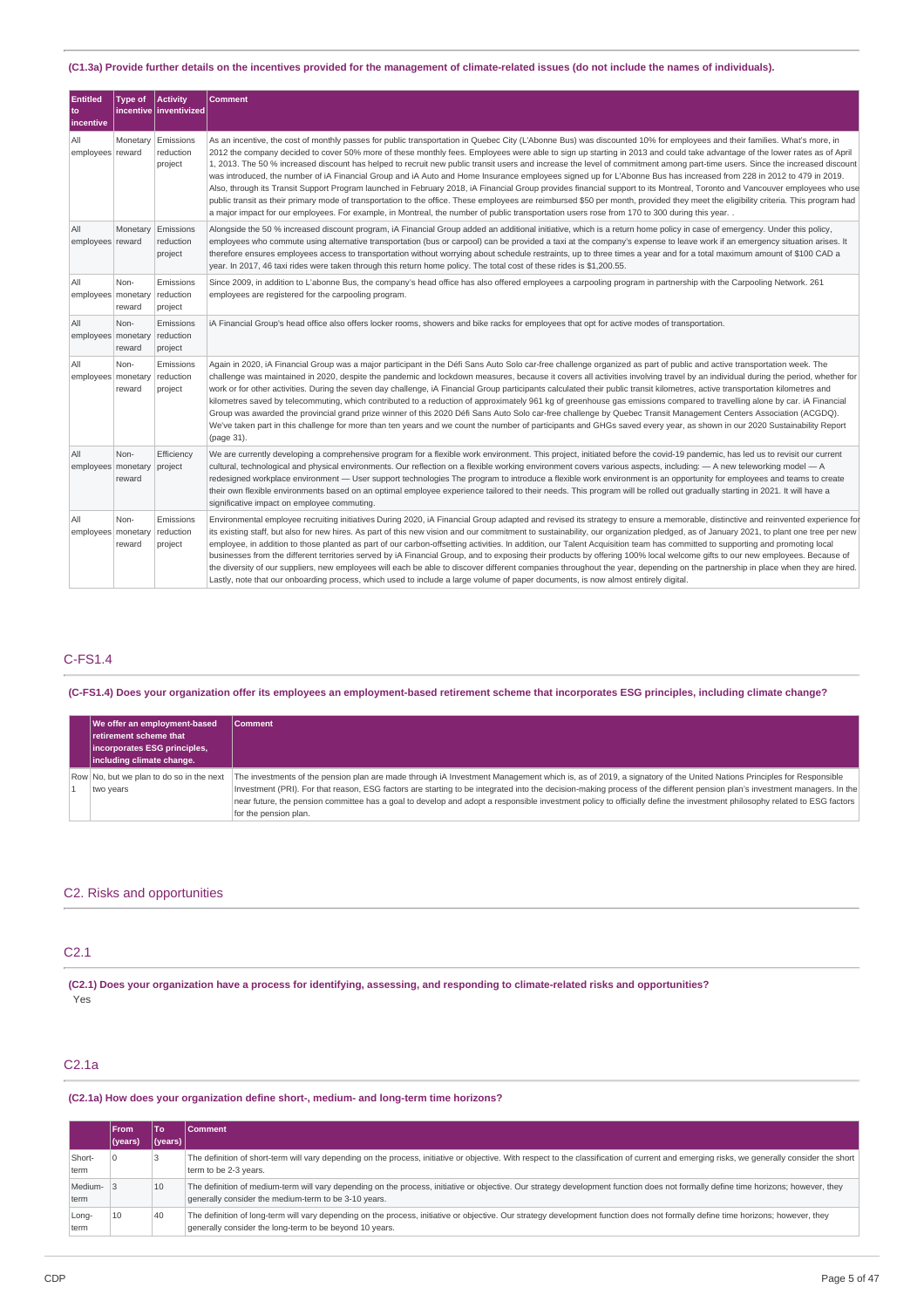### **(C2.1b) How does your organization define substantive financial or strategic impact on your business?**

One of the eight guidelines of our Sustainable Development Policy is to "Manage the risks inherent in the conduct of iA Financial Group's business in order to sustain our growth and preserve the long-term balance between risk taking and our risk appetite and tolerance." We manage a variety of risks inherent to our operations on a daily basis.

#### **Our enterprise risk management:**

- Allows us to maintain a long-term balance between risk-taking and our appetite and tolerance for risk.
- Guarantees the sustainable growth of our operations and the development of our business while ensuring our company's solvency and long-term viability as well as our clients' and shareholders' peace of mind.
- Enables us to meet our financial commitments and comply with regulatory requirements. •

What we do: We implement an enterprise risk management framework that is consistently applied and taken into account in developing our business strategies and in all of our operations.

The goal of our enterprise risk management framework is to:

- $\bullet$  Identify, assess, manage and monitor the risks to which we are exposed.
- Ensure that pertinent information regarding risks is communicated and shared on a regular and timely basis between the various people involved. •
- Provide the board of directors with reasonable assurance that sufficient resources and appropriate procedures are in place to ensure sound risk management.

Our framework incorporates a disciplined approach that targets long-term balance between risk and reward in the management practices of every corporate department and business line.

- 1. Define risk appetite and tolerance
- 2. Identify risks
- 3. Assess and manage risks
- 4. Monitor risks
- 5. Revise strategic objectives

As a financial group, we assume a variety of risks inherent in the development and diversification of our business. Our risk management is therefore aligned with our expansion strategy.

Our primary risk management objective is to generate maximum sustainable value for our clients, shareholders and employees, and for our communities where we remain actively present.

Our risk management is supported by a strong code of conduct and culture along with an effective framework. We maintain an overall vision and demonstrate prudence in implementing our strategies and business decisions in order to protect our reputation, our value and our clients' peace of mind.

#### **Our next steps:**

iA Financial Group considers climate-related risks and opportunities to be financially substantive if they have a negative impact on our financial position or our ability to operate. That is why we want to go further and establish a rigorous process for managing climate change. To do so, we will call upon specific coaching in 2021 with the objective of integrating the TCFD and evaluating our scenarios. The objective is to establish a concrete action plan for the years to come and to orient our activities towards low-carbon economies.

### C<sub>2.2</sub>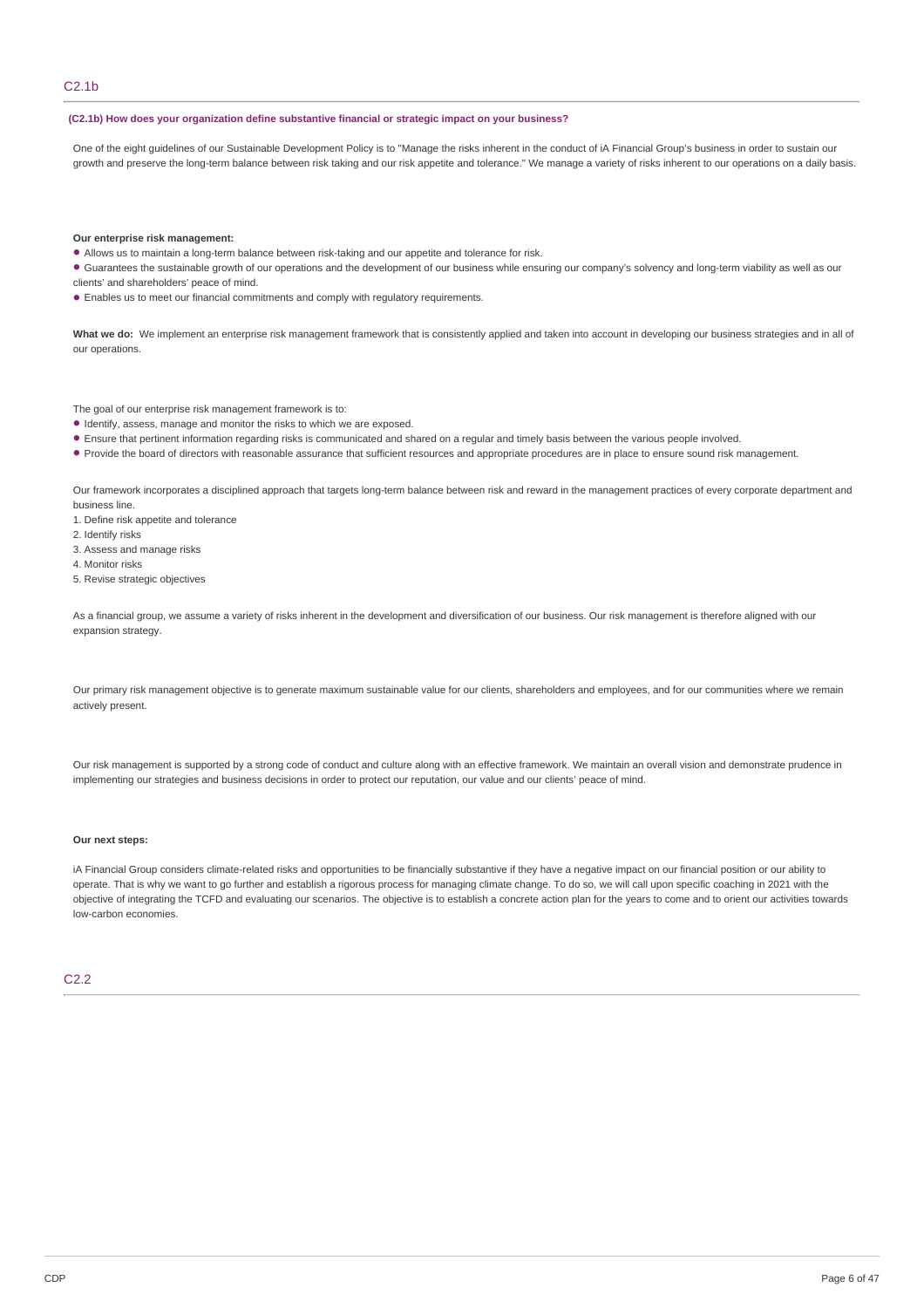#### **(C2.2) Describe your process(es) for identifying, assessing and responding to climate-related risks and opportunities.**

**Value chain stage(s) covered** Direct operations

#### **Risk management process**

Integrated into multi-disciplinary company-wide risk management process

**Frequency of assessment** More than once a year

#### **Time horizon(s) covered**

Short-term Medium-term Long-term

### **Description of process**

One of the eight guidelines of our Sustainable Development Policy is to manage risks effectively. We manage a variety of risks inherent to our operations on a daily basis. Our enterprise risk management: -Allows us to maintain a long-term balance between risk-taking and our appetite and tolerance for risk. -Guarantees the sustainable growth of our operations and the development of our business while ensuring our company's solvency and long-term viability as well as our clients' and shareholders' peace of mind. -Enables us to meet our financial commitments and comply with regulatory requirements. What we do: We implement an enterprise risk management framework that is consistently applied and taken into account in developing our business strategies and in all of our operations. The goal of our enterprise risk management framework is to: -Identify, assess, manage and monitor the risks to which we are exposed. -Ensure that pertinent information regarding risks is communicated and shared on a regular and timely basis between the various people involved. -Provide the board of directors with reasonable assurance that sufficient resources and appropriate procedures are in place to ensure sound risk management. Our framework incorporates a disciplined approach that targets long-term balance between risk and reward in the management practices of every corporate department and business line. 1 - Define risk appetite and tolerance 2 - Identify risks 3 - Assess and manage risks 4 - Monitor risks 5 - Revise strategic objectives As a financial group, we assume a variety of risks inherent in the development and diversification of our business. Our risk management is therefore aligned with our expansion strategy. Our primary risk management objective is to generate maximum sustainable value for our clients, shareholders and employees, and for our communities where we remain actively present. Our risk management is supported by a strong code of conduct and culture along with an effective framework. We maintain an overall vision and demonstrate prudence in implementing our strategies and business decisions in order to protect our reputation, our value and our clients' peace of mind.

### C2.2a

#### **(C2.2a) Which risk types are considered in your organization's climate-related risk assessments?**

|                        | æ.                                                 | Relevance Please explain                                                                                                                                                                                                                                                                                                                                                                                                                                                                                                                                                                                                                                                                                                                                                                                                                                                                                                                                                                                                                                                                                                                                                                                                                                                                                                                                                                                                                                                                                                                                                                                                                                                                                                                                                                                                                                                                                                                                                                                                                   |
|------------------------|----------------------------------------------------|--------------------------------------------------------------------------------------------------------------------------------------------------------------------------------------------------------------------------------------------------------------------------------------------------------------------------------------------------------------------------------------------------------------------------------------------------------------------------------------------------------------------------------------------------------------------------------------------------------------------------------------------------------------------------------------------------------------------------------------------------------------------------------------------------------------------------------------------------------------------------------------------------------------------------------------------------------------------------------------------------------------------------------------------------------------------------------------------------------------------------------------------------------------------------------------------------------------------------------------------------------------------------------------------------------------------------------------------------------------------------------------------------------------------------------------------------------------------------------------------------------------------------------------------------------------------------------------------------------------------------------------------------------------------------------------------------------------------------------------------------------------------------------------------------------------------------------------------------------------------------------------------------------------------------------------------------------------------------------------------------------------------------------------------|
| Current<br>regulation  | inclusion<br>Relevant<br>always<br>included        | Although actions have been done, data and documents concerning regulation risks are not disclosed to the public, but can be provided on demand.                                                                                                                                                                                                                                                                                                                                                                                                                                                                                                                                                                                                                                                                                                                                                                                                                                                                                                                                                                                                                                                                                                                                                                                                                                                                                                                                                                                                                                                                                                                                                                                                                                                                                                                                                                                                                                                                                            |
| Emerging<br>regulation | Relevant,<br>always<br>included                    | Although actions have been done, data and documents concerning regulation risks are not disclosed to the public, but can be provided on demand.                                                                                                                                                                                                                                                                                                                                                                                                                                                                                                                                                                                                                                                                                                                                                                                                                                                                                                                                                                                                                                                                                                                                                                                                                                                                                                                                                                                                                                                                                                                                                                                                                                                                                                                                                                                                                                                                                            |
| Technology Relevant,   | sometimes<br>included                              | iA Financial Group's real estate investment team is aware of some risks associated with technological improvements or innovations that support the transition to a lower-carbon, energy-<br>efficient economic system; our real estate investment team is more likely to consider technological improvements or innovations as opportunities, as shown by energy-efficiency systems<br>implemented in buildings owned by iA over the previous years.                                                                                                                                                                                                                                                                                                                                                                                                                                                                                                                                                                                                                                                                                                                                                                                                                                                                                                                                                                                                                                                                                                                                                                                                                                                                                                                                                                                                                                                                                                                                                                                       |
| Legal                  | <b>Not</b><br>relevant,<br>explanation<br>provided | As we operate primarily in Canada, our exposure to climate-related litigation is very low.                                                                                                                                                                                                                                                                                                                                                                                                                                                                                                                                                                                                                                                                                                                                                                                                                                                                                                                                                                                                                                                                                                                                                                                                                                                                                                                                                                                                                                                                                                                                                                                                                                                                                                                                                                                                                                                                                                                                                 |
| Market                 | Relevant,<br>always<br>included                    | iA Financial Group is aware of possible shifts in supply and demand for certain commodities, products, and services that may occur in the future. Although actions have been done, data<br>and documents concerning market risks are not disclosed to the public, but can be provided on demand.                                                                                                                                                                                                                                                                                                                                                                                                                                                                                                                                                                                                                                                                                                                                                                                                                                                                                                                                                                                                                                                                                                                                                                                                                                                                                                                                                                                                                                                                                                                                                                                                                                                                                                                                           |
| Reputation             | Relevant,<br>always<br>included                    | When a meteorological (or other) event affects the company's facilities or a large portion of its customers, or when a new regulation is introduced, the company is required to inform and<br>reassure the public and its shareholders that it is capable of handling the situation effectively.                                                                                                                                                                                                                                                                                                                                                                                                                                                                                                                                                                                                                                                                                                                                                                                                                                                                                                                                                                                                                                                                                                                                                                                                                                                                                                                                                                                                                                                                                                                                                                                                                                                                                                                                           |
| Acute<br>physical      | Relevant,<br>always<br>included                    | iA Financial Group is aware that extreme meteorological events will be increasingly numerous and intense in the coming years. For example, the buildings it owns in Quebec and Ontario<br>are not safe from potential flooding. These natural events will have repercussions not only on the company but also on its customers. As iA's customers are dispersed all over the country,<br>it must be expected that they will face different and varying events whose nature, intensity and frequency are hard to predict.                                                                                                                                                                                                                                                                                                                                                                                                                                                                                                                                                                                                                                                                                                                                                                                                                                                                                                                                                                                                                                                                                                                                                                                                                                                                                                                                                                                                                                                                                                                   |
| Chronic<br>physical    | Relevant.<br>always<br>included                    | iA Financial Group is aware that longer-term shifts in climate patterns such as an increase average temperatures will provoke more chronic heat waves in cities like Montreal and Toronto,<br>which are already experiencing these phenomena. These natural events will have repercussions not only on the company but also on its customers. As iA's customers are dispersed all<br>over the country, it must be expected that they will face different and varying events whose nature, intensity and frequency are hard to predict. The company crisis management structure<br>covers all potential risks it may face, including risks related to natural disasters. iA Financial Group determined that all its components could be impacted by risks associated with climate<br>change, but at varying likelihoods. For example, the Vancouver buildings are more likely to be affected by sea level rise. The company has also set up an extensive continuity plan and<br>introduced plans in its offices to minimize waiting periods before the resumption of service and the resulting costs. Relocations are expected for Quebec City, Montreal, Toronto and<br>Vancouver business centres. Then, a catastrophe reinsurance treaty is used to protect against the possibility that an event will give rise to losses in excess of a predetermined limit (losses<br>in excess of \$50 million, up to a maximum of \$150 million, which is equivalent to coverage where the maximum claim could be up to \$100 million). This treaty is renewed annually. In the<br>normal course of business, the company uses reinsurance agreements to limit its risk on every life insured. It also has reinsurance agreements covering financial losses due to<br>catastrophic events affecting several lives insured. Regarding its general insurance company, catastrophe models are used to calculate the maximum probable loss from natural disaster so<br>that the company buys enough coverage to be adequately protected from this risk. |

### C-FS2.2b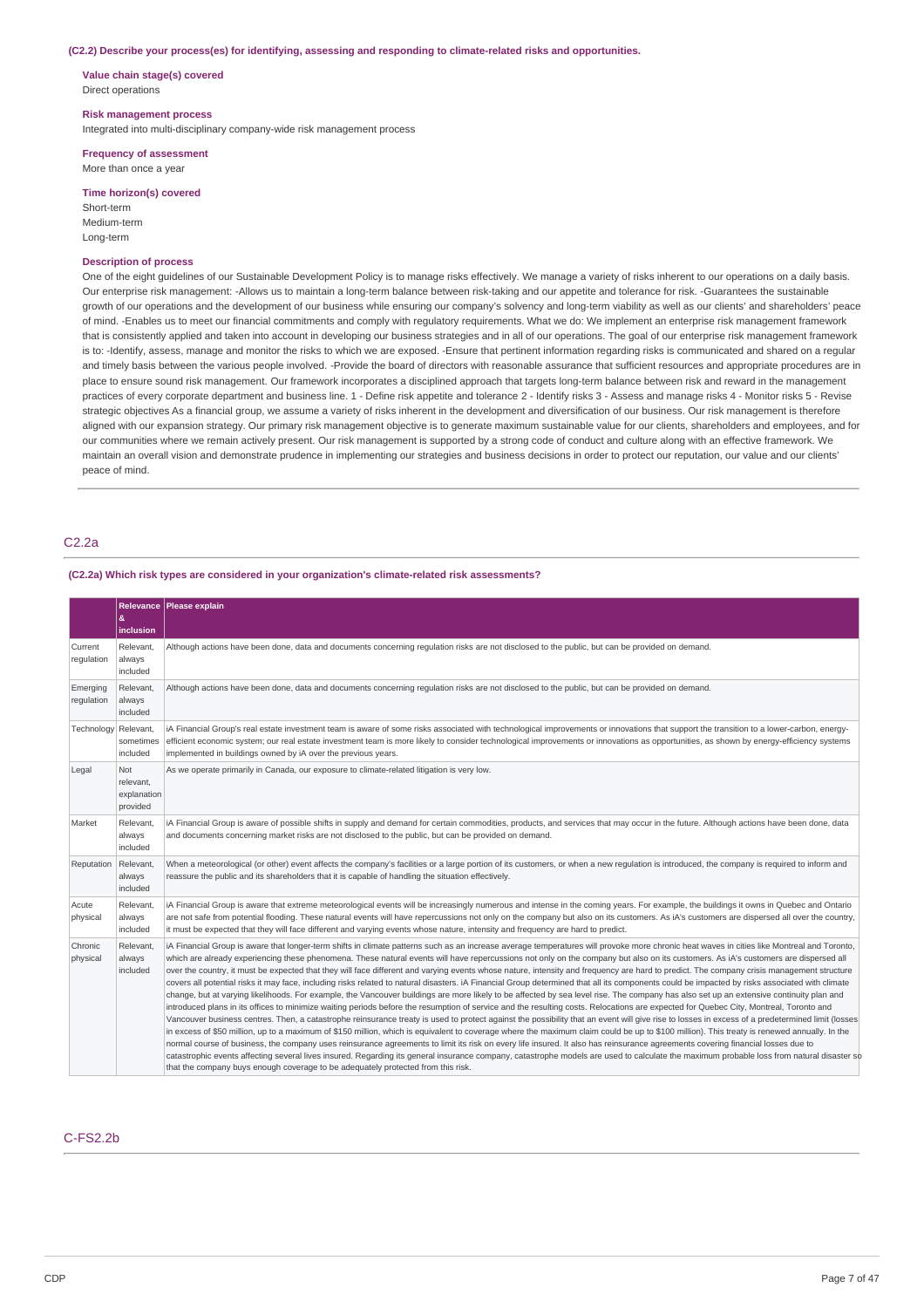### **(C-FS2.2b) Do you assess your portfolio's exposure to climate-related risks and opportunities?**

|                                                            | We<br>assess<br>the<br>portfolio's<br>exposure | Please explain                                                                                                                                                                                                                                                                                                                                                                                                                                                                                                                                                                                                                                                                                                                                                                                                                                                                                                                                                                                                                                                                                                                                                                                                                                                                                                                                                                                                                                                                                                                                                                                                                                                                                                                                                                                                                                                                                                                                                                                                                                                                                                                                                                                                                                        |
|------------------------------------------------------------|------------------------------------------------|-------------------------------------------------------------------------------------------------------------------------------------------------------------------------------------------------------------------------------------------------------------------------------------------------------------------------------------------------------------------------------------------------------------------------------------------------------------------------------------------------------------------------------------------------------------------------------------------------------------------------------------------------------------------------------------------------------------------------------------------------------------------------------------------------------------------------------------------------------------------------------------------------------------------------------------------------------------------------------------------------------------------------------------------------------------------------------------------------------------------------------------------------------------------------------------------------------------------------------------------------------------------------------------------------------------------------------------------------------------------------------------------------------------------------------------------------------------------------------------------------------------------------------------------------------------------------------------------------------------------------------------------------------------------------------------------------------------------------------------------------------------------------------------------------------------------------------------------------------------------------------------------------------------------------------------------------------------------------------------------------------------------------------------------------------------------------------------------------------------------------------------------------------------------------------------------------------------------------------------------------------|
| Bank<br>lending<br>(Bank)                                  | $<$ Not<br>Applicable<br>$\geq$                | <not applicable=""></not>                                                                                                                                                                                                                                                                                                                                                                                                                                                                                                                                                                                                                                                                                                                                                                                                                                                                                                                                                                                                                                                                                                                                                                                                                                                                                                                                                                                                                                                                                                                                                                                                                                                                                                                                                                                                                                                                                                                                                                                                                                                                                                                                                                                                                             |
| Investing<br>(Asset<br>manager)                            | $<$ Not<br>Applicable<br>$\geq$                | <not applicable=""></not>                                                                                                                                                                                                                                                                                                                                                                                                                                                                                                                                                                                                                                                                                                                                                                                                                                                                                                                                                                                                                                                                                                                                                                                                                                                                                                                                                                                                                                                                                                                                                                                                                                                                                                                                                                                                                                                                                                                                                                                                                                                                                                                                                                                                                             |
| Investing<br>(Asset<br>owner)                              | Yes                                            | Yes, but still a work in progress. We invest in companies/projects that are favourably exposed to structural climate change themes (i.e. renewable energy, public transportation, waste<br>management, electric vehicles). We are trying to avoid industries that could be disrupted on a climate-related basis (i.e. coal, pipelines). In the near future, we want to gain access to<br>greenhouse gas (GHG) data to assess our portfolio's GHG exposure. Our goal is to fix a specific target that portfolio managers will have to respect in order to invest only in companies that<br>respect this emission target. We always consider environmental footprint when we assess an investment risk. Our planet comprises a delicate balance and we wish to contribute positively<br>through our investments.                                                                                                                                                                                                                                                                                                                                                                                                                                                                                                                                                                                                                                                                                                                                                                                                                                                                                                                                                                                                                                                                                                                                                                                                                                                                                                                                                                                                                                        |
| Insurance<br>underwriting<br>(Insurance<br>company)        | Yes                                            | This applies more specifically to our general insurance operations, which are relatively minor compared to our life insurance operations. Our auto and home insurance subsidiary (iA Auto<br>and Home) represents around 3% of the Group's sales as at December 31,2020. Regarding our general insurance company, catastrophe models are used to calculate the maximum<br>probable loss from natural disaster so that the company buys enough coverage to be adequately protected from this risk. Climate change could translate into an increase in claims.<br>Analysis of the trends for each type of claim are done annually and if needed, modifications to coverage, underwriting rules or ratemaking are implemented. This is considered yearly in the<br>Financial Condition Testing Report and the Enterprise Risk Management Report. As an example, changes in coverage and ratemaking were implemented for water damage protection. In<br>this sector, strategic planning, assessments of financial health, enterprise risk management and stress testing, and purchases of reinsurance coverage are all carried out with climate<br>change risks and possibilities in mind. In addition, product development is adapted to new trends generated by climate change. A catastrophe reinsurance treaty is used to protect against<br>the possibility that an event will give rise to losses in excess of a predetermined limit (losses in excess of \$50 million, up to a maximum of \$150 million, which is equivalent to coverage<br>where the maximum claim could be up to \$100 million). This treaty is renewed annually. In the normal course of business, the company uses reinsurance agreements to limit its risk on<br>every life insured. It also has reinsurance agreements covering financial losses due to catastrophic events affecting several lives insured. The cost of management and the cost of the<br>catastrophe reinsurance treaty vary according to the line of business and the subsidiary. For example, with climate change, the cost of the catastrophe reinsurance treaty has increased in<br>recent years for our general insurance company, iA Auto and Home, and is expected to increase again in the future. |
| Other<br>products<br>and<br>services,<br>please<br>specify | Not<br>applicable                              |                                                                                                                                                                                                                                                                                                                                                                                                                                                                                                                                                                                                                                                                                                                                                                                                                                                                                                                                                                                                                                                                                                                                                                                                                                                                                                                                                                                                                                                                                                                                                                                                                                                                                                                                                                                                                                                                                                                                                                                                                                                                                                                                                                                                                                                       |

# C-FS2.2c

**(C-FS2.2c) Describe how you assess your portfolio's exposure to climate-related risks and opportunities.**

|                                                            | <b>Portfolio</b><br>coverage type | Assessment Description             |                                                                                                                                                                                                                                                                                                                                                                                                                                                                                                                                                                                                                                                                                                                                                                                                                                                                                                                                                                                                                                                                                                                                                                                                                                                                                                                                                                                                                                                                                                                                                                                                                                                                                                                                                                                                                                                                                                                                                                                                                                                                                                                                                                                                                                                                                                                                                                                                                                                                                                                                                                                                                                                                                                                                                                                                                                                                                                                                                                       |
|------------------------------------------------------------|-----------------------------------|------------------------------------|-----------------------------------------------------------------------------------------------------------------------------------------------------------------------------------------------------------------------------------------------------------------------------------------------------------------------------------------------------------------------------------------------------------------------------------------------------------------------------------------------------------------------------------------------------------------------------------------------------------------------------------------------------------------------------------------------------------------------------------------------------------------------------------------------------------------------------------------------------------------------------------------------------------------------------------------------------------------------------------------------------------------------------------------------------------------------------------------------------------------------------------------------------------------------------------------------------------------------------------------------------------------------------------------------------------------------------------------------------------------------------------------------------------------------------------------------------------------------------------------------------------------------------------------------------------------------------------------------------------------------------------------------------------------------------------------------------------------------------------------------------------------------------------------------------------------------------------------------------------------------------------------------------------------------------------------------------------------------------------------------------------------------------------------------------------------------------------------------------------------------------------------------------------------------------------------------------------------------------------------------------------------------------------------------------------------------------------------------------------------------------------------------------------------------------------------------------------------------------------------------------------------------------------------------------------------------------------------------------------------------------------------------------------------------------------------------------------------------------------------------------------------------------------------------------------------------------------------------------------------------------------------------------------------------------------------------------------------------|
| Bank<br>lending<br>(Bank)                                  | $<$ Not<br>Applicabl<br>e         | $<$ Not<br>Applicable>             | <not applicable=""></not>                                                                                                                                                                                                                                                                                                                                                                                                                                                                                                                                                                                                                                                                                                                                                                                                                                                                                                                                                                                                                                                                                                                                                                                                                                                                                                                                                                                                                                                                                                                                                                                                                                                                                                                                                                                                                                                                                                                                                                                                                                                                                                                                                                                                                                                                                                                                                                                                                                                                                                                                                                                                                                                                                                                                                                                                                                                                                                                                             |
| Investing<br>(Asset<br>manager)                            | $<$ Not<br>Applicabl<br>e         | $<$ Not<br>Applicable>             | <not applicable=""></not>                                                                                                                                                                                                                                                                                                                                                                                                                                                                                                                                                                                                                                                                                                                                                                                                                                                                                                                                                                                                                                                                                                                                                                                                                                                                                                                                                                                                                                                                                                                                                                                                                                                                                                                                                                                                                                                                                                                                                                                                                                                                                                                                                                                                                                                                                                                                                                                                                                                                                                                                                                                                                                                                                                                                                                                                                                                                                                                                             |
| Investing<br>(Asset<br>owner)                              | All of the<br>portfolio           | Qualitative<br>and<br>quantitative | We invest in companies/projects that are favourably exposed to structural climate change themes (i.e. renewable energy, public transportation, waste management, electric<br>vehicles). We are trying to avoid industries that could be disrupted on a climate-related basis (i.e. coal, pipelines). In the near future, we want to gain access to greenhouse<br>gas (GHG) data to assess our portfolio's GHG exposure. Our goal is to fix a specific target that portfolio managers will have to respect in order to invest only in companies<br>that respect this emission target. We always consider environmental footprint when we assess an investment risk. Our planet comprises a delicate balance and we wish to<br>contribute positively through our investments. What we did in 2020 - We developed an internal tool to provide our investment managers with an overview of the ESG rating<br>of their portfolios as well as benchmark index based comparisons. — We formed a team of representatives for every asset class that was mandated to conduct a detailed<br>ESG analysis regarding the energy sector. The goal was to increase our knowledge of the sector's main ESG issues, determine our position with regard to these issues and<br>share the information internally as a basis for training. — We drafted a Responsible Investment Policy covering every asset class at iA Financial Group. This policy addresses<br>our investment philosophy and values and lays out quidelines to be followed for each investment. It is currently only available internally, but our goal is to share this policy<br>publicly during 2021. — We participated in a test disclosure of our ESG strategy with the PRI. This confidential exercise allows new signatories to become familiar with the<br>assessment methodology before future assessment cycles that will be public. During this exercise, we were able to confirm the positive elements of our strategy and identify<br>certain points for improvement. This has allowed us to adapt our disclosure strategy in line with best practices. — We added an ESG section to our analysis reports for the<br>following asset classes: public equity, corporate credit, private debt and private equity. All of our asset classes now include ESG criteria in the investment process. What we<br>will do in 2021 - We will engage in dialogue with companies whose shares are held in our portfolios. The goal is to deepen our knowledge of their exposure to various ESG<br>risks and promote the adoption of best practices. - We will make public our Responsible Investment Policy. - We will report on our activities to the PRI. - The<br>environment is a key concern for us and we recognize that climate change represents a potential risk for the value of our future investments. We will develop a rigorous<br>strategy to integrate climate change into our investment processes. |
| Insurance<br>underwriting of the<br>(Insurance<br>company) | Minority<br>portfolio             | Qualitative<br>and<br>quantitative | This applies more specifically to our general insurance operations, which are relatively minor compared to our life insurance operations. Our auto and home insurance<br>subsidiary (iA Auto and Home) represents around 3% of the Group's sales as at December 31, 2020. Regarding our general insurance company, catastrophe models are<br>used to calculate the maximum probable loss from natural disaster so that the company buys enough coverage to be adequately protected from this risk. Climate change<br>could translate into an increase in claims. Analysis of the trends for each type of claim are done annually and if needed, modifications to coverage, underwriting rules or<br>ratemaking are implemented. This is considered yearly in the Financial Condition Testing Report and the Enterprise Risk Management Report. As an example, changes in<br>coverage and ratemaking were implemented for water damage protection. In this sector, strategic planning, assessments of financial health, enterprise risk management and<br>stress testing, and purchases of reinsurance coverage are all carried out with climate change risks and possibilities in mind. In addition, product development is adapted to<br>new trends generated by climate change. A catastrophe reinsurance treaty is used to protect against the possibility that an event will give rise to losses in excess of a<br>predetermined limit (losses in excess of \$50 million, up to a maximum of \$150 million, which is equivalent to coverage where the maximum claim could be up to \$100<br>million). This treaty is renewed annually. In the normal course of business, the company uses reinsurance agreements to limit its risk on every life insured. It also has<br>reinsurance agreements covering financial losses due to catastrophic events affecting several lives insured. The cost of management and the cost of the catastrophe<br>reinsurance treaty vary according to the line of business and the subsidiary. For example, with climate change, the cost of the catastrophe reinsurance treaty has increased in<br>recent years for our general insurance company, iA Auto and Home, and is expected to increase again in the future.                                                                                                                                                                                                                                                                                                                                                                                                                                                                                                                                                                                                                                                                                                             |
| Other<br>products<br>and<br>services,<br>please<br>specify | $<$ Not<br>Applicabl<br>e >       | $<$ Not<br>Applicable>             | <not applicable=""></not>                                                                                                                                                                                                                                                                                                                                                                                                                                                                                                                                                                                                                                                                                                                                                                                                                                                                                                                                                                                                                                                                                                                                                                                                                                                                                                                                                                                                                                                                                                                                                                                                                                                                                                                                                                                                                                                                                                                                                                                                                                                                                                                                                                                                                                                                                                                                                                                                                                                                                                                                                                                                                                                                                                                                                                                                                                                                                                                                             |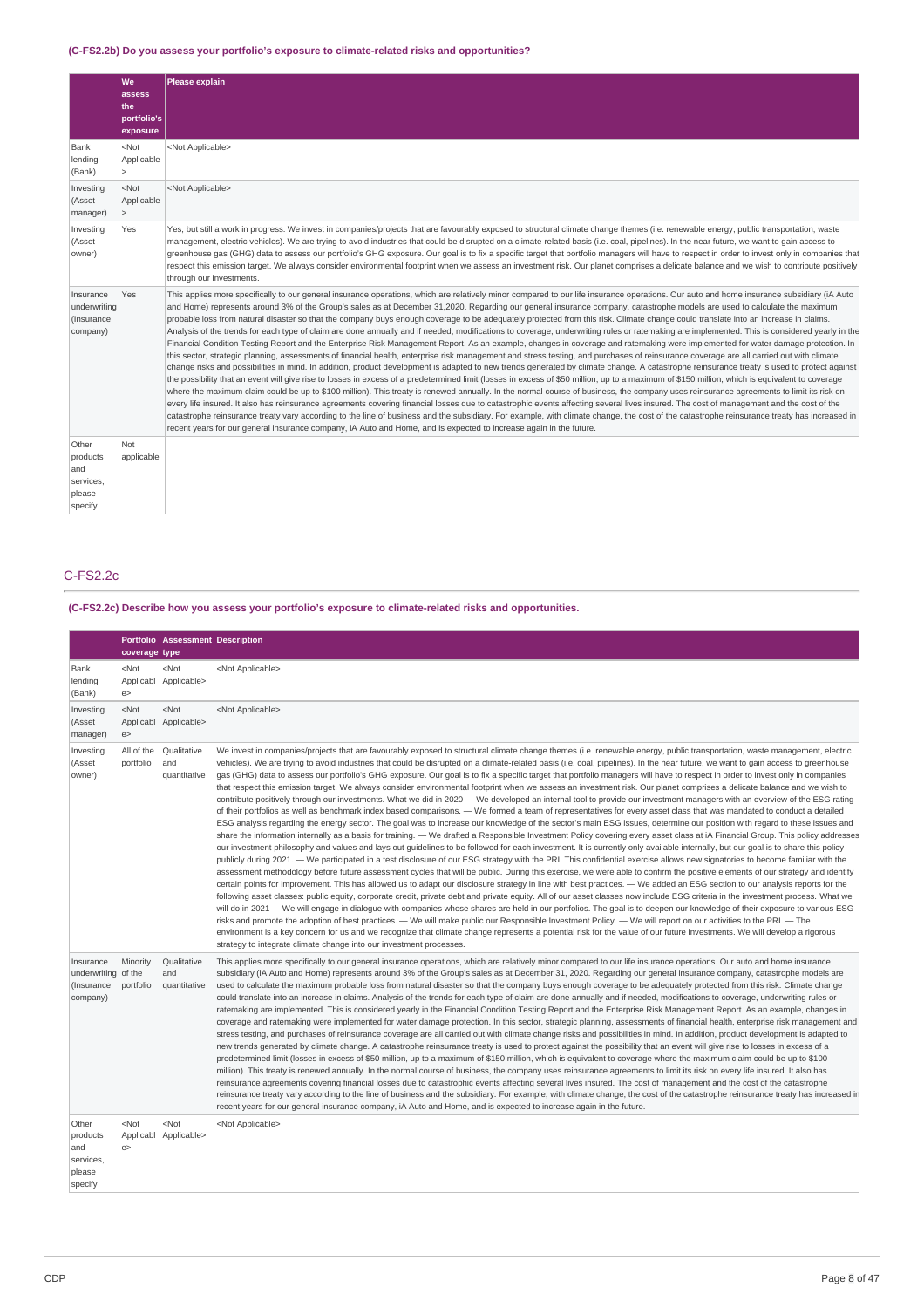# **(C-FS2.2d) Do you assess your portfolio's exposure to water-related risks and opportunities?**

|                                                            | We<br>assess<br>the<br>portfolio's<br>exposure | <b>Portfolio</b><br>coverage    | Please explain                                                                                                                                                                                                                                                                                                                                                                                                                                                                                                                                                                                                                                                                                                                                                                                                                                                                                                                                                                                                                                                                                                                                                                                                                                                                                                                                                                                                                                                                                                                                                                                                                                                                                                                                                                                                                               |
|------------------------------------------------------------|------------------------------------------------|---------------------------------|----------------------------------------------------------------------------------------------------------------------------------------------------------------------------------------------------------------------------------------------------------------------------------------------------------------------------------------------------------------------------------------------------------------------------------------------------------------------------------------------------------------------------------------------------------------------------------------------------------------------------------------------------------------------------------------------------------------------------------------------------------------------------------------------------------------------------------------------------------------------------------------------------------------------------------------------------------------------------------------------------------------------------------------------------------------------------------------------------------------------------------------------------------------------------------------------------------------------------------------------------------------------------------------------------------------------------------------------------------------------------------------------------------------------------------------------------------------------------------------------------------------------------------------------------------------------------------------------------------------------------------------------------------------------------------------------------------------------------------------------------------------------------------------------------------------------------------------------|
| Bank<br>lending<br>(Bank)                                  | $<$ Not<br>Applicable<br>$\mathbf{r}$          | $<$ Not<br>Applicabl<br>e       | <not applicable=""></not>                                                                                                                                                                                                                                                                                                                                                                                                                                                                                                                                                                                                                                                                                                                                                                                                                                                                                                                                                                                                                                                                                                                                                                                                                                                                                                                                                                                                                                                                                                                                                                                                                                                                                                                                                                                                                    |
| Investing<br>(Asset<br>manager)                            | $<$ Not<br>Applicable<br>$\geq$                | $<$ Not<br>Applicabl<br>e       | <not applicable=""></not>                                                                                                                                                                                                                                                                                                                                                                                                                                                                                                                                                                                                                                                                                                                                                                                                                                                                                                                                                                                                                                                                                                                                                                                                                                                                                                                                                                                                                                                                                                                                                                                                                                                                                                                                                                                                                    |
| Investing<br>(Asset<br>owner)                              | Yes                                            | All of the<br>portfolio         | We will consider flooding risk when we assess an investment opportunity. Also, we will avoid companies that have historically polluted water or are at risk of future pollution.<br>Regarding our real estate investments, since 2020, iA Financial Group has collected comprehensive water consumption data annually for the commercial properties that we own<br>and manage. The total floor area of these buildings represents 49.74% of the floor area of our entire property portfolio. iA Financial Group will provide water withdrawal data for<br>its commercial buildings in its upcoming 2021 Sustainability Report. Data will be disclosed according to SASB IF-RE-140a.1 (Water withdrawal data coverage), as used in the<br>2020 Sustainability Report, p.78. Please note 2020 data are extremely low due to COVID-19 lockdowns.                                                                                                                                                                                                                                                                                                                                                                                                                                                                                                                                                                                                                                                                                                                                                                                                                                                                                                                                                                                                |
| Insurance<br>underwriting<br>(Insurance<br>company)        | Yes                                            | Minority<br>of the<br>portfolio | This applies more specifically to our general insurance operations, which are relatively minor compared to our life insurance operations. Our auto and home insurance<br>subsidiary (iA Auto and Home) represents around 3% of the Group's sales as at December 31, 2020. Regarding our general insurance company, catastrophe models are used<br>to calculate the maximum probable loss from natural disaster so that the company buys enough coverage to be adequately protected from this risk. Climate change could<br>translate into an increase in claims. Analysis of the trends for each type of claim are done annually and if needed, modifications to coverage, underwriting rules or ratemaking<br>are implemented. This is considered yearly in the Financial Condition Testing Report and the Enterprise Risk Management Report. As an example, changes in coverage and<br>ratemaking were implemented for water damage protection. In this sector, strategic planning, assessments of financial health, enterprise risk management and stress testing,<br>and purchases of reinsurance coverage are all carried out with climate change risks and possibilities in mind. In addition, product development is adapted to new trends<br>generated by climate change. A catastrophe reinsurance treaty is used to protect against the possibility that an event will give rise to losses in excess of a predetermined limit.<br>This treaty is renewed annually. The cost of management and the cost of the catastrophe reinsurance treaty vary according to the line of business and the subsidiary. For<br>example, with climate change, the cost of the catastrophe reinsurance treaty has increased in recent years for our general insurance company, iA Auto and Home, and is<br>expected to increase again in the future. |
| Other<br>products<br>and<br>services,<br>please<br>specify | Not<br>applicable                              | $<$ Not<br>Applicabl<br>e       |                                                                                                                                                                                                                                                                                                                                                                                                                                                                                                                                                                                                                                                                                                                                                                                                                                                                                                                                                                                                                                                                                                                                                                                                                                                                                                                                                                                                                                                                                                                                                                                                                                                                                                                                                                                                                                              |

## C-FS2.2e

# **(C-FS2.2e) Do you assess your portfolio's exposure to forests-related risks and opportunities?**

|                                                            | We<br>assess<br>lthe:<br>portfolio's<br>exposure | coverage                        | Portfolio   Please explain                                                                                                                                                                                                                                                                                                                                                                                                                                                                                                                                                                                                                                                                                                                                                                                                                                                                                                                                                                                                                                                                                                                                                                                                                                                                                                                                                                                                                                                                                                                                                                                                                                                                                                                                                                                                                                                                                                                                                                                                                                                                                                                                                                                                                                |
|------------------------------------------------------------|--------------------------------------------------|---------------------------------|-----------------------------------------------------------------------------------------------------------------------------------------------------------------------------------------------------------------------------------------------------------------------------------------------------------------------------------------------------------------------------------------------------------------------------------------------------------------------------------------------------------------------------------------------------------------------------------------------------------------------------------------------------------------------------------------------------------------------------------------------------------------------------------------------------------------------------------------------------------------------------------------------------------------------------------------------------------------------------------------------------------------------------------------------------------------------------------------------------------------------------------------------------------------------------------------------------------------------------------------------------------------------------------------------------------------------------------------------------------------------------------------------------------------------------------------------------------------------------------------------------------------------------------------------------------------------------------------------------------------------------------------------------------------------------------------------------------------------------------------------------------------------------------------------------------------------------------------------------------------------------------------------------------------------------------------------------------------------------------------------------------------------------------------------------------------------------------------------------------------------------------------------------------------------------------------------------------------------------------------------------------|
| Bank<br>lending<br>(Bank)                                  | $<$ Not<br>Applicable<br>1>                      | $<$ Not<br>Applicabl<br>e       | <not applicable=""></not>                                                                                                                                                                                                                                                                                                                                                                                                                                                                                                                                                                                                                                                                                                                                                                                                                                                                                                                                                                                                                                                                                                                                                                                                                                                                                                                                                                                                                                                                                                                                                                                                                                                                                                                                                                                                                                                                                                                                                                                                                                                                                                                                                                                                                                 |
| Investing<br>(Asset<br>manager)                            | $<$ Not<br>Applicable<br>$\geq$                  | $<$ Not<br>Applicabl<br>e       | <not applicable=""></not>                                                                                                                                                                                                                                                                                                                                                                                                                                                                                                                                                                                                                                                                                                                                                                                                                                                                                                                                                                                                                                                                                                                                                                                                                                                                                                                                                                                                                                                                                                                                                                                                                                                                                                                                                                                                                                                                                                                                                                                                                                                                                                                                                                                                                                 |
| Investing<br>(Asset<br>owner)                              | Yes                                              | All of the<br>portfolio         | We take into account wildfire risk in our investment assessment because we consider that it poses a considerable risk for our forests.                                                                                                                                                                                                                                                                                                                                                                                                                                                                                                                                                                                                                                                                                                                                                                                                                                                                                                                                                                                                                                                                                                                                                                                                                                                                                                                                                                                                                                                                                                                                                                                                                                                                                                                                                                                                                                                                                                                                                                                                                                                                                                                    |
| Insurance<br>underwriting<br>(Insurance<br>company)        | Yes                                              | Minority<br>of the<br>portfolio | This applies more specifically to our general insurance operations, which are relatively minor compared to our life insurance operations. Our auto and home insurance<br>subsidiary (iA Auto and Home) represents around 3% of the Group's sales as at December 31, 2020. Regarding our general insurance company, catastrophe models are used<br>to calculate the maximum probable loss from natural disaster so that the company buys enough coverage to be adequately protected from this risk. Climate change could<br>translate into an increase in claims. Analysis of the trends for each type of claim are done annually and if needed, modifications to coverage, underwriting rules or ratemaking<br>are implemented. This is considered yearly in the Financial Condition Testing Report and the Enterprise Risk Management Report. As an example, changes in coverage and<br>ratemaking were implemented for water damage protection. In this sector, strategic planning, assessments of financial health, enterprise risk management and stress testing,<br>and purchases of reinsurance coverage are all carried out with climate change risks and possibilities in mind. In addition, product development is adapted to new trends<br>generated by climate change. A catastrophe reinsurance treaty is used to protect against the possibility that an event will give rise to losses in excess of a predetermined limit<br>(losses in excess of \$50 million, up to a maximum of \$150 million, which is equivalent to coverage where the maximum claim could be up to \$100 million). This treaty is<br>renewed annually. In the normal course of business, the company uses reinsurance agreements to limit its risk on every life insured. It also has reinsurance agreements<br>covering financial losses due to catastrophic events affecting several lives insured. The cost of management and the cost of the catastrophe reinsurance treaty vary according<br>to the line of business and the subsidiary. For example, with climate change, the cost of the catastrophe reinsurance treaty has increased in recent years for our general<br>insurance company, iA Auto and Home, and is expected to increase again in the future. |
| Other<br>products<br>and<br>services,<br>please<br>specify | Not<br>applicable                                | $<$ Not<br>Applicabl<br>e       |                                                                                                                                                                                                                                                                                                                                                                                                                                                                                                                                                                                                                                                                                                                                                                                                                                                                                                                                                                                                                                                                                                                                                                                                                                                                                                                                                                                                                                                                                                                                                                                                                                                                                                                                                                                                                                                                                                                                                                                                                                                                                                                                                                                                                                                           |

### C-FS2.2f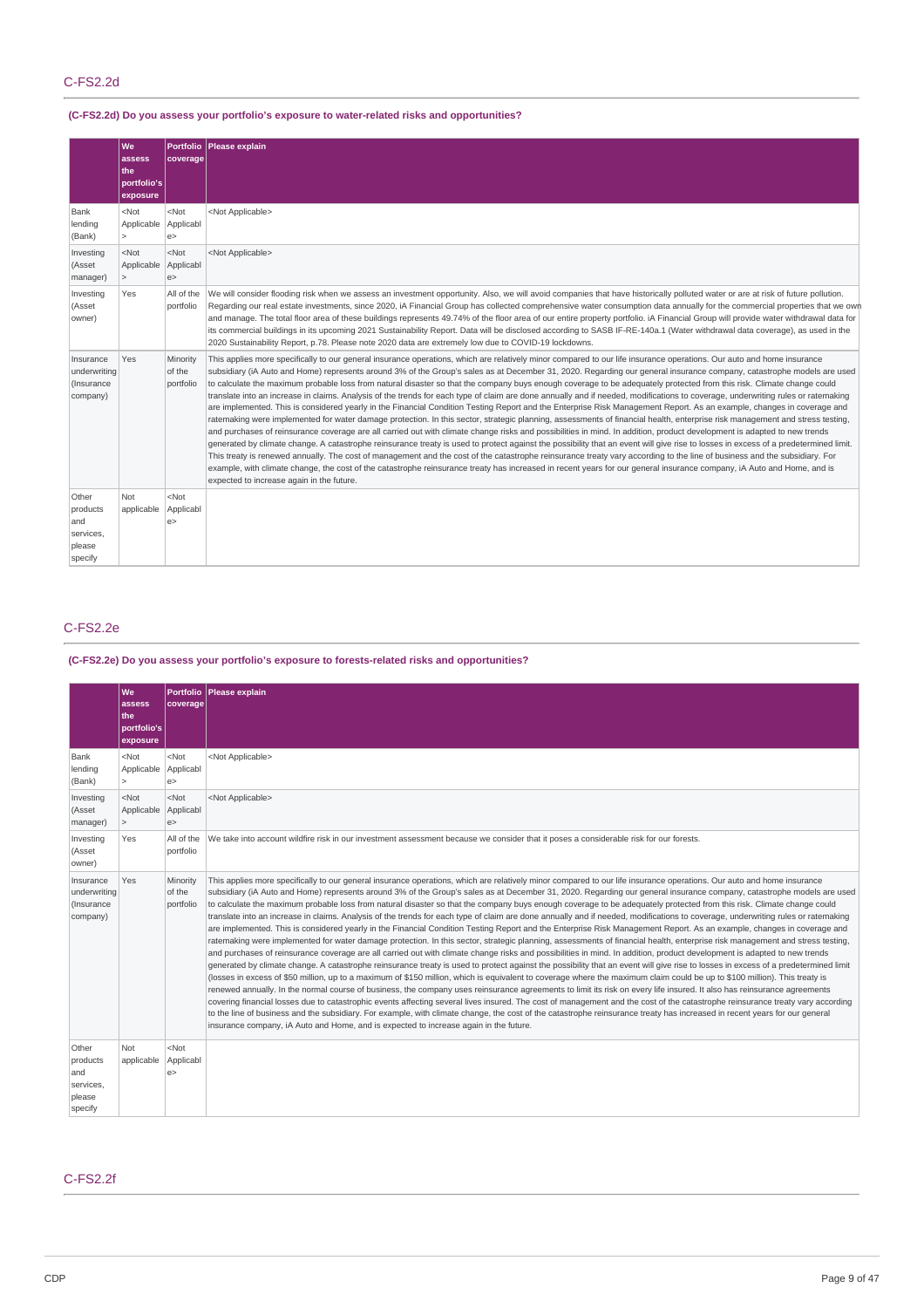### (C-FS2.2f) Do you request climate-related information from your clients/investees as part of your due diligence and/or risk assessment practices?

|                                                     | climate-<br>related             | We request Please explain                                                                                                                                                                                                                                                                                                                                                                                                                                                                                                                                                                                                                                                                                                                                                                                                                                                                                                                                                                                                                                                                                                                                                                                                                                                                                                                                                                                                                                                                                                                                                                                                                                                                                                                                                                                                                                                                                                                                                                                                                                                                                                                                                                                                                                                                                                                                                                                                                                                                                                                                                                                                                                                                                                                                                                                                                                                                                                                                                                                                                                                                                                                                                                                                                                                                                                                                                                                                                                                                                                                                                                                                                                                                                                                                                                                                                                                                                                                                                                                                                                                                                                                                                                                                                                                                                                                                                                                                                                                                                                                                                                                                                                                                                                                                                                                                                                                                                                                                                                                                                                                                                    |
|-----------------------------------------------------|---------------------------------|--------------------------------------------------------------------------------------------------------------------------------------------------------------------------------------------------------------------------------------------------------------------------------------------------------------------------------------------------------------------------------------------------------------------------------------------------------------------------------------------------------------------------------------------------------------------------------------------------------------------------------------------------------------------------------------------------------------------------------------------------------------------------------------------------------------------------------------------------------------------------------------------------------------------------------------------------------------------------------------------------------------------------------------------------------------------------------------------------------------------------------------------------------------------------------------------------------------------------------------------------------------------------------------------------------------------------------------------------------------------------------------------------------------------------------------------------------------------------------------------------------------------------------------------------------------------------------------------------------------------------------------------------------------------------------------------------------------------------------------------------------------------------------------------------------------------------------------------------------------------------------------------------------------------------------------------------------------------------------------------------------------------------------------------------------------------------------------------------------------------------------------------------------------------------------------------------------------------------------------------------------------------------------------------------------------------------------------------------------------------------------------------------------------------------------------------------------------------------------------------------------------------------------------------------------------------------------------------------------------------------------------------------------------------------------------------------------------------------------------------------------------------------------------------------------------------------------------------------------------------------------------------------------------------------------------------------------------------------------------------------------------------------------------------------------------------------------------------------------------------------------------------------------------------------------------------------------------------------------------------------------------------------------------------------------------------------------------------------------------------------------------------------------------------------------------------------------------------------------------------------------------------------------------------------------------------------------------------------------------------------------------------------------------------------------------------------------------------------------------------------------------------------------------------------------------------------------------------------------------------------------------------------------------------------------------------------------------------------------------------------------------------------------------------------------------------------------------------------------------------------------------------------------------------------------------------------------------------------------------------------------------------------------------------------------------------------------------------------------------------------------------------------------------------------------------------------------------------------------------------------------------------------------------------------------------------------------------------------------------------------------------------------------------------------------------------------------------------------------------------------------------------------------------------------------------------------------------------------------------------------------------------------------------------------------------------------------------------------------------------------------------------------------------------------------------------------------------------------------------|
|                                                     | information                     |                                                                                                                                                                                                                                                                                                                                                                                                                                                                                                                                                                                                                                                                                                                                                                                                                                                                                                                                                                                                                                                                                                                                                                                                                                                                                                                                                                                                                                                                                                                                                                                                                                                                                                                                                                                                                                                                                                                                                                                                                                                                                                                                                                                                                                                                                                                                                                                                                                                                                                                                                                                                                                                                                                                                                                                                                                                                                                                                                                                                                                                                                                                                                                                                                                                                                                                                                                                                                                                                                                                                                                                                                                                                                                                                                                                                                                                                                                                                                                                                                                                                                                                                                                                                                                                                                                                                                                                                                                                                                                                                                                                                                                                                                                                                                                                                                                                                                                                                                                                                                                                                                                              |
| Bank<br>lending<br>(Bank)                           | <not<br>Applicable&gt;</not<br> | <not applicable=""></not>                                                                                                                                                                                                                                                                                                                                                                                                                                                                                                                                                                                                                                                                                                                                                                                                                                                                                                                                                                                                                                                                                                                                                                                                                                                                                                                                                                                                                                                                                                                                                                                                                                                                                                                                                                                                                                                                                                                                                                                                                                                                                                                                                                                                                                                                                                                                                                                                                                                                                                                                                                                                                                                                                                                                                                                                                                                                                                                                                                                                                                                                                                                                                                                                                                                                                                                                                                                                                                                                                                                                                                                                                                                                                                                                                                                                                                                                                                                                                                                                                                                                                                                                                                                                                                                                                                                                                                                                                                                                                                                                                                                                                                                                                                                                                                                                                                                                                                                                                                                                                                                                                    |
| Investing<br>(Asset<br>manager)                     | <not<br>Applicable&gt;</not<br> | <not applicable=""></not>                                                                                                                                                                                                                                                                                                                                                                                                                                                                                                                                                                                                                                                                                                                                                                                                                                                                                                                                                                                                                                                                                                                                                                                                                                                                                                                                                                                                                                                                                                                                                                                                                                                                                                                                                                                                                                                                                                                                                                                                                                                                                                                                                                                                                                                                                                                                                                                                                                                                                                                                                                                                                                                                                                                                                                                                                                                                                                                                                                                                                                                                                                                                                                                                                                                                                                                                                                                                                                                                                                                                                                                                                                                                                                                                                                                                                                                                                                                                                                                                                                                                                                                                                                                                                                                                                                                                                                                                                                                                                                                                                                                                                                                                                                                                                                                                                                                                                                                                                                                                                                                                                    |
| Investing<br>(Asset<br>owner)                       | Yes                             | The board of directors and senior management strongly promote interaction with shareholders and believe it is important to maintain direct, regular and constructive engagement with<br>them to allow and encourage open dialogue and the exchange of ideas. The board recognizes that engagement with shareholders is a practice that is continually evolving, and will<br>review its actions in this regard. Senior management Despite the COVID-19 pandemic, iA Financial Group's senior management has continued to engage with shareholders by<br>communicating with them and other stakeholders in various ways, including: Public documents - The Annual Report and quarterly reports - News releases on quarterly results and<br>other topics of interest - Annual information circular for the solicitation of proxies - Annual Information Form - Annual Sustainability Report Conferences and presentations - Annual<br>Meeting — Quarterly conference calls with financial analysts, which are accessible to all shareholders — Periodic investor events — Participation in industry conferences and other<br>events - Live and recorded webcasts of quarterly conference calls to present financial results and the annual shareholders' meeting - In-person or telephone meetings on request -<br>The ia.ca website, particularly under About iA, in the Investor Relations section. In 2020, senior management met with investors at the following events: - March 4, 2020 - BMO 7th<br>Wealth Management Forum Toronto - March 26, 2020 - NBF 18th Annual Financial Services Conference (virtual) - March 30, 2020 - Fireside chat organized by TD Securities Inc.<br>(virtual) - June 10-11, 2020 - One-on-one meetings organized by BMO Capital Markets (virtual) - June 16, 2020 - NBF 10th annual conference in the province of Quebec (virtual) -<br>September 10, 2020 - Scotiabank Financials Summit 2020 (virtual) - November 13, 2020 - Roadshow organized by Scotiabank (virtual) - 2020 - 16 conference calls at the request<br>of institutional investors (virtual) Investor Relations Our Investor Relations department provides shareholders with a wealth of information, including financial results, information about<br>dividends and credit ratings, as well as conferences and presentations. The department also publishes a newsletter for investors that provides the latest financial information. This<br>information can be found online at ia.ca under About iA, in the Investor Relations section. Also, listening to sharehoders led us to incorporate an ESG criteria into executive<br>compensation. iA Financial Group's approach to executive compensation has always been aligned with performance and competitive imperatives. It's also important that the<br>compensation be competitive, weighted and fair, while continuing to serve the interests of the shareholders. At our 2019 Annual Meeting, our shareholders—including the Mouvement<br>d'éducation et de défense des actionnaires (MÉDAC)—asked us to consider incorporating environmental, social and governance (ESG) criteria into executive compensation. After<br>carrying out a detailed analysis of these practices in our reference market, we decided to act on this request. We are pleased to confirm that an ESG component came into effect this<br>year in the variable compensation of senior executives, that is, in the calculation of their annual bonus. This ESG component is the Net Promoter Score (NPS), a unit of measurement<br>that takes into account client satisfaction and is perfectly aligned with the company's core values. iA Financial Group has been regularly measuring the NPS in each of its business lines<br>for a few years already, and has therefore developed rigorous mechanisms for researching, calculating and analyzing the NPS, which has become a key part of its extensive Client<br>Experience program. On January 1, 2021, the NPS was added to the executive bonus calculation formula. As a multiplier in the annual bonus plan, the NPS metric can increase or<br>decrease the amount of the bonus. This approach enables us to further tie executive compensation to the importance of client satisfaction.                                                                                                                                                                                                                                                                                                                                                                                                                                                                                                                                                                                                                                                                                                                                                                                                                      |
| Insurance<br>underwriting<br>(Insurance<br>company) | Yes                             | We integrate ESG aspects in our underwriting process and our communications with clients. Environmental issues Regarding our general insurance company, iA Auto and Home (iAAH),<br>catastrophe models are used to calculate the maximum probable loss from natural disaster so that the company buys enough coverage to be adequately protected from this risk. Climate<br>change could translate into an increase in claims. Analyses of the trends for each type of claim are done annually and, if needed, modifications to coverage, underwriting rules or<br>ratemaking are implemented. This is considered yearly in the Financial Condition Testing Report and the Enterprise Risk Management Report. In addition, product development is<br>adapted to new trends generated by climate change. A catastrophe reinsurance treaty is used to protect against the possibility that an event will give rise to losses in excess of a<br>predetermined limit (losses in excess of \$50 million, up to a maximum of \$150 million, which is equivalent to coverage where the maximum claim could be up to \$100 million). This treaty<br>is renewed annually. In the normal course of business, the company uses reinsurance agreements to limit its risk on every life insured. It also has reinsurance agreements covering<br>financial losses due to catastrophic events affecting several lives insured. The cost of management and the cost of the catastrophe reinsurance treaty vary according to the line of<br>business and the subsidiary. For example, with climate change, the cost of the catastrophe reinsurance treaty has increased for our general insurance company in recent years and is<br>expected to increase again in the future. Social issues In terms of social issues, our general insurance company follows best practices in its ratemaking and underwriting processes. . Our<br>client culture is reflected in our purpose: "To offer general insurance as a growth engine for iA Financial Group's core lines of business, distribution networks and partners, all while placing<br>clients and their financial wellbeing at the centre of our concerns" • Our adherence to the corporate CX program • Our client commitment to provide exceptional service at every turn is<br>demonstrated by offering and distributing products and services that take into account the interests and needs of clients throughout their business relationship with us. . Communications<br>with prospects and clients are simple, clear, accurate and non-misleading. Information is provided in a timely manner to allow for informed decision-making and is in compliance with<br>applicable laws and regulations, including codes of conduct. • Processes related to client requests, including claims and complaints, are simple, accessible through a variety of channels,<br>time efficient and ensure confidentiality of information. Support for clients in these processes is continuous and ensures fair analysis. • Underwriting based on the client's real situation<br>and in compliance with applicable laws and regulations, particularly in terms of human rights . Offering of premiums that reflect the actual risk . Creation of a client experience working<br>committee • Monitoring of indicators related to client satisfaction Governance issues Our general insurance company holds internal audits on underwriting. • iAAH conducts quarterly<br>tests of controls to validate their design, application and effectiveness. These tests include controls related to underwriting (monitoring report, risk validation process based on agent<br>profile) and ratemaking (flex committee meeting and flex verification program). These tests are performed or validated by the risk management team and reported on to the heads of<br>monitoring functions and to the President. These same controls are tested by external auditors as part of the annual audit of financial statements. • Monitoring mandates are performed by<br>the second line of defense, the most recent of which dealt with the commercial practices of Prysm, a white-label general insurance product. • Internal audits are also carried out on a<br>regular basis by iA Financial Group's internal audit team. Fair treatment of clients is an important element of the audit plan developed for this purpose. In recent years, mandates have<br>covered such areas as premium underwriting, claims management and sound business practices. . In addition to the policy on fair treatment of clients, we also have policies related to<br>underwriting, ratemaking and claims management. We also have policies and procedures for the protection of personal information (we adhere to our corporate policies in this regard).<br>Also, through our Advice Zone, available on our ia.ca corporate website, we inform clients about ESG risks and opportunities related to their vehicle (https://ia.ca/advice-zone/vehicle) or<br>their house (https://ia.ca/advice-zone/house). |
| Other<br>products<br>and<br>services,<br>please     | Not<br>applicable               |                                                                                                                                                                                                                                                                                                                                                                                                                                                                                                                                                                                                                                                                                                                                                                                                                                                                                                                                                                                                                                                                                                                                                                                                                                                                                                                                                                                                                                                                                                                                                                                                                                                                                                                                                                                                                                                                                                                                                                                                                                                                                                                                                                                                                                                                                                                                                                                                                                                                                                                                                                                                                                                                                                                                                                                                                                                                                                                                                                                                                                                                                                                                                                                                                                                                                                                                                                                                                                                                                                                                                                                                                                                                                                                                                                                                                                                                                                                                                                                                                                                                                                                                                                                                                                                                                                                                                                                                                                                                                                                                                                                                                                                                                                                                                                                                                                                                                                                                                                                                                                                                                                              |
| specify                                             |                                 |                                                                                                                                                                                                                                                                                                                                                                                                                                                                                                                                                                                                                                                                                                                                                                                                                                                                                                                                                                                                                                                                                                                                                                                                                                                                                                                                                                                                                                                                                                                                                                                                                                                                                                                                                                                                                                                                                                                                                                                                                                                                                                                                                                                                                                                                                                                                                                                                                                                                                                                                                                                                                                                                                                                                                                                                                                                                                                                                                                                                                                                                                                                                                                                                                                                                                                                                                                                                                                                                                                                                                                                                                                                                                                                                                                                                                                                                                                                                                                                                                                                                                                                                                                                                                                                                                                                                                                                                                                                                                                                                                                                                                                                                                                                                                                                                                                                                                                                                                                                                                                                                                                              |

### C2.3

(C2.3) Have you identified any inherent climate-related risks with the potential to have a substantive financial or strategic impact on your business? Yes

## C2.3a

(C2.3a) Provide details of risks identified with the potential to have a substantive financial or strategic impact on your business.

### **Identifier**

Risk 4

#### **Where in the value chain does the risk driver occur?**

Direct operations

### **Risk type & Primary climate-related risk driver**

**Chronic physical** Rising mean temperatures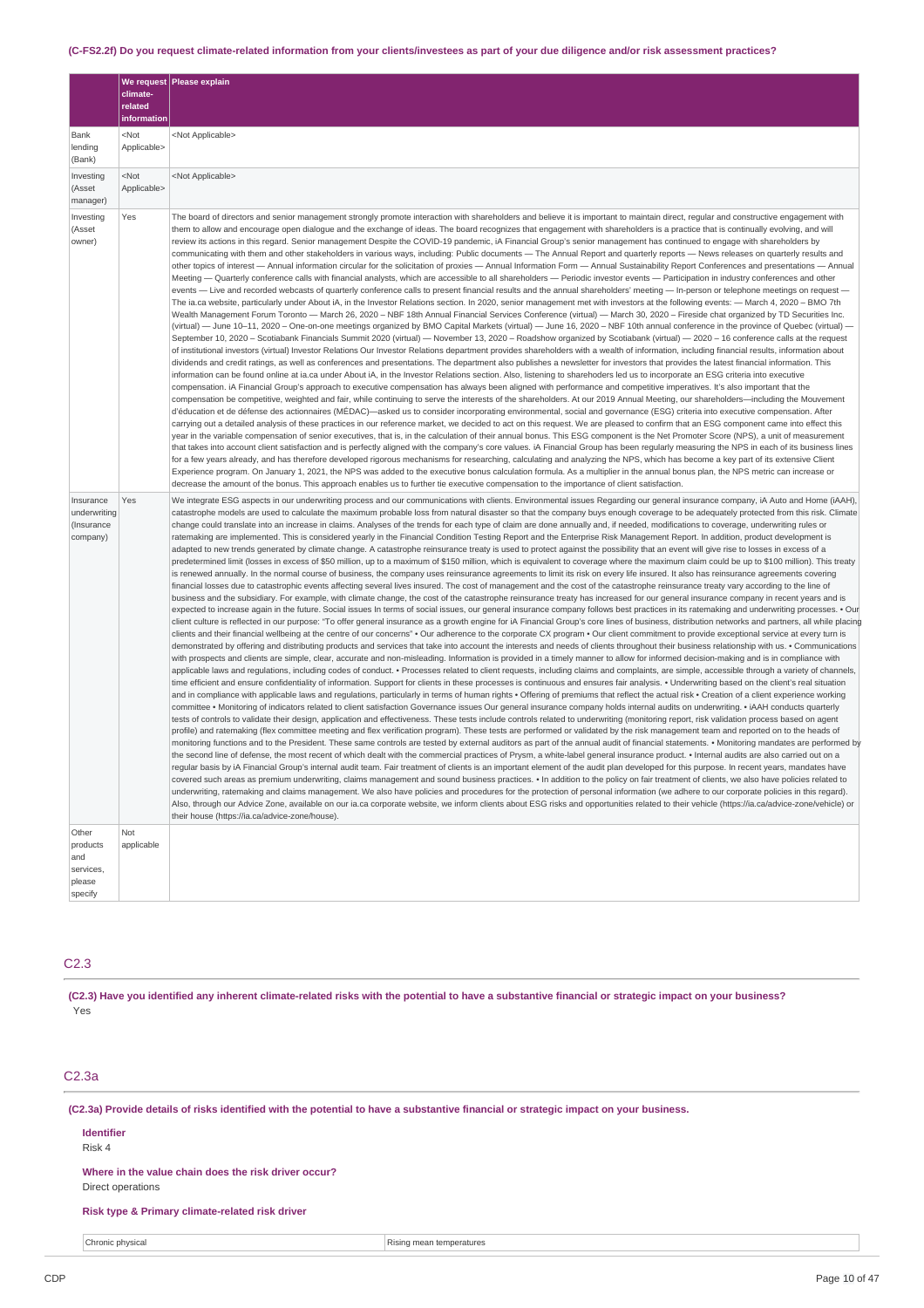#### **Primary potential financial impact**

Increased indirect (operating) costs

#### **Climate risk type mapped to traditional financial services industry risk classification** Please select

# **Company-specific description**

iA Financial Group is aware that extreme meteorological events will be increasingly numerous and intense in the coming years. The average increase in temperatures will provoke more frequent and severe heat waves in cities like Montreal and Toronto, which are already experiencing these phenomena. The company also expects that air conditioning costs will be higher, particularly in its business centres and branches in cities where heat islands are more plentiful and poorly managed. These natural events will have repercussions not only on the company but also on its customers. As iA's customers are dispersed all over the country, it must be expected that they will face different and varying events whose nature, intensity and frequency are hard to predict. As an asset owner, iA Financial Group is aware that this climate-related risk could have an impact on its investment portfolio, in accordance to United Nations PRI.

**Time horizon**

Short-term **Likelihood**

Very likely

**Magnitude of impact** Medium-low

**Are you able to provide a potential financial impact figure?** No, we do not have this figure

**Potential financial impact figure (currency)** <Not Applicable>

**Potential financial impact figure – minimum (currency)** <Not Applicable>

**Potential financial impact figure – maximum (currency)** <Not Applicable>

#### **Explanation of financial impact figure**

Not yet calculated. The potential financial implications vary with the line of business. iA Financial Group's general insurance subsidiary is likely to be more directly affected by such changes. They could translate into an increase in claims. Analysis of the trends for each type of claim are done annually and if needed, modifications to coverage, underwriting rules or ratemaking are implemented. This is considered yearly in the Financial Condition Testing Report and the Enterprise Risk Management Report.

#### **Cost of response to risk**

#### **Description of response and explanation of cost calculation**

The company crisis management structure covers all potential risks it may face, including risks related to natural disasters. iA Financial Group determined that all its components could be impacted by risks associated with climate change, but at varying likelihoods. For example, the Vancouver buildings are more likely to be affected by sea level rise, whereas Quebec facilities are more susceptible to snowstorms. The company has also set up an extensive continuity plan and introduced plans in its offices to minimize waiting periods before the resumption of service and the resulting costs. Relocations are expected for Quebec City, Montreal, Toronto and Vancouver business centres. Also, a catastrophe reinsurance treaty is used to protect against the possibility that an event will give rise to losses in excess of a predetermined limit (losses in excess of \$50 million, up to a maximum of \$150 million, which is equivalent to coverage where the maximum claim could be up to \$100 million). This treaty is renewed annually. In the normal course of business, the company uses reinsurance agreements to limit its risk on every life insured. It also has reinsurance agreements covering financial losses due to catastrophic events affecting several lives insured. Regarding its general insurance company, catastrophe models are used to calculate the maximum probable loss from natural disaster so that the company buys enough coverage to be adequately protected from this risk.

#### **Comment**

The cost of management and the cost of the catastrophe reinsurance treaty vary according to the line of business and the subsidiary. For example, with climate change, the cost of the catastrophe reinsurance treaty has increased in recent years for our general insurance company, iA Auto and Home, and is expected to increase again in the future.

**Identifier**

Risk 2

#### **Where in the value chain does the risk driver occur?**

Direct operations

#### **Risk type & Primary climate-related risk driver**

Chronic physical Changes in precipitation patterns and extreme variability in weather patterns

### **Primary potential financial impact**

Increased insurance claims liability

#### **Climate risk type mapped to traditional financial services industry risk classification** Please select

#### **Company-specific description**

iA Financial Group is aware that extreme meteorological events will be increasingly numerous and intense in the coming years. As our clients are dispersed all over the country, it must be expected that they will face different and varying events whose nature, intensity and frequency are hard to predict. For example, its buildings in Quebec and Ontario are not safe from potential flooding. These natural events will have repercussions not only on the company but also mainly on customers, such as our general insurance subsidiary clients. It could translate into an increase in claims. Analysis of the trends for each type of claim are done annually and if needed, modifications to coverage, underwriting rules or ratemaking are implemented. This is considered yearly in the Financial Condition Testing Report and the Enterprise Risk Management Report. As an example, changes in coverage and ratemaking were implemented for water damage protection. As an asset owner, iA Financial Group is aware that this climate-related risk could have an impact on its investment portfolio, in accordance to United Nations PRI.

#### **Time horizon**

Short-term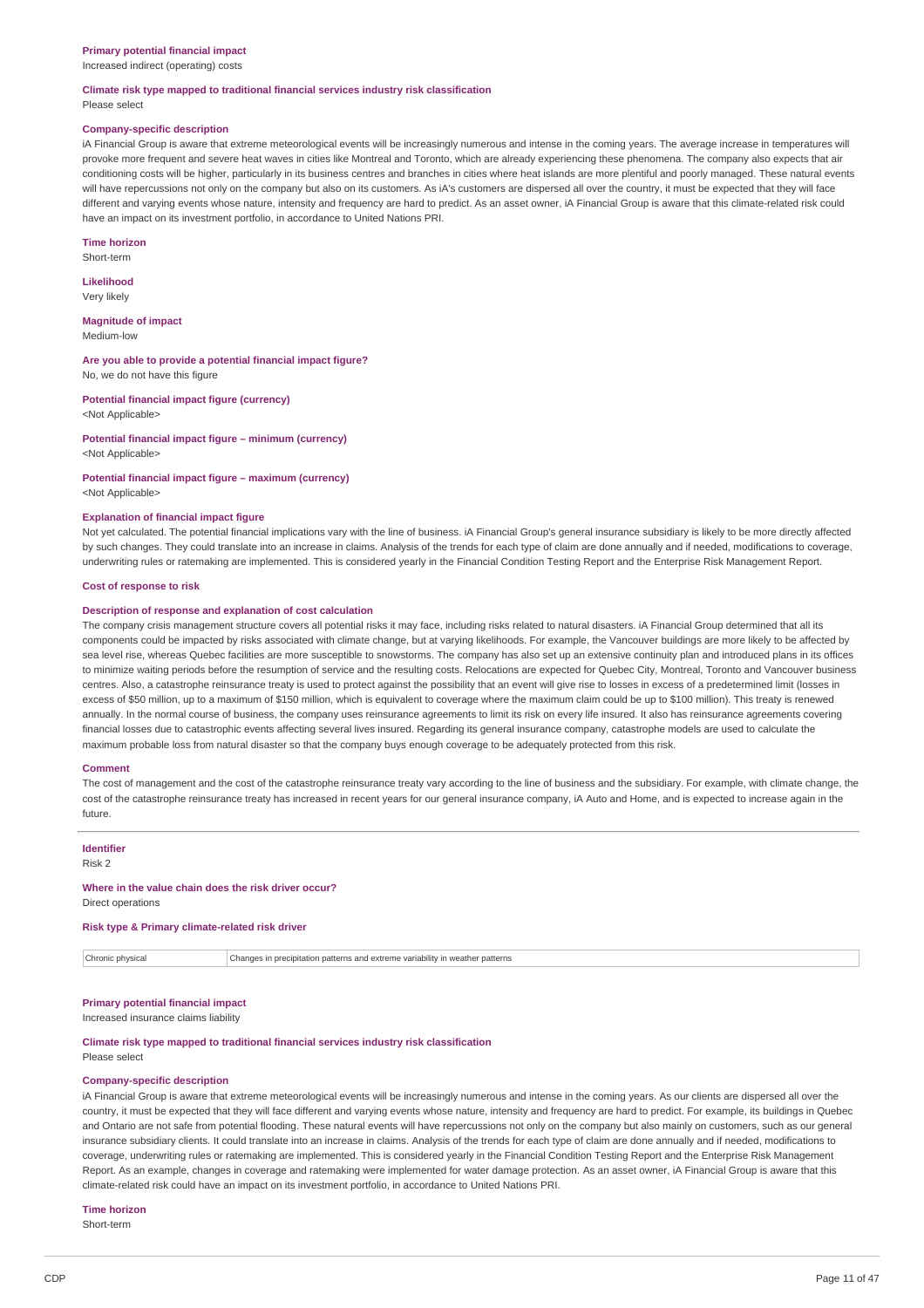# **Likelihood**

Very likely

#### **Magnitude of impact** Medium

### **Are you able to provide a potential financial impact figure?**

No, we do not have this figure

**Potential financial impact figure (currency)** <Not Applicable>

**Potential financial impact figure – minimum (currency)** <Not Applicable>

### **Potential financial impact figure – maximum (currency)**

<Not Applicable>

#### **Explanation of financial impact figure**

Not yet calculated. The potential financial implications vary with the line of business. iA Financial Group's general insurance subsidiary is likely to be more directly affected by such changes. They could translate into an increase in claims. Analysis of the trends for each type of claim are done annually and if needed, modifications to coverage, underwriting rules or ratemaking are implemented. This is considered yearly in the Financial Condition Testing Report and the Enterprise Risk Management Report.

#### **Cost of response to risk**

### **Description of response and explanation of cost calculation**

The company crisis management structure covers all potential risks it may face, including risks related to natural disasters. iA Financial Group determined that all its components could be impacted by risks associated with climate change, but at varying likelihoods. For example, the Vancouver buildings are more likely to be affected by sea level rise, whereas Quebec facilities are more susceptible to snowstorms. The company has also set up an extensive continuity plan and introduced plans in its offices to minimize waiting periods before the resumption of service and the resulting costs. Relocations are expected for Quebec City, Montreal, Toronto and Vancouver business centres. Also, a catastrophe reinsurance treaty is used to protect against the possibility that an event will give rise to losses in excess of a predetermined limit (losses in excess of \$50 million, up to a maximum of \$150 million, which is equivalent to coverage where the maximum claim could be up to \$100 million). This treaty is renewed annually. In the normal course of business, the company uses reinsurance agreements to limit its risk on every life insured. It also has reinsurance agreements covering financial losses due to catastrophic events affecting several lives insured. Regarding its general insurance company, catastrophe models are used to calculate the maximum probable loss from natural disaster so that the company buys enough coverage to be adequately protected from this risk.

#### **Comment**

The cost of management and the cost of the catastrophe reinsurance treaty vary according to the line of business and the subsidiary. For example, with climate change, the cost of the catastrophe reinsurance treaty has increased in recent years for our general insurance company, iA Auto and Home, and is expected to increase again in the future.

# **Identifier**

Risk 3

#### **Where in the value chain does the risk driver occur?**

Direct operations

#### **Risk type & Primary climate-related risk driver**

Chronic physical Rising sea levels and the control of the control of the control of the control of the control of the control of the control of the control of the control of the control of the control of the control of the

#### **Primary potential financial impact** Increased indirect (operating) costs

**Climate risk type mapped to traditional financial services industry risk classification**

Please select

### **Company-specific description**

iA Financial Group is aware that extreme meteorological events will be increasingly numerous and intense in the coming years. It expects that its buildings in Vancouver will sustain damage connected with the rising sea level, as well as its local suppliers' facilities. As an asset owner, iA Financial Group is aware that this climate-related risk could have an impact on its investment portfolio, in accordance to United Nations PRI.

### **Time horizon**

Long-term

# **Likelihood**

About as likely as not

# **Magnitude of impact**

Medium

#### **Are you able to provide a potential financial impact figure?** No, we do not have this figure

**Potential financial impact figure (currency)** <Not Applicable>

### **Potential financial impact figure – minimum (currency)** <Not Applicable>

**Potential financial impact figure – maximum (currency)** <Not Applicable>

### **Explanation of financial impact figure**

Not yet calculated. The potential financial implications vary with the line of business. iA Financial Group's general insurance subsidiary is likely to be more directly affected by such changes. They could translate into an increase in claims. Analysis of the trends for each type of claim are done annually and if needed, modifications to coverage, underwriting rules or ratemaking are implemented. This is considered yearly in the Financial Condition Testing Report and the Enterprise Risk Management Report.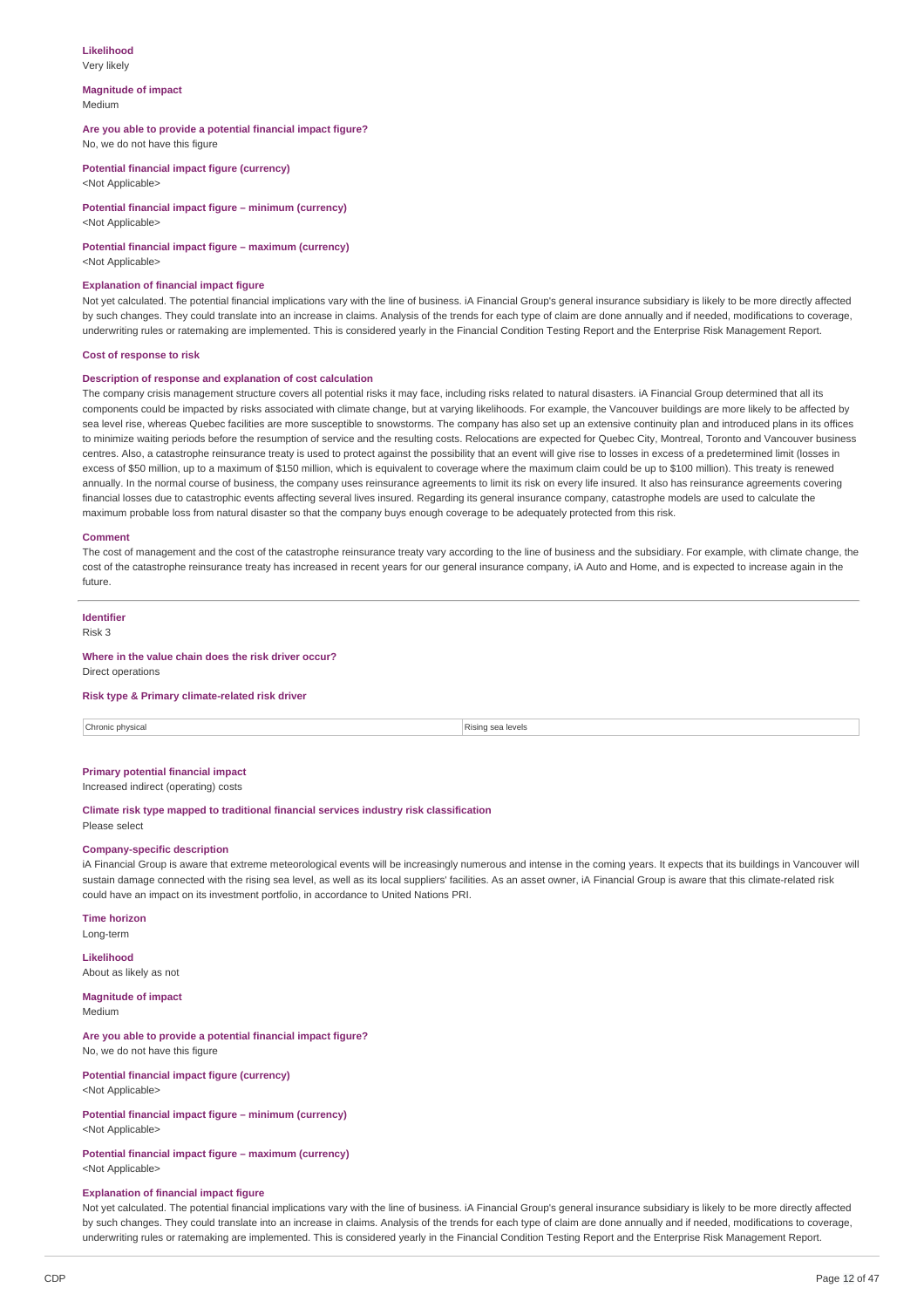#### **Cost of response to risk**

#### **Description of response and explanation of cost calculation**

The company crisis management structure covers all potential risks it may face, including risks related to natural disasters. iA Financial Group determined that all its components could be impacted by risks associated with climate change, but at varying likelihoods. For example, the Vancouver buildings are more likely to be affected by sea level rise, whereas Quebec facilities are more susceptible to snowstorms. The company has also set up an extensive continuity plan and introduced plans in its offices to minimize waiting periods before the resumption of service and the resulting costs. Relocations are expected for Quebec City, Montreal, Toronto and Vancouver business centres. Also, a catastrophe reinsurance treaty is used to protect against the possibility that an event will give rise to losses in excess of a predetermined limit (losses in excess of \$50 million, up to a maximum of \$150 million, which is equivalent to coverage where the maximum claim could be up to \$100 million). This treaty is renewed annually. In the normal course of business, the company uses reinsurance agreements to limit its risk on every life insured. It also has reinsurance agreements covering financial losses due to catastrophic events affecting several lives insured. Regarding its general insurance company, catastrophe models are used to calculate the maximum probable loss from natural disaster so that the company buys enough coverage to be adequately protected from this risk.

#### **Comment**

The cost of management and the cost of the catastrophe reinsurance treaty vary according to the line of business and the subsidiary. For example, with climate change, the cost of the catastrophe reinsurance treaty has increased in recent years for our general insurance company, iA Auto and Home, and is expected to increase again in the future.

## **Identifier**

Risk 1

#### **Where in the value chain does the risk driver occur?** Direct operations

### **Risk type & Primary climate-related risk driver**

| Acute physical | Increased severity and frequency of extreme weather events such as cyclones and floods |
|----------------|----------------------------------------------------------------------------------------|
|                |                                                                                        |

### **Primary potential financial impact**

Increased indirect (operating) costs

**Climate risk type mapped to traditional financial services industry risk classification** Please select

#### **Company-specific description**

iA Financial Group is aware that extreme meteorological events will be increasingly numerous and intense in the coming years. It expects that its buildings could sustain damage connected with tropical cyclones and floods. These natural events will have repercussions not only on the company but also mainly on customers, such as our general insurance subsidiary clients. It could translate into an increase in claims. Analysis of the trends for each type of claim are done annually and if needed modifications to coverage, underwriting rules or ratemaking are implemented. This is considered yearly in the Financial Condition Testing Report and the Enterprise Risk Management Report. As an example, changes in coverage and ratemaking were implemented for water damage protection. As an asset owner, iA Financial Group is aware that this climate-related risk could have an impact on its investment portfolio, in accordance to United Nations PRI.

#### **Time horizon**

Medium-term

#### **Likelihood**

More likely than not

**Magnitude of impact** Medium

**Are you able to provide a potential financial impact figure?** No, we do not have this figure

**Potential financial impact figure (currency)** <Not Applicable>

**Potential financial impact figure – minimum (currency)** <Not Applicable>

**Potential financial impact figure – maximum (currency)**

<Not Applicable>

### **Explanation of financial impact figure**

Not yet calculated. The potential financial implications vary with the line of business. iA Financial Group's general insurance subsidiary is likely to be more directly affected by such changes. They could translate into an increase in claims. Analysis of the trends for each type of claim are done annually and if needed, modifications to coverage, underwriting rules or ratemaking are implemented. This is considered yearly in the Financial Condition Testing Report and the Enterprise Risk Management Report.

#### **Cost of response to risk**

#### **Description of response and explanation of cost calculation**

The company crisis management structure covers all potential risks it may face, including risks related to natural disasters. iA Financial Group determined that all its components could be impacted by risks associated with climate change, but at varying likelihoods. For example, the Vancouver buildings are more likely to be affected by sea level rise, whereas Quebec facilities are more susceptible to snowstorms. The company has also set up an extensive continuity plan and introduced plans in its offices to minimize waiting periods before the resumption of service and the resulting costs. Relocations are expected for Quebec City, Montreal, Toronto and Vancouver business centres. Also, a catastrophe reinsurance treaty is used to protect against the possibility that an event will give rise to losses in excess of a predetermined limit (losses in excess of \$50 million, up to a maximum of \$150 million, which is equivalent to coverage where the maximum claim could be up to \$100 million). This treaty is renewed annually. In the normal course of business, the company uses reinsurance agreements to limit its risk on every life insured. It also has reinsurance agreements covering financial losses due to catastrophic events affecting several lives insured. Regarding its general insurance company, catastrophe models are used to calculate the maximum probable loss from natural disaster so that the company buys enough coverage to be adequately protected from this risk.

#### **Comment**

The cost of management and the cost of the catastrophe reinsurance treaty vary according to the line of business and the subsidiary. For example, with climate change, the cost of the catastrophe reinsurance treaty has increased in recent years for our general insurance company, iA Auto and Home, and is expected to increase again in the future.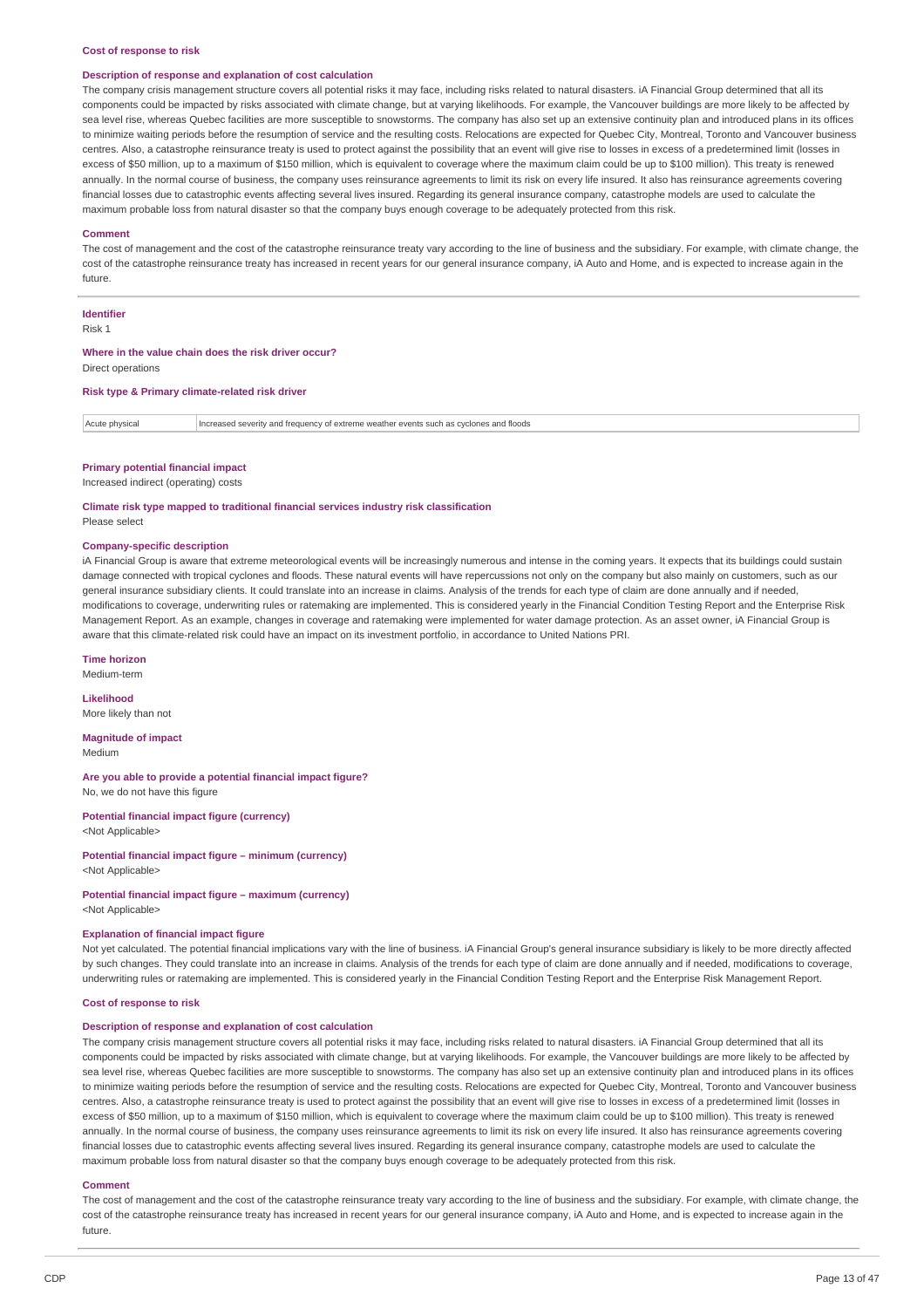#### $C<sub>2</sub>$  4

(C2.4) Have you identified any climate-related opportunities with the potential to have a substantive financial or strategic impact on your business? Yes

### C<sub>2</sub>.4a

(C2.4a) Provide details of opportunities identified with the potential to have a substantive financial or strategic impact on your business.

#### **Identifier**

Downstream

Opp<sub>2</sub>

**Where in the value chain does the opportunity occur?**

**Opportunity type**

Products and services

**Primary climate-related opportunity driver** Shift in consumer preferences

#### **Primary potential financial impact**

Increased revenues resulting from increased demand for products and services

#### **Company-specific description**

iA Clarington, our mutual fund subsidiary, offers a suite of socially responsible mutual funds and portfolio solutions under the IA Clarington Inhance SRI brand. The IA Clarington Inhance SRI funds and portfolios are sub-advised by Vancity Investment Management Ltd. (VCIM), a leader in socially responsible investing (SRI). The VCIM team uses an integrated approach, combining financial analysis with environmental, social and governance (ESG) analysis to screen for quality companies. In their ESG screen, they identify potential candidates by reviewing company performance in seven key areas: - Corporate governance - Environmental commitments - Employee relations — Diversity — Community relations — Human rights — Sustainable products All IA Clarington Inhance SRI funds are fossil fuel free. This means the funds do not invest in: — Oil, gas and coal producers — Pipeline companies — Natural gas distribution utilities — Liquefied natural gas operations VCIM also does not invest in securities issued by companies whose primary line of business includes tobacco, nuclear power, military weapons, adult entertainment, or gambling. Moreover, VCIM has a 4-part Climate Risk Strategy. The process is: Divestment: Eliminate companies whose primary line of business is the extraction, production and distribution of fossil fuels Decarbonization: Avoid companies with above average emissions, energy use, or production costs Re-investment: Seek opportunities in sectors with lower-carbon intensity such as alternative energy, transportation technology, and green infrastructure Engagement: Encourage disclosure of climate risk and dialogue on fossil fuel related risks where VCIM has identified areas that may impact company stakeholders

**Time horizon**

Short-term

**Likelihood** Very likely

**Magnitude of impact** Medium

**Are you able to provide a potential financial impact figure?** No, we do not have this figure

**Potential financial impact figure (currency)** <Not Applicable>

**Potential financial impact figure – minimum (currency)** <Not Applicable>

**Potential financial impact figure – maximum (currency)** <Not Applicable>

**Explanation of financial impact figure**

### **Cost to realize opportunity**

**Strategy to realize opportunity and explanation of cost calculation**

### **Comment**

Cost to realize opportunity available upon request.

#### **Identifier** Opp3

**Where in the value chain does the opportunity occur?** Please select

**Opportunity type** Markets

**Primary climate-related opportunity driver**

The development of new revenue streams from new/emerging environmental markets and products

**Primary potential financial impact** Please select

**Company-specific description**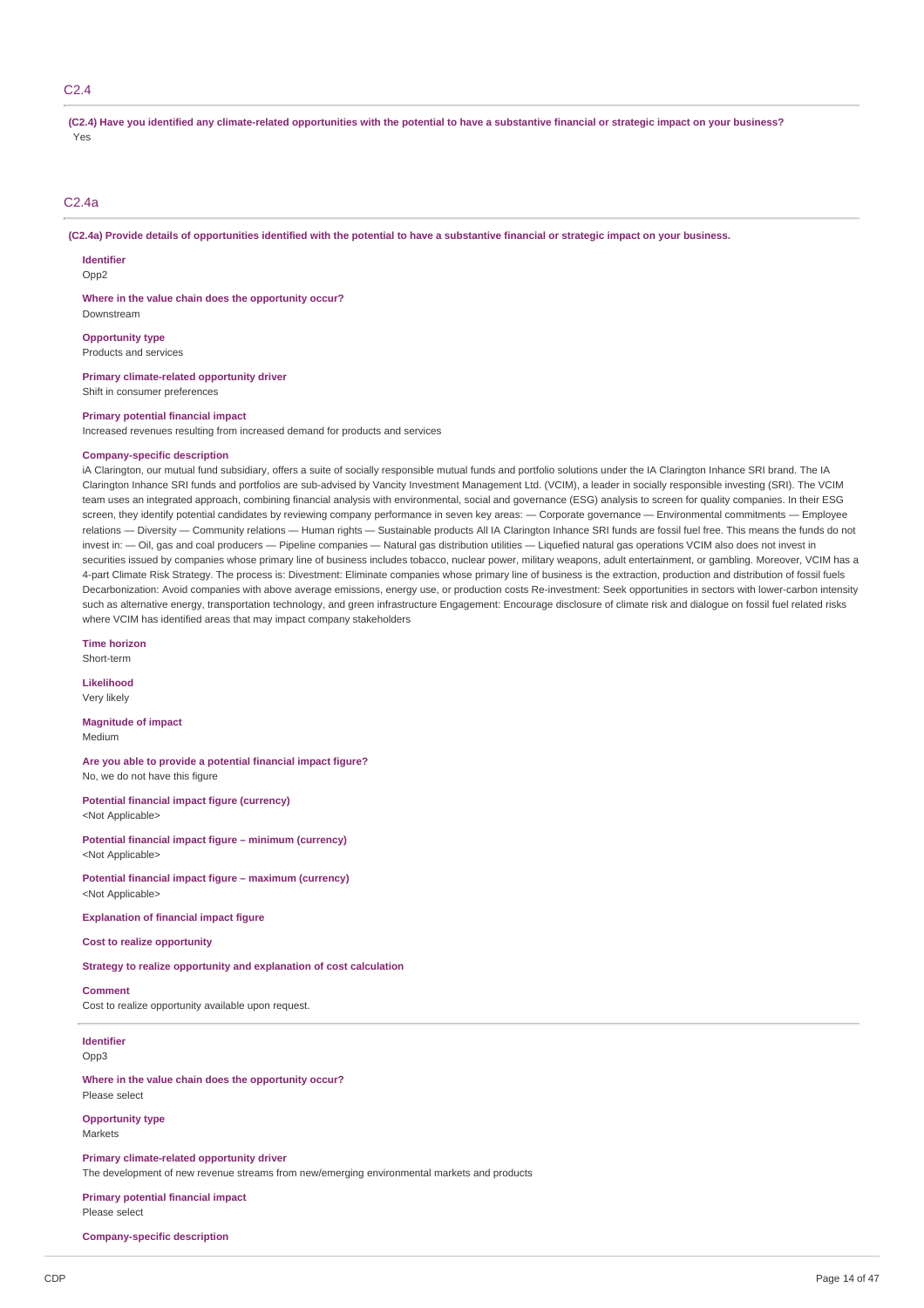Ourinvestments in renewable energy at the heart of the energy transition: The environment is playing an increasingly central role in our societies. In 2020, we have seen an acceleration of this trend. Governments such as those of the European Union and the United Kingdom have announced ambitious "green" plans to make their economies carbon neutral by 2050. Energy transition projects in the United States are also likely to experience favourable tailwinds during the next few years. In addition, millions of citizens have been taking part in demonstrations in support of the environment. Renewable energy is at the heart of this transition. iA Financial Group has contributed to development in this sector for over 25 years. To date, we have invested a total of \$1.8 billion in renewable energy, including \$80.5 million over the last year. In the future, we aim not only to continue to invest in this sector, but also to contribute to the development of infrastructures to make these new technologies accessible.

**Time horizon**

Short-term

**Likelihood** Very likely

### **Magnitude of impact** Medium-high

**Are you able to provide a potential financial impact figure?** No, we do not have this figure

**Potential financial impact figure (currency)** <Not Applicable>

**Potential financial impact figure – minimum (currency)** <Not Applicable>

**Potential financial impact figure – maximum (currency)** <Not Applicable>

**Explanation of financial impact figure**

### **Cost to realize opportunity**

**Strategy to realize opportunity and explanation of cost calculation** Available upon request

#### **Comment**

Cost to realize opportunity available upon request.

### **Identifier**

 $Onn4$ 

**Where in the value chain does the opportunity occur?** Please select

#### **Opportunity type**

Products and services

**Primary climate-related opportunity driver** Shift in consumer preferences

**Primary potential financial impact** Increased value of fixed assets

#### **Company-specific description**

In order to be more attractive for tenants looking for green office spaces, iA Financial Group has upgraded its real estate portfolio in the past few years. Moreover, as a major property owner, iA measures environmental performance based on the stringent BOMA BEST and LEED criteria. LEED® certified buildings LEED® certification provides independent, third-party verification that a building, home or community was designed and built using strategies aimed at achieving high performance in key areas of human and environmental health: — Location and transportation — Sustainable site development — Water savings — Energy efficiency — Materials selection — Indoor environmental quality iA Financial Group has obtained LEED® certification for 8 buildings from its real estate portfolio: Notably, the company obtained LEED (Leadership in Energy and Environmental Design) Gold certification for its new 988 West Broadway building, where the company is the main tenant. This building has brought iA Vancouver staff together all in the same attractive workplace. BOMA BEST certified buildings BOMA BEST certification recognizes excellence in environmental practices. Since 2005, the BOMA BEST national certification program has sought to improve upon conventional North American building standards by recognizing excellence in environmental practices and encouraging: — Energy efficiency — Water savings — Multi-material recycling — Sound construction waste and hazardous materials management — Use of safe and recycled products — Indoor air quality Up to now, 25 of our buildings (more than a half of all our real estate portfolio's properties) have obtained this certification.

**Time horizon**

Medium-term

**Likelihood** Likely

**Magnitude of impact** Medium

**Are you able to provide a potential financial impact figure?** No, we do not have this figure

**Potential financial impact figure (currency)** <Not Applicable>

**Potential financial impact figure – minimum (currency)** <Not Applicable>

**Potential financial impact figure – maximum (currency)** <Not Applicable>

**Explanation of financial impact figure** Available upon request.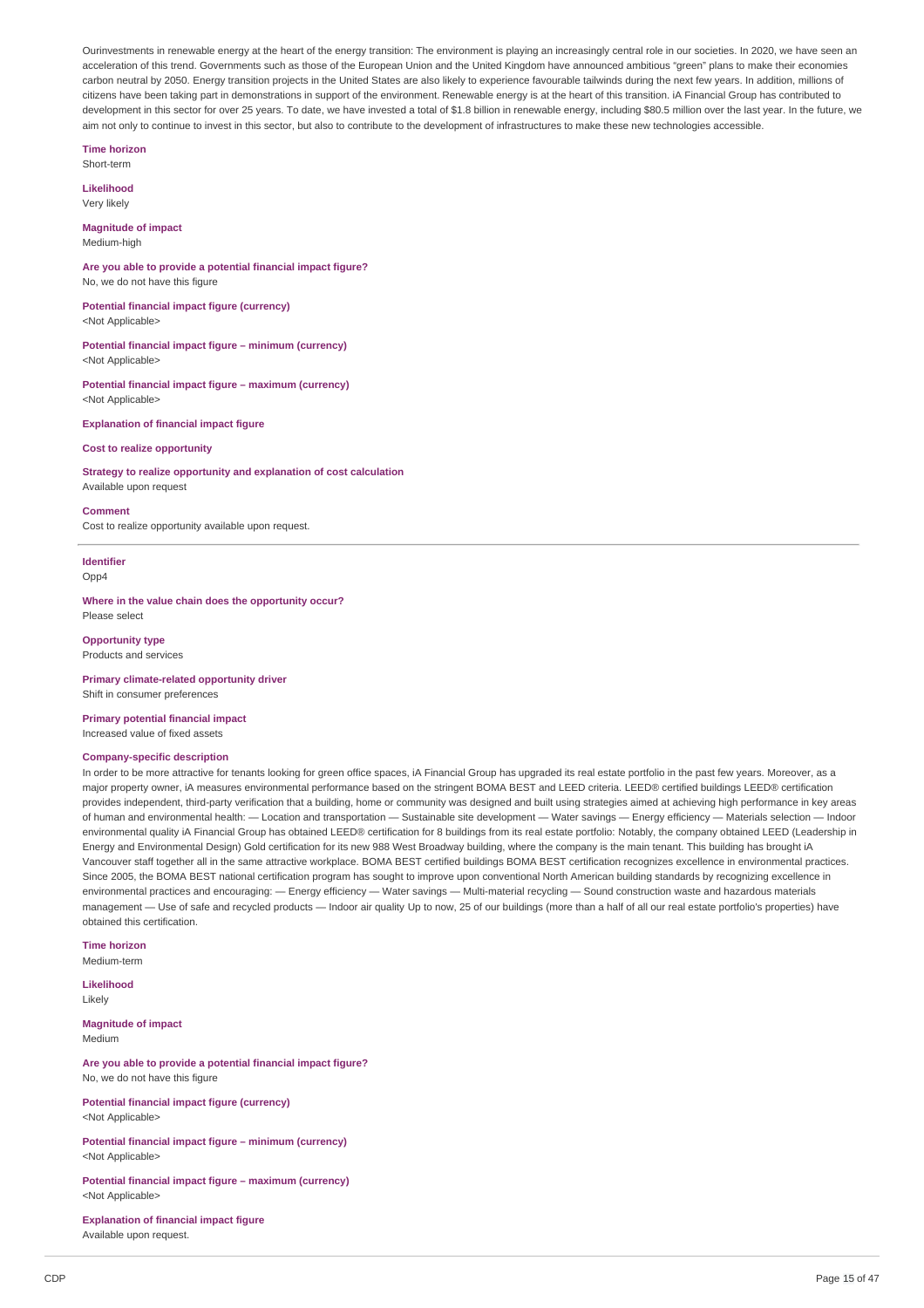### **Cost to realize opportunity**

### **Strategy to realize opportunity and explanation of cost calculation** Available upon request.

### **Comment**

Cost to realize opportunity available upon request.

### C3. Business Strategy

# C3.1

**(C3.1) Have climate-related risks and opportunities influenced your organization's strategy and/or financial planning?** Yes, and we have developed a low-carbon transition plan

### C3.1a

(C3.1a) Is your organization's low-carbon transition plan a scheduled resolution item at Annual General Meetings (AGMs)?

|      | Is your low-carbon transition plan a scheduled resolution item at AGMs?              | Comment |
|------|--------------------------------------------------------------------------------------|---------|
| Row: | No, but we intend it to become a scheduled resolution item within the next two years |         |

### C3.2

**(C3.2) Does your organization use climate-related scenario analysis to inform its strategy?** Yes, qualitative

### C3.2a

**(C3.2a) Provide details of your organization's use of climate-related scenario analysis.**

| <b>Climate-related scenarios</b><br>and models applied | <b>Details</b>                                                                                                                                                                      |
|--------------------------------------------------------|-------------------------------------------------------------------------------------------------------------------------------------------------------------------------------------|
| Other, please specify                                  | A qualitative analysis is conducted annually through workshops and meetings with the various sectors of iA Financial Group. The majority of the sectors invited have concluded that |
|                                                        | (Internal qualitative analysis) there was no climate-related impact, but the iAAH subsidiary does take climate risks into account when adapting its pricing.                        |

### C3.3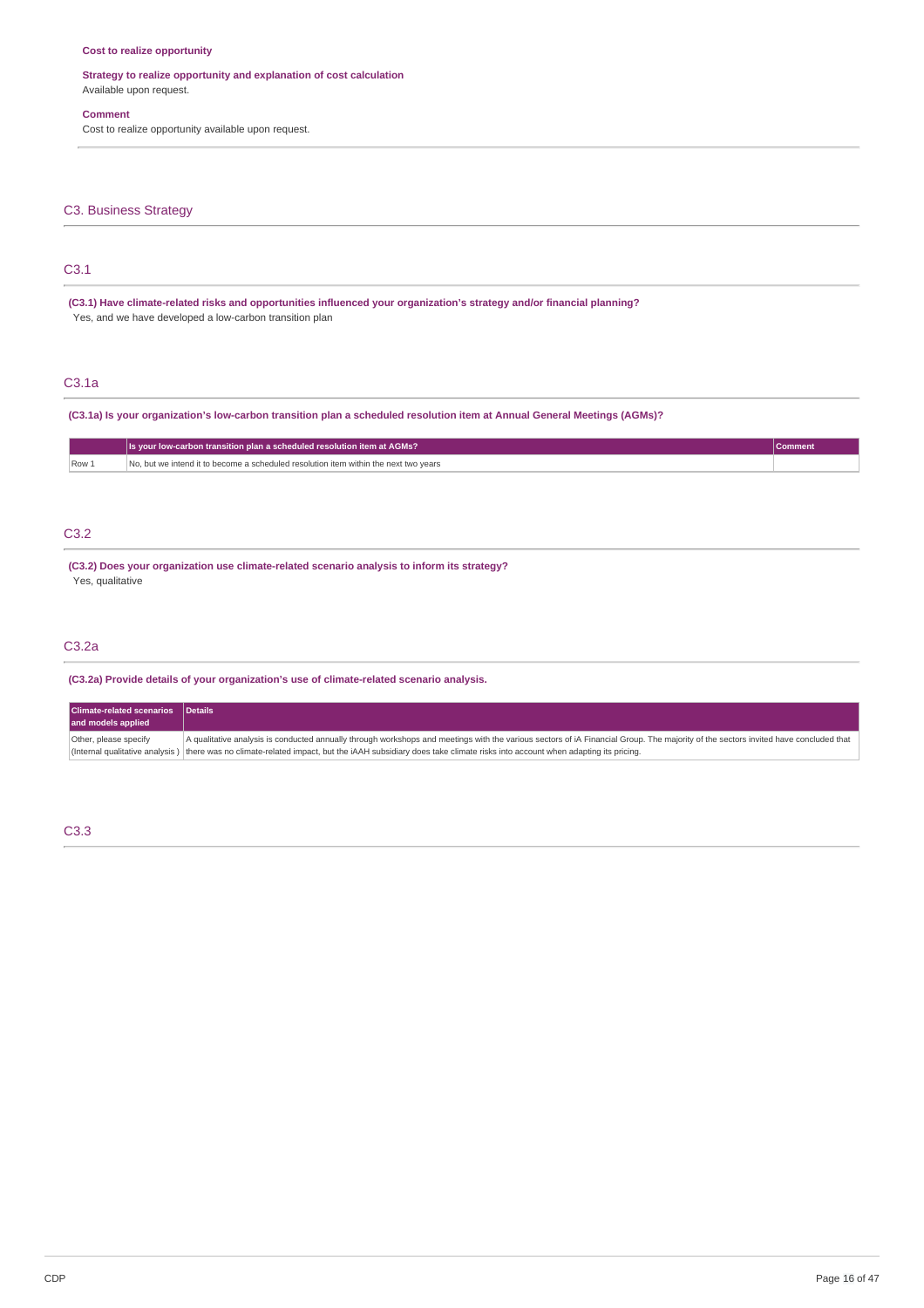### **(C3.3) Describe where and how climate-related risks and opportunities have influenced your strategy.**

|                                             | related risks<br>and<br>opportunities<br>influenced<br>your strategy | Have climate- Description of influence                                                                                                                                                                                                                                                                                                                                                                                                                                                                                                                                                                                                                                                                                                                                                                                                                                                                                                                                                                                                                                                                                                                                                                                                                                                                                                                                                                                                                                                                                                                                                                                                                                                                                                                                                                                                                                                                                                                                                                                                                                                                                                                                                                                                                                                                                                                                                                                                                                                 |
|---------------------------------------------|----------------------------------------------------------------------|----------------------------------------------------------------------------------------------------------------------------------------------------------------------------------------------------------------------------------------------------------------------------------------------------------------------------------------------------------------------------------------------------------------------------------------------------------------------------------------------------------------------------------------------------------------------------------------------------------------------------------------------------------------------------------------------------------------------------------------------------------------------------------------------------------------------------------------------------------------------------------------------------------------------------------------------------------------------------------------------------------------------------------------------------------------------------------------------------------------------------------------------------------------------------------------------------------------------------------------------------------------------------------------------------------------------------------------------------------------------------------------------------------------------------------------------------------------------------------------------------------------------------------------------------------------------------------------------------------------------------------------------------------------------------------------------------------------------------------------------------------------------------------------------------------------------------------------------------------------------------------------------------------------------------------------------------------------------------------------------------------------------------------------------------------------------------------------------------------------------------------------------------------------------------------------------------------------------------------------------------------------------------------------------------------------------------------------------------------------------------------------------------------------------------------------------------------------------------------------|
| Products<br>and<br>services                 | in this area?<br>Yes                                                 | iA Financial Group has had to adapt to changing consumer behaviour. As clients are becoming more concerned about environmental issues, companies' environmental measures can<br>play a determining role in consumers' decisions. Some clients could opt for a company that focuses more on the environment than another. This could translate into short-term and long-<br>term business opportunities for companies, including iA Financial Group. iA Clarington, our mutual fund subsidiary, offers a suite of socially responsible mutual funds and portfolio<br>solutions under the IA Clarington Inhance SRI brand. The IA Clarington Inhance SRI funds and portfolios are sub-advised by Vancity Investment Management Ltd. (VCIM), a leader in<br>socially responsible investing (SRI). The VCIM team uses an integrated approach, combining financial analysis with environmental, social and governance (ESG) analysis to screen for<br>quality companies. In their ESG screen, they identify potential candidates by reviewing company performance in seven key areas: - Corporate governance - Environmental<br>commitments - Employee relations - Diversity - Community relations - Human rights - Sustainable products All IA Clarington Inhance SRI funds are fossil fuel free. This means<br>the funds do not invest in: — Oil, gas and coal producers — Pipeline companies — Natural gas distribution utilities — Liquefied natural gas operations VCIM also does not invest in<br>securities issued by companies whose primary line of business includes tobacco, nuclear power, military weapons, adult entertainment, or gambling. Moreover, VCIM has a 4-part<br>Climate Risk Strategy. The process is: Divestment: Eliminate companies whose primary line of business is the extraction, production and distribution of fossil fuels Decarbonization:<br>Avoid companies with above average emissions, energy use, or production costs Re-investment: Seek opportunities in sectors with lower-carbon intensity such as alternative energy,<br>transportation technology, and green infrastructure Engagement: Encourage disclosure of climate risk and dialogue on fossil fuel related risks where VCIM has identified areas that may<br>impact company stakeholders                                                                                                                                                                                             |
| Supply<br>chain<br>and/or<br>value<br>chain | Evaluation in<br>progress                                            | During 2021, we will conduct a quantitative analysis and determine how climate-related risks and opportunities have influenced our strategy. It will be necessary to determine whether<br>climate-related risks and opportunities are integrated with our suppliers and service providers.                                                                                                                                                                                                                                                                                                                                                                                                                                                                                                                                                                                                                                                                                                                                                                                                                                                                                                                                                                                                                                                                                                                                                                                                                                                                                                                                                                                                                                                                                                                                                                                                                                                                                                                                                                                                                                                                                                                                                                                                                                                                                                                                                                                             |
| Investment No<br>in R&D                     |                                                                      | Given the nature of our business as a financial services and insurance company, we do not typically invest in research and development, as such. We conduct research (business<br>intelligence activities) on various emerging trends and their impacts on health and life insurance, including climate change, changing demographics and market conditions, but we do<br>not specifically target any strategic investment in R&D related to our products and services.                                                                                                                                                                                                                                                                                                                                                                                                                                                                                                                                                                                                                                                                                                                                                                                                                                                                                                                                                                                                                                                                                                                                                                                                                                                                                                                                                                                                                                                                                                                                                                                                                                                                                                                                                                                                                                                                                                                                                                                                                |
| Operations Yes                              |                                                                      | Currently, there are few studies that document the impact that climate change could have on mortality rates. The analyses available look at potential increases and decreases in<br>mortality rates based on geography. Potential increases in mortality rates are likely to occur in geographic regions where iA Financial Group has very little or no activity. Contrary to<br>assessments for companies with major operations in general insurance or with life and health insurance operations in countries with greater exposure, climate change risk is evaluated as<br>relatively low for iA Financial Group. The company could also be exposed to physical risks through its auto and home insurance subsidiary, but this risk is also not significant as the<br>segment represents around 3% of the Group's sales as at December 31, 2020, and its pricing is adjustable annually. To assess the impact of financial and insurance risks, iA Financial<br>Group conducts annual exercises such as financial condition testing and the own risk and solvency assessment as part of its enterprise risk management and confirms its financial<br>strength in the face of adverse events. For the company as a whole, we have an objective to minimize our negative impact on the environment within our operations. As soon as we<br>announced our commitment to become a carbon neutral company, we adopted a comprehensive approach including not only the calculation of our greenhouse gas (GHG) emissions,<br>but also, once they are calculated, a commitment to reduce these emissions as much as possible. On March 30, we announced our further commitment to reduce our GHG emissions by<br>20% per employee by 2025, with 2019 as our baseline. During 2020, we also took an important step in our sustainability strategy by selecting a framework to guide our ESG disclosure.<br>The framework we have selected is the Sustainability Accounting Standards Board (SASB) framework. SASB standards address sustainability issues by industry type. Adopting this<br>robust, recognized framework will enable us to identify, measure, manage and better communicate to our various stakeholders relevant sustainability information. In addition, over the<br>next year, we will assess our existing climate change risk disclosures and then develop a plan to implement the recommendations of the Taskforce on Climate-related Financial<br>Disclosures (TCFD). |

### C3.4

### **(C3.4) Describe where and how climate-related risks and opportunities have influenced your financial planning.**

| <b>Financial</b><br>  planning<br><b>elements</b><br><b>Ithat have</b> | <b>Description of influence</b>                                                                                                                                                                                                                                                                                                                                                                                                                                                                                                                                                                                                                                                                                                                                                                                                                                                                                                                                                                                            |
|------------------------------------------------------------------------|----------------------------------------------------------------------------------------------------------------------------------------------------------------------------------------------------------------------------------------------------------------------------------------------------------------------------------------------------------------------------------------------------------------------------------------------------------------------------------------------------------------------------------------------------------------------------------------------------------------------------------------------------------------------------------------------------------------------------------------------------------------------------------------------------------------------------------------------------------------------------------------------------------------------------------------------------------------------------------------------------------------------------|
| l been<br>linfluenced                                                  |                                                                                                                                                                                                                                                                                                                                                                                                                                                                                                                                                                                                                                                                                                                                                                                                                                                                                                                                                                                                                            |
| Row Revenues<br>Direct costs<br>Indirect<br>costs<br>Capital<br>Assets | Risks related to climate change are taken into consideration during the company's annual assessment of strategic and emerging risks. The analyses conducted are integrated into our overall<br>and business line strategic planning process and allow us to identify and reduce the impacts of climate change on our operations over the long term. With respect to our direct costs, while<br>climate change events have little impact on our operating costs at this time, we are considering energy costs, waste management and our carbon footprint in our financial planning process. We<br>continue to make increasing investments to reduce our GHG emissions. The goal is to improve our energy efficiency in our real estate investments, including building equipment upgrades, data<br>centre optimization and green buildings, to achieve a 20% reduction in GHGs per employee by 2025. By the end of 2020, 84% of portfolio by floor area had green certifications (BOMA BEST®<br>expenditures and/or LEED®). |

### C3.4a

(C3.4a) Provide any additional information on how climate-related risks and opportunities have influenced your strategy and financial planning (optional).

#### N/A

# C-FS3.6

### **(C-FS3.6) Are climate-related issues considered in the policy framework of your organization?** Yes, climate-related issues are integrated into our general policy framework that relates to our financing activities

# C-FS3.6a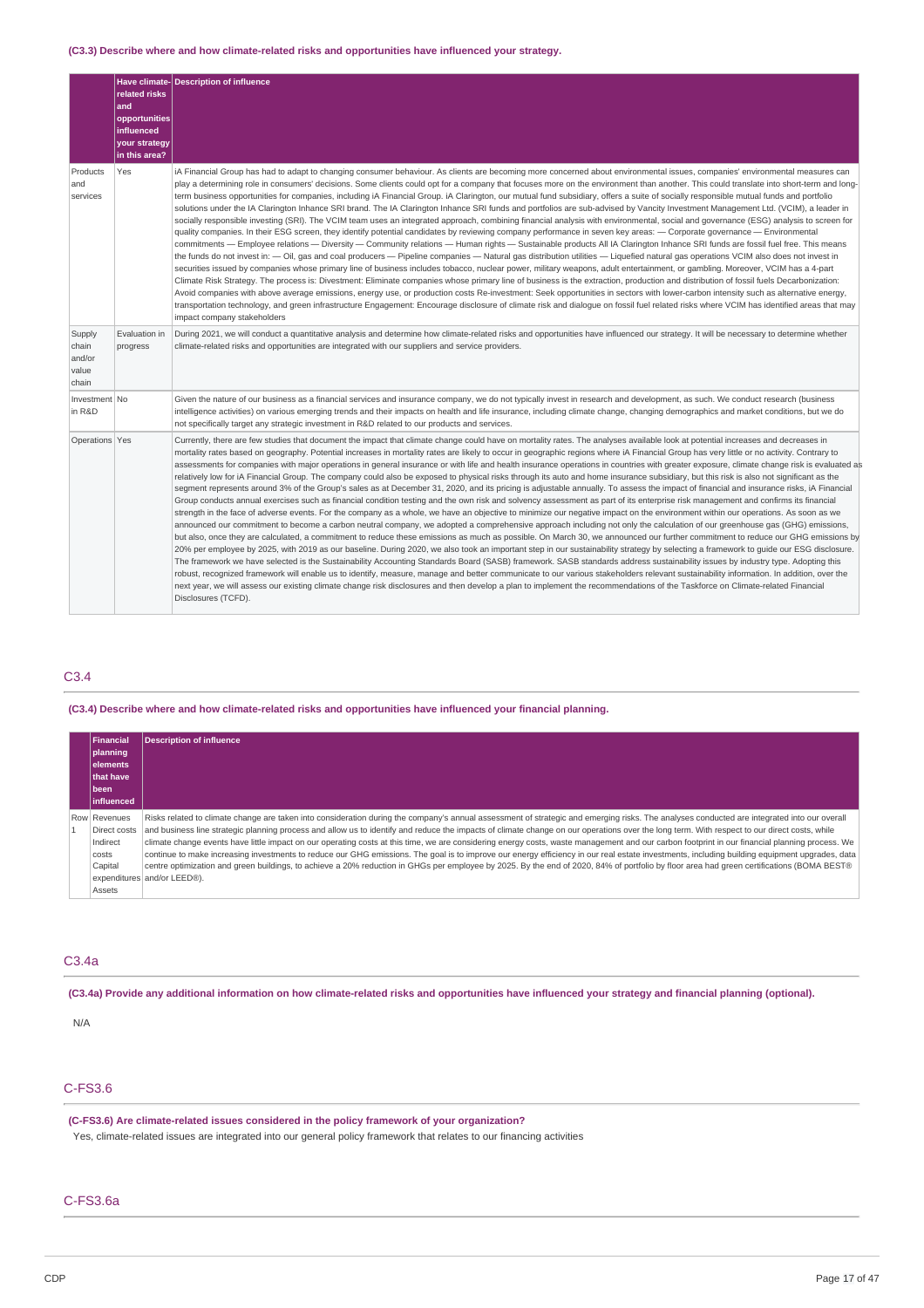### **(C-FS3.6a) In which policies are climate-related issues integrated?**

|                                                            | <b>Type of</b><br>policy                                                                   | coverage<br>of policy           | Portfolio Description                                                                                                                                                                                                                                                                                                                                                                                                                                                                                                                                                                                                                                                                                                                                                                                                                                                                                                                                                                                                                                                                                                                                                                                                                                                                                                                                                                                                                                                                                                                                                                                                                                                                                                                                                                                                                                                                                                                                                                                                                                                                                                                                                                                                                                     |  |
|------------------------------------------------------------|--------------------------------------------------------------------------------------------|---------------------------------|-----------------------------------------------------------------------------------------------------------------------------------------------------------------------------------------------------------------------------------------------------------------------------------------------------------------------------------------------------------------------------------------------------------------------------------------------------------------------------------------------------------------------------------------------------------------------------------------------------------------------------------------------------------------------------------------------------------------------------------------------------------------------------------------------------------------------------------------------------------------------------------------------------------------------------------------------------------------------------------------------------------------------------------------------------------------------------------------------------------------------------------------------------------------------------------------------------------------------------------------------------------------------------------------------------------------------------------------------------------------------------------------------------------------------------------------------------------------------------------------------------------------------------------------------------------------------------------------------------------------------------------------------------------------------------------------------------------------------------------------------------------------------------------------------------------------------------------------------------------------------------------------------------------------------------------------------------------------------------------------------------------------------------------------------------------------------------------------------------------------------------------------------------------------------------------------------------------------------------------------------------------|--|
| Bank<br>lending<br>(Bank)                                  | $<$ Not<br>Applicable>                                                                     | $<$ Not<br>Applicabl<br>e >     | <not applicable=""></not>                                                                                                                                                                                                                                                                                                                                                                                                                                                                                                                                                                                                                                                                                                                                                                                                                                                                                                                                                                                                                                                                                                                                                                                                                                                                                                                                                                                                                                                                                                                                                                                                                                                                                                                                                                                                                                                                                                                                                                                                                                                                                                                                                                                                                                 |  |
| Investing<br>(Asset<br>manager)                            | $<$ Not<br>Applicable>                                                                     | $<$ Not<br>Applicabl<br>e       | <not applicable=""></not>                                                                                                                                                                                                                                                                                                                                                                                                                                                                                                                                                                                                                                                                                                                                                                                                                                                                                                                                                                                                                                                                                                                                                                                                                                                                                                                                                                                                                                                                                                                                                                                                                                                                                                                                                                                                                                                                                                                                                                                                                                                                                                                                                                                                                                 |  |
| Investing<br>(Asset<br>owner)                              | Investment<br>policy/strategy portfolio                                                    | All of the                      | The policy covers 100% of assets at iAIM including fixed income, corporate bonds, equities, private debt, private equity, infrastructure and commercial mortgages. Our<br>investment policy is based on ESG factors as a risk management tool. We acknowledge that climate change poses a significant risk for the future value of our investments.<br>With our assets under management, we believe that we can make a difference for the future of the planet by making climate-friendly investments. As a result, we ask our<br>portfolio managers to consider how climate change could impact the value of their investments. We strongly recommend minimizing exposure to assets that face potential<br>regulation penalties (coal, pipelines) and we encourage them to invest in themes that could help the future of the planet (electric vehicles, green energies). The environment<br>is playing an increasingly central role in our societies. In 2020, we have seen an acceleration of this trend. Governments such as those of the European Union and the<br>United Kingdom have announced ambitious "green" plans to make their economies carbon neutral by 2050. Energy transition projects in the United States are also likely to<br>experience favourable tailwinds during the next few years. In addition, millions of citizens have been taking part in demonstrations in support of the environment. Renewable<br>energy is at the heart of this transition. iA Financial Group has contributed to development in this sector for over 25 years. To date, we have invested a total of \$1.8 billion in<br>renewable energy, including \$80.5 million over the last year. In the future, we aim not only to continue to invest in this sector, but also to contribute to the development of<br>infrastructures to make these new technologies accessible.                                                                                                                                                                                                                                                                                                                                                                               |  |
| Insurance<br>underwriting<br>(Insurance<br>company)        | Risk policy                                                                                | Minority<br>of the<br>portfolio | This applies more specifically to our general insurance operations, which are relatively minor compared to our life insurance operations. Our auto and home insurance<br>subsidiary (iA Auto and Home) represents around 3% of the Group's sales as at December 31, 2020. Regarding our general insurance company, catastrophe models are<br>used to calculate the maximum probable loss from natural disaster so that the company buys enough coverage to be adequately protected from this risk. Climate change<br>could translate into an increase in claims. Analysis of the trends for each type of claim are done annually and if needed, modifications to coverage, underwriting rules or<br>ratemaking are implemented. This is considered yearly in the Financial Condition Testing Report and the Enterprise Risk Management Report. As an example, changes in<br>coverage and ratemaking were implemented for water damage protection. In this sector, strategic planning, assessments of financial health, enterprise risk management<br>and stress testing, and purchases of reinsurance coverage are all carried out with climate change risks and possibilities in mind. In addition, product development is adapted<br>to new trends generated by climate change. A catastrophe reinsurance treaty is used to protect against the possibility that an event will give rise to losses in excess of a<br>predetermined limit (losses in excess of \$50 million, up to a maximum of \$150 million, which is equivalent to coverage where the maximum claim could be up to \$100<br>million). This treaty is renewed annually. In the normal course of business, the company uses reinsurance agreements to limit its risk on every life insured. It also has<br>reinsurance agreements covering financial losses due to catastrophic events affecting several lives insured. The cost of management and the cost of the catastrophe<br>reinsurance treaty vary according to the line of business and the subsidiary. For example, with climate change, the cost of the catastrophe reinsurance treaty has increased<br>in recent years for our general insurance company, iA Auto and Home, and is expected to increase again in the future. |  |
| Other<br>products<br>and<br>services,<br>please<br>specify | Other, please<br>specify<br>(Sustainable<br>Development<br>Policy; Proxy<br>Voting Policy) | All of the<br>portfolio         | Our Sustainable Development Policy clearly expresses iA Financial Group's commitment to creating economic and social value and our desire to share our sustainable<br>development objectives and quidelines with our various stakeholders. When it was adopted in 2018, the Policy set out seven quidelines for iA's reflection, strategy and<br>actions regarding sustainable development. As a signatory of the United Nations-supported Principles for Responsible Investment (PRI), we added an eighth quideline to<br>our Policy in 2020. This new guideline states our commitment to take into account risks and opportunities related to environmental, social and governance (ESG) factors in<br>our investment decisions in order to make increasingly responsible investments. The PRI were developed by investors under the leadership of the United Nations. iA<br>Financial Group is proud to be part of this group of signatories ready to act so that long-term value creation may be achieved through a sustainable and efficient global<br>financial system that benefits the environment and society as a whole. Here are our eight sustainable development quidelines: 1. Ensure the financial wellbeing of our<br>clients 2. Effectively manage risks 3. Follow high standards of governance 4. Actively contribute to our communities 5. Manage environmental impact 6. Create a rewarding<br>work environment centred around diversity and inclusion 7. Practice responsible sourcing 8. Incorporate ESG factors in our investment processes                                                                                                                                                                                                                                                                                                                                                                                                                                                                                                                                                                                                                                                                                        |  |

# C-FS3.7

**(C-FS3.7) Are climate-related issues factored into your external asset manager selection process?**

Yes, for all assets managed externally

### C-FS3.7a

**(C-FS3.7a) How are climate-related issues factored into your external asset manager selection process?**

| <b>Process for factoring climate-related Comment</b><br><b>lissues into external asset</b><br>management selection                                                 |                                                                                                                                                                                                                                                                                                                                                                                                                                                                                                                                                                                                                             |
|--------------------------------------------------------------------------------------------------------------------------------------------------------------------|-----------------------------------------------------------------------------------------------------------------------------------------------------------------------------------------------------------------------------------------------------------------------------------------------------------------------------------------------------------------------------------------------------------------------------------------------------------------------------------------------------------------------------------------------------------------------------------------------------------------------------|
| Row Assessment of asset manager's<br>climate-related performance (e.g.<br>active ownership, proxy voting records,<br>under-weighting in high impact<br>activities) | The vast majority of our external asset managers are PRI signatories. We assess their PRI score in our due diligence and selection process. As you know, PRI is<br>increasingly focusing on climate change and managers have to report how they integrate climate change issues in their investment strategy and portfolio<br>management. We don't necessarily exclude external asset managers based solely on their PRI score, but we do favour those with good ratings. We send a form to all<br>external asset managers to assess their ESG investment approach. We don't ask specifically about climate-related issues. |

### C4. Targets and performance

# C4.1

**(C4.1) Did you have an emissions target that was active in the reporting year?** No target

### C4.1c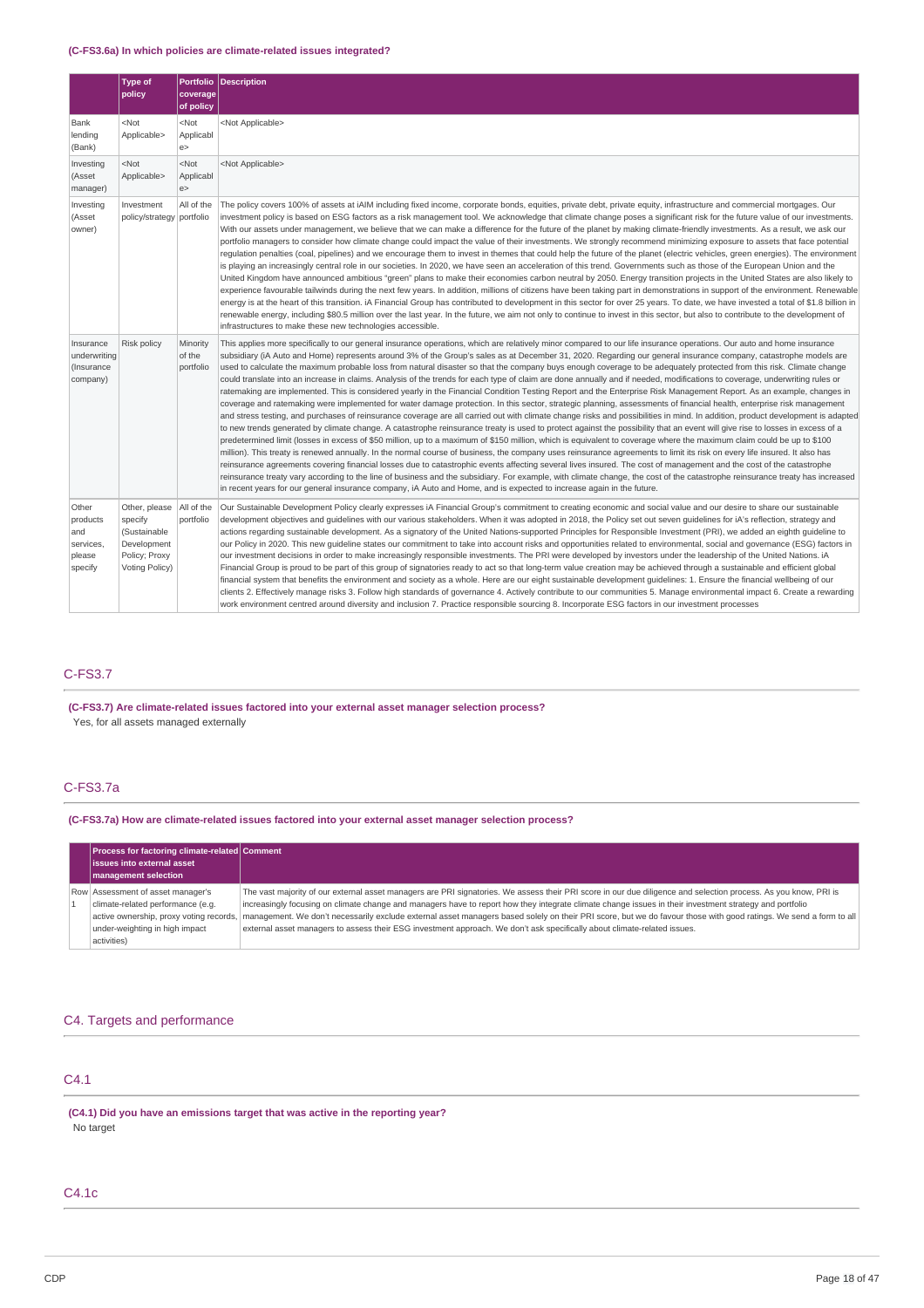### (C4.1c) Explain why you did not have an emissions target, and forecast how your emissions will change over the next five years.

| <b>Primary</b> | Five-    | Please explain                                                                                                                                                                     |
|----------------|----------|------------------------------------------------------------------------------------------------------------------------------------------------------------------------------------|
| <b>Ireason</b> | l vear   |                                                                                                                                                                                    |
|                | forecast |                                                                                                                                                                                    |
| Row We are     |          | O1 2021 As soon as we announced our commitment to becoming a carbon neutral company, we adopted a comprehensive approach including not only the calculation of our greenhouse gas  |
| planning to    |          | (GHG) emissions, but also, once they are calculated, a commitment to reduce these emissions as much as possible. On March 30, 2021, we announced our commitment to reduce our      |
| introduce a    |          | GHG emissions by 20% per employee by 2025, with 2019 as our baseline. To reach this target, goals have been set and additional reduction initiatives planned in each business line |
| target in the  |          | $f$ affecting the following activities: $-$ Property management (energy consumption and waste management) $-$ Employee commuting $-$ Business commuting and travel $-$ Event       |
| next two       |          | organization (participant travel) From year to year, we will calculate the progress of our reduction efforts to ensure that we meet or exceed our target.                          |
| vears          |          |                                                                                                                                                                                    |

# C4.2

**(C4.2) Did you have any other climate-related targets that were active in the reporting year?** No other climate-related targets

C4.3

(C4.3) Did you have emissions reduction initiatives that were active within the reporting year? Note that this can include those in the planning and/or **implementation phases.**

Yes

# C4.3a

(C4.3a) Identify the total number of initiatives at each stage of development, and for those in the implementation stages, the estimated CO2e savings.

|                           | Number of initiatives | Total estimated annual CO2e savings in metric tonnes CO2e (only for rows marked *) |
|---------------------------|-----------------------|------------------------------------------------------------------------------------|
| Under investigation       |                       |                                                                                    |
| To be implemented*        | 39                    |                                                                                    |
| Implementation commenced* | 12                    |                                                                                    |
| Implemented*              | 22                    |                                                                                    |
| Not to be implemented     |                       |                                                                                    |

### C4.3b

**(C4.3b) Provide details on the initiatives implemented in the reporting year in the table below.**

| Initiative category & Initiative type                                                                 |                                                  |                     |  |  |
|-------------------------------------------------------------------------------------------------------|--------------------------------------------------|---------------------|--|--|
| Energy efficiency in buildings                                                                        | Heating, Ventilation and Air Conditioning (HVAC) |                     |  |  |
|                                                                                                       |                                                  |                     |  |  |
| Estimated annual CO2e savings (metric tonnes CO2e)                                                    |                                                  |                     |  |  |
| Scope(s)<br>Scope 2 (location-based)                                                                  |                                                  |                     |  |  |
| <b>Voluntary/Mandatory</b><br>Voluntary                                                               |                                                  |                     |  |  |
| Annual monetary savings (unit currency - as specified in C0.4)                                        |                                                  |                     |  |  |
| Investment required (unit currency - as specified in C0.4)<br>53000                                   |                                                  |                     |  |  |
| <b>Payback period</b><br>Please select                                                                |                                                  |                     |  |  |
| <b>Estimated lifetime of the initiative</b><br>Please select                                          |                                                  |                     |  |  |
| <b>Comment</b><br>Conversion to natural gas - shelter heating 1080 Grande Allée Ouest, Quebec, Canada |                                                  |                     |  |  |
| Initiative category & Initiative type                                                                 |                                                  |                     |  |  |
| Energy efficiency in buildings                                                                        |                                                  | Maintenance program |  |  |
| Estimated annual CO2e savings (metric tonnes CO2e)                                                    |                                                  |                     |  |  |

**Scope(s)**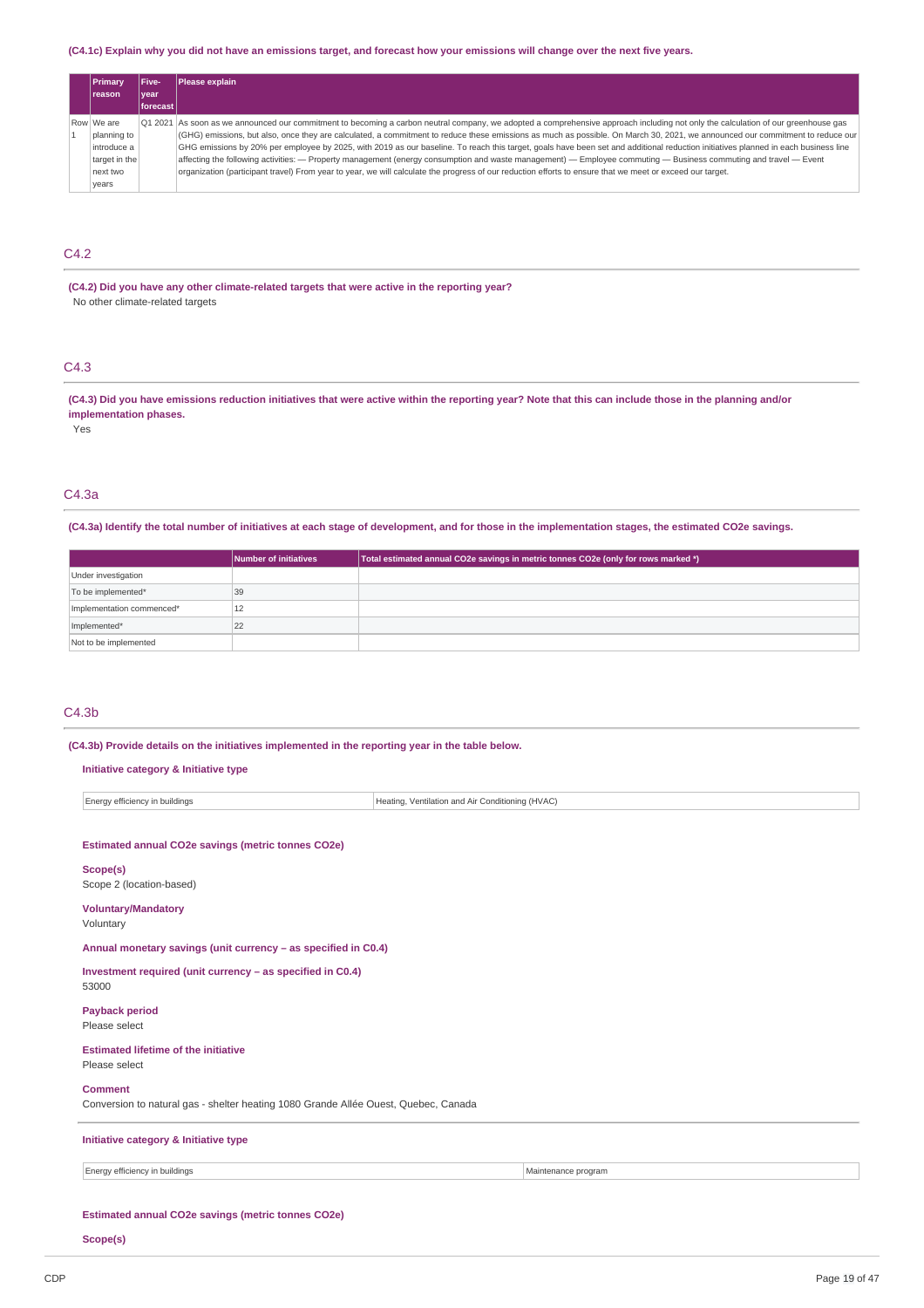#### Scope 2 (location-based)

#### **Voluntary/Mandatory** Voluntary

**Annual monetary savings (unit currency – as specified in C0.4)**

**Investment required (unit currency – as specified in C0.4)**

### 520000

**Payback period** Please select

### **Estimated lifetime of the initiative** Please select

#### **Comment**

Repair of the electrical entries, substation phase A 1080 Grande Allée Ouest, Quebec, Canada

#### **Initiative category & Initiative type**

Energy efficiency in buildings **Insulation Insulation** 

### **Estimated annual CO2e savings (metric tonnes CO2e)**

**Scope(s)** Scope 2 (location-based)

#### **Voluntary/Mandatory** Voluntary

**Annual monetary savings (unit currency – as specified in C0.4)**

#### **Investment required (unit currency – as specified in C0.4)** 124000

**Payback period** Please select

### **Estimated lifetime of the initiative**

Please select

#### **Comment**

Facade inspection 1122-1126-1134 (RBQ) 1122-1126-1134 Grande Allée Ouest, Quebec, Canada

#### **Initiative category & Initiative type**

Energy efficiency in buildings **Maintenance program** Maintenance program

#### **Estimated annual CO2e savings (metric tonnes CO2e)**

**Scope(s)** Scope 2 (location-based)

**Voluntary/Mandatory** Voluntary

#### **Annual monetary savings (unit currency – as specified in C0.4)**

**Investment required (unit currency – as specified in C0.4)** 2410000

#### **Payback period** Please select

### **Estimated lifetime of the initiative** Please select

### **Comment**

Hallway and lobby repairs (3rd to 5th and 14th to 20th) 1981 Avenue McGill College, Montreal, Canada

# **Initiative category & Initiative type**

Energy efficiency in buildings and the contract of the contract of the contract of the Maintenance program

### **Estimated annual CO2e savings (metric tonnes CO2e)**

**Scope(s)** Scope 2 (location-based)

# **Voluntary/Mandatory**

Voluntary

**Annual monetary savings (unit currency – as specified in C0.4)**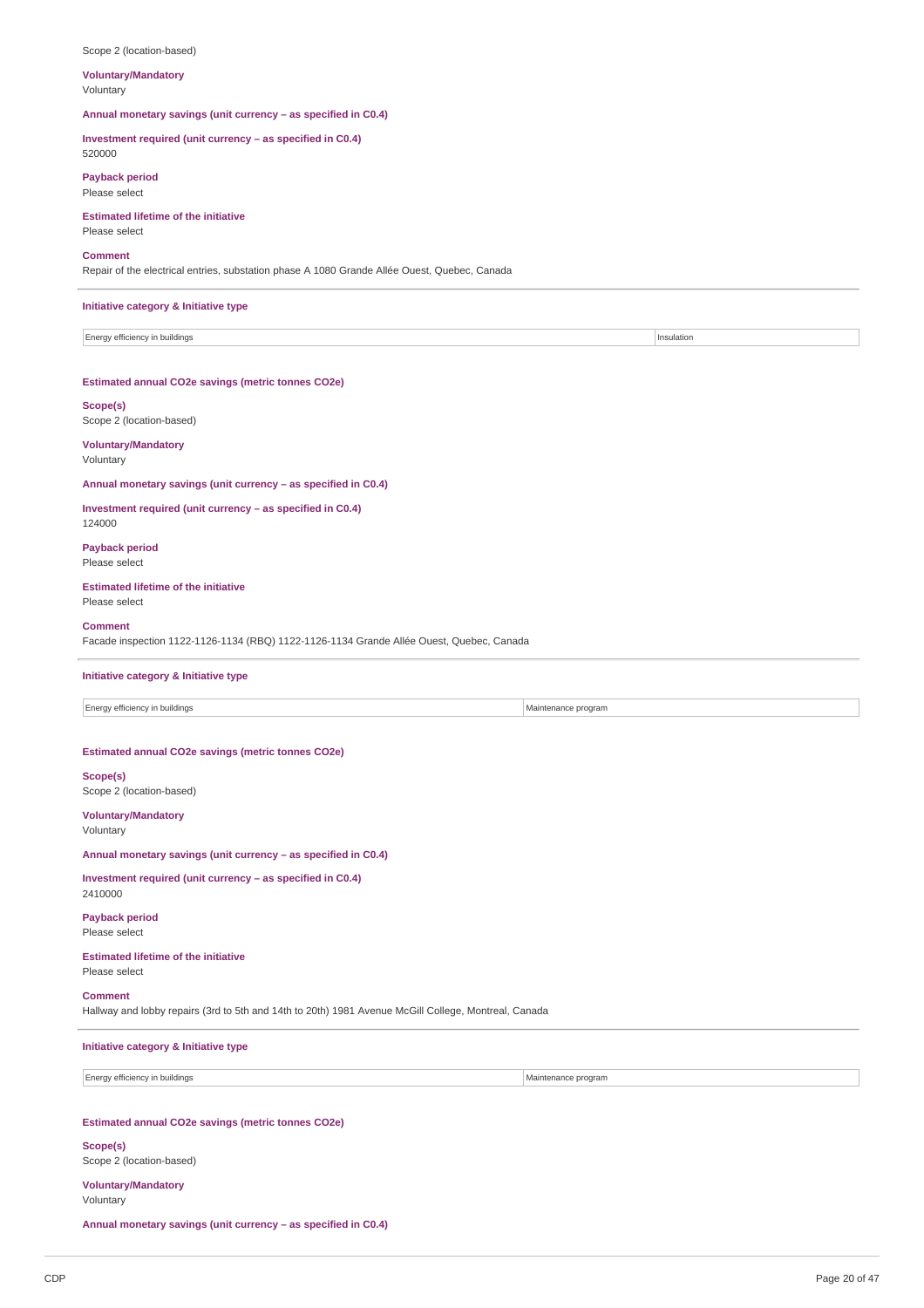| <b>Payback period</b><br>Please select                                                                   |                     |
|----------------------------------------------------------------------------------------------------------|---------------------|
| <b>Estimated lifetime of the initiative</b><br>Please select                                             |                     |
| <b>Comment</b><br>Restroom renovations (3rd-5th, 14th-20th) 1981 Avenue McGill College, Montreal, Canada |                     |
| Initiative category & Initiative type                                                                    |                     |
| Energy efficiency in buildings<br>Other, please specify (Modernization of exterior signage)              |                     |
| Estimated annual CO2e savings (metric tonnes CO2e)                                                       |                     |
| Scope(s)<br>Please select                                                                                |                     |
| <b>Voluntary/Mandatory</b><br>Please select                                                              |                     |
| Annual monetary savings (unit currency - as specified in C0.4)                                           |                     |
| Investment required (unit currency - as specified in C0.4)<br>55000                                      |                     |
| <b>Payback period</b><br>Please select                                                                   |                     |
| <b>Estimated lifetime of the initiative</b><br>Please select                                             |                     |
| Comment<br>Modernization of exterior signage 1981 Avenue McGill College, Montreal, Canada                |                     |
| Initiative category & Initiative type                                                                    |                     |
| Energy efficiency in buildings                                                                           | Lighting            |
|                                                                                                          |                     |
| Estimated annual CO2e savings (metric tonnes CO2e)                                                       |                     |
| Scope(s)<br>Scope 2 (location-based)                                                                     |                     |
| <b>Voluntary/Mandatory</b><br>Voluntary                                                                  |                     |
| Annual monetary savings (unit currency - as specified in C0.4)                                           |                     |
| Investment required (unit currency - as specified in C0.4)<br>150000                                     |                     |
| <b>Payback period</b><br>Please select                                                                   |                     |
| <b>Estimated lifetime of the initiative</b><br>Please select                                             |                     |
| <b>Comment</b><br>T8 to LED conversion 2000 Avenue McGill College (iA Tower), Montreal, Canada           |                     |
| <b>Initiative category &amp; Initiative type</b>                                                         |                     |
| Energy efficiency in buildings                                                                           | Maintenance program |
| Estimated annual CO2e savings (metric tonnes CO2e)                                                       |                     |
| Scope(s)<br>Scope 2 (location-based)                                                                     |                     |
| <b>Voluntary/Mandatory</b><br>Voluntary                                                                  |                     |
| Annual monetary savings (unit currency - as specified in C0.4)                                           |                     |
| Investment required (unit currency - as specified in C0.4)<br>1360000                                    |                     |
| <b>Payback period</b><br>Please select                                                                   |                     |
| <b>Estimated lifetime of the initiative</b>                                                              |                     |

**Investment required (unit currency – as specified in C0.4)**

2394000

l,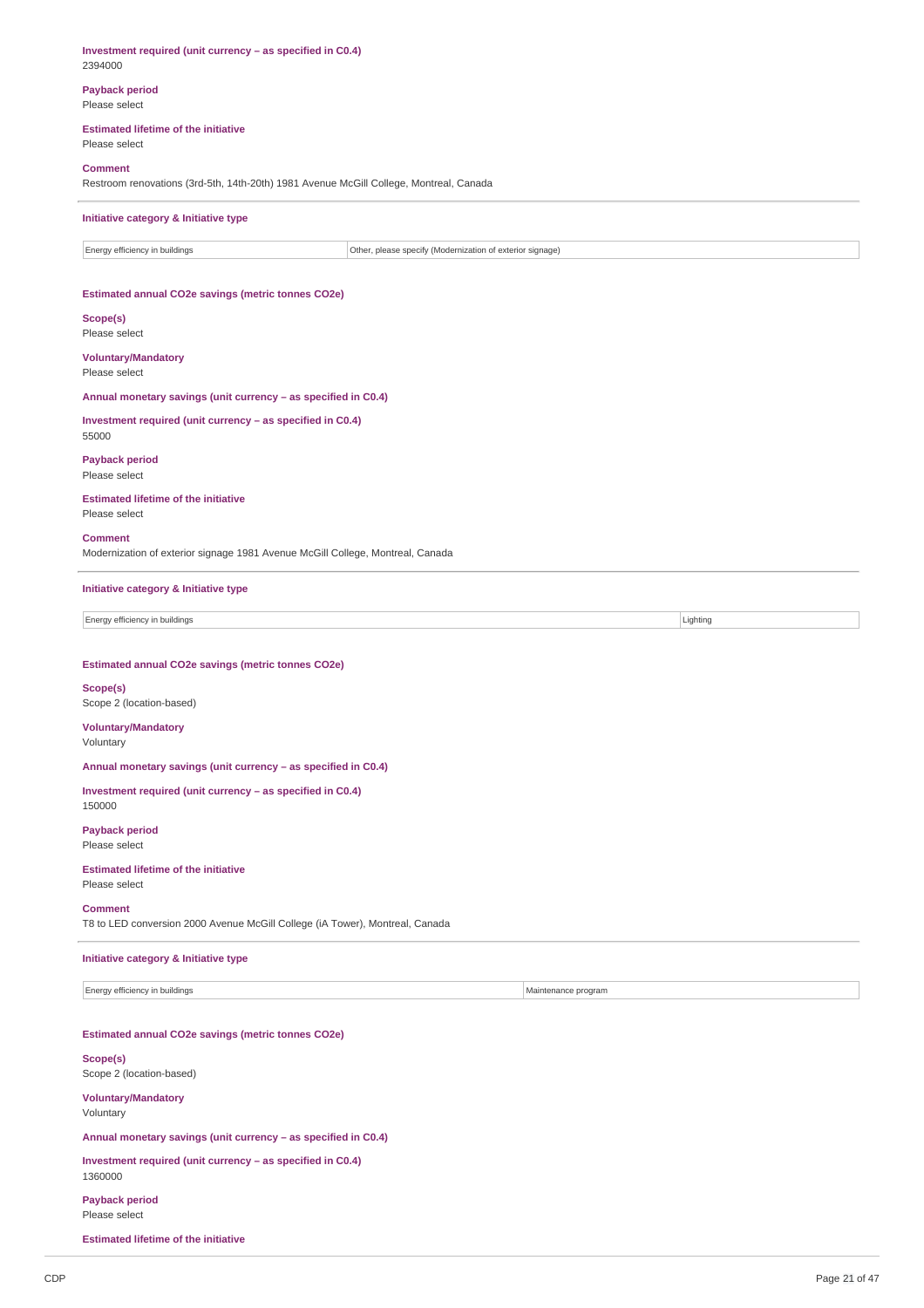### Please select

### **Comment**

| Replacement of the auxiliary cooler 2000 Avenue McGill College (iA Tower), Montreal, Canada                      |                                                  |                     |          |  |
|------------------------------------------------------------------------------------------------------------------|--------------------------------------------------|---------------------|----------|--|
| Initiative category & Initiative type                                                                            |                                                  |                     |          |  |
| Energy efficiency in buildings                                                                                   |                                                  |                     | Lighting |  |
| Estimated annual CO2e savings (metric tonnes CO2e)                                                               |                                                  |                     |          |  |
| Scope(s)<br>Scope 2 (location-based)                                                                             |                                                  |                     |          |  |
| <b>Voluntary/Mandatory</b><br>Voluntary                                                                          |                                                  |                     |          |  |
| Annual monetary savings (unit currency - as specified in C0.4)                                                   |                                                  |                     |          |  |
| Investment required (unit currency - as specified in C0.4)<br>250000                                             |                                                  |                     |          |  |
| <b>Payback period</b><br>Please select                                                                           |                                                  |                     |          |  |
| <b>Estimated lifetime of the initiative</b><br>Please select                                                     |                                                  |                     |          |  |
| <b>Comment</b><br>Replacement of lighting control system 2000 Avenue McGill College (iA Tower), Montreal, Canada |                                                  |                     |          |  |
| Initiative category & Initiative type                                                                            |                                                  |                     |          |  |
| Energy efficiency in buildings                                                                                   | Heating, Ventilation and Air Conditioning (HVAC) |                     |          |  |
| Estimated annual CO2e savings (metric tonnes CO2e)                                                               |                                                  |                     |          |  |
| Scope(s)<br>Scope 2 (location-based)                                                                             |                                                  |                     |          |  |
| <b>Voluntary/Mandatory</b><br>Voluntary                                                                          |                                                  |                     |          |  |
| Annual monetary savings (unit currency - as specified in C0.4)                                                   |                                                  |                     |          |  |
| Investment required (unit currency - as specified in C0.4)<br>400000                                             |                                                  |                     |          |  |
| <b>Payback period</b><br>Please select                                                                           |                                                  |                     |          |  |
| <b>Estimated lifetime of the initiative</b><br>Please select                                                     |                                                  |                     |          |  |
| <b>Comment</b><br>Modification of ventilation systems 2200 Avenue McGill College, Montreal, Canada               |                                                  |                     |          |  |
| Initiative category & Initiative type                                                                            |                                                  |                     |          |  |
| Energy efficiency in buildings                                                                                   |                                                  | Maintenance program |          |  |
|                                                                                                                  |                                                  |                     |          |  |
| Estimated annual CO2e savings (metric tonnes CO2e)                                                               |                                                  |                     |          |  |
| Scope(s)<br>Scope 2 (location-based)                                                                             |                                                  |                     |          |  |
| <b>Voluntary/Mandatory</b><br>Voluntary                                                                          |                                                  |                     |          |  |
| Annual monetary savings (unit currency - as specified in C0.4)                                                   |                                                  |                     |          |  |
| Investment required (unit currency - as specified in C0.4)<br>1211950                                            |                                                  |                     |          |  |
| <b>Payback period</b><br>Please select                                                                           |                                                  |                     |          |  |
| <b>Estimated lifetime of the initiative</b><br>Please select                                                     |                                                  |                     |          |  |
| <b>Comment</b>                                                                                                   |                                                  |                     |          |  |

Roof repair 2200 Avenue McGill College, Montreal, Canada

**Initiative category & Initiative type**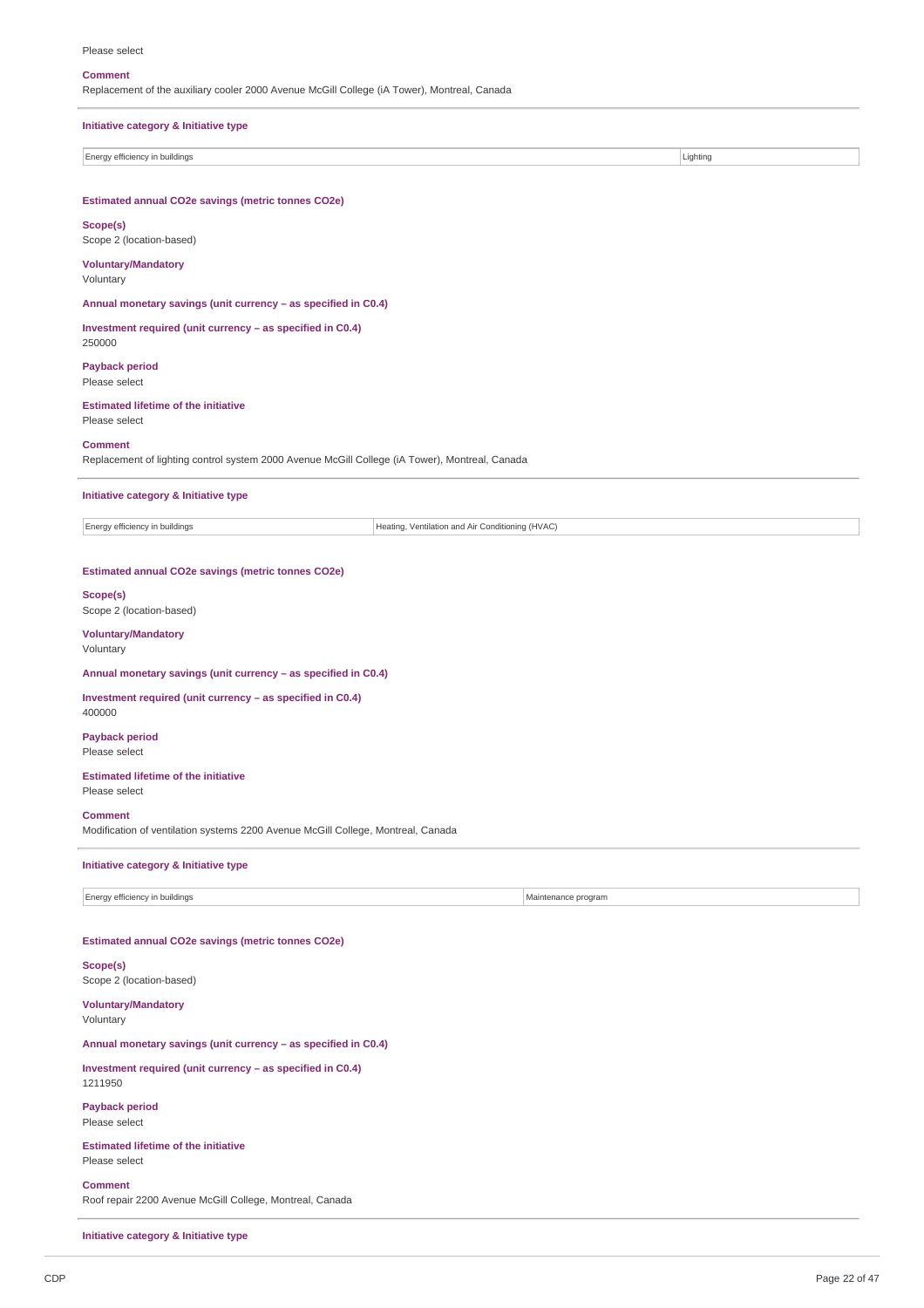### **Estimated annual CO2e savings (metric tonnes CO2e)**

**Scope(s)** Scope 2 (location-based)

**Voluntary/Mandatory** Voluntary

**Annual monetary savings (unit currency – as specified in C0.4)**

**Investment required (unit currency – as specified in C0.4)** 75000

**Payback period** Please select

**Estimated lifetime of the initiative** Please select

**Comment**

Study of HVAC equipment improvement 522 University, Montreal, Canada

#### **Initiative category & Initiative type**

Energy efficiency in buildings and the state of the state of the state of the Maintenance program

### **Estimated annual CO2e savings (metric tonnes CO2e)**

**Scope(s)** Scope 2 (location-based)

#### **Voluntary/Mandatory** Voluntary

**Annual monetary savings (unit currency – as specified in C0.4)**

**Investment required (unit currency – as specified in C0.4)** 150000

**Payback period** Please select

### **Estimated lifetime of the initiative**

Please select

### **Comment**

Replacement of iA signs 522 University, Montreal, Canada

### **Initiative category & Initiative type**

Energy efficiency in buildings and the matrix of the matrix of the Maintenance program Maintenance program

**Estimated annual CO2e savings (metric tonnes CO2e)**

### **Scope(s)**

Scope 2 (location-based)

# **Voluntary/Mandatory**

Voluntary

36000

# **Annual monetary savings (unit currency – as specified in C0.4)**

**Investment required (unit currency – as specified in C0.4)**

**Payback period** Please select

# **Estimated lifetime of the initiative**

# Please select

**Comment** Inspections of facades 930 Ch. Ste-Foy, Quebec, Canada

### **Initiative category & Initiative type**

Energy efficiency in buildings and the contract of the contract of the contract of the Maintenance program

### **Estimated annual CO2e savings (metric tonnes CO2e)**

### **Scope(s)**

Scope 2 (location-based)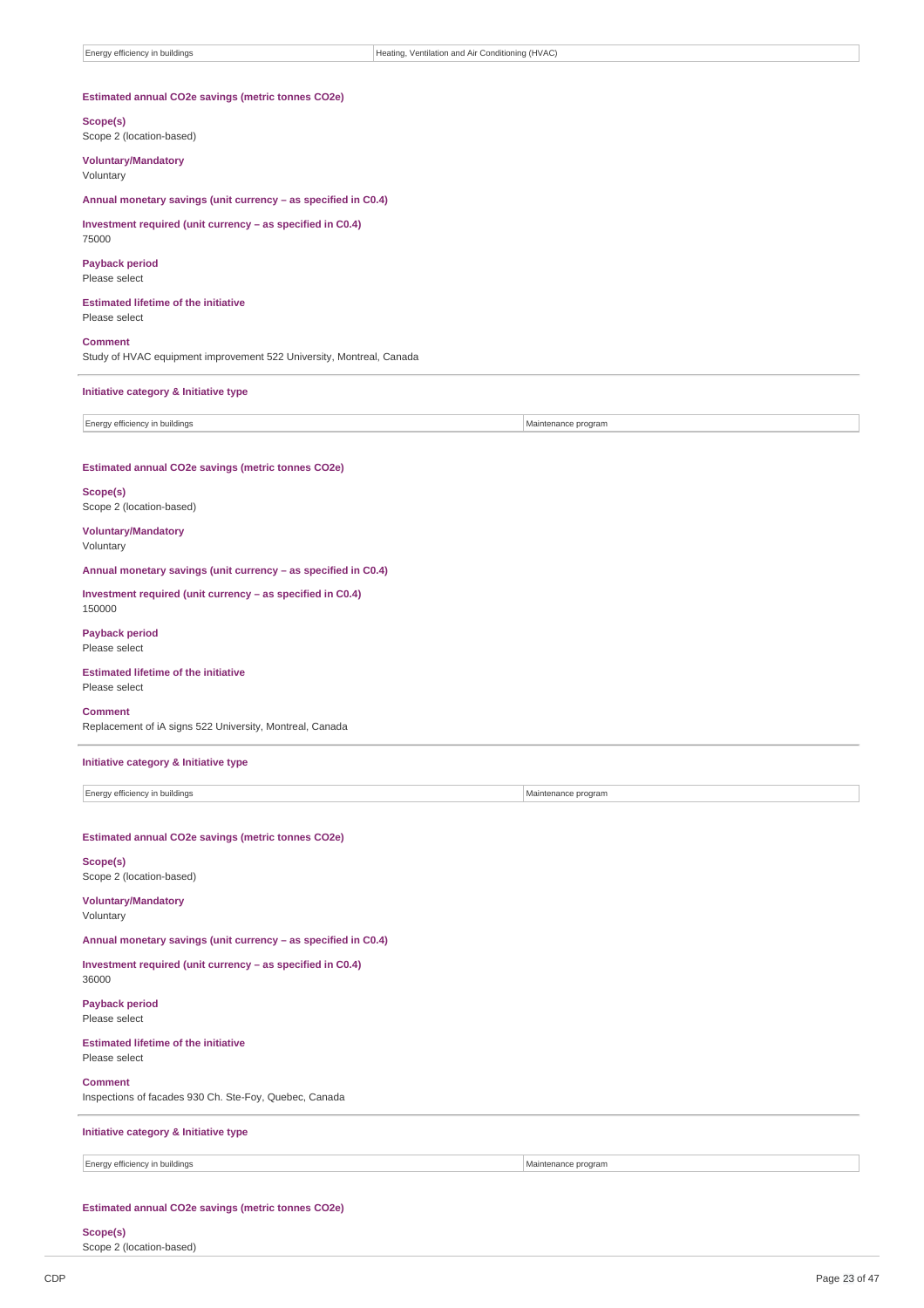## **Voluntary/Mandatory**

Voluntary

#### **Annual monetary savings (unit currency – as specified in C0.4)**

**Investment required (unit currency – as specified in C0.4)** 76500

### **Payback period** Please select

**Estimated lifetime of the initiative**

### Please select

**Comment**

Inspections of facades 880 Ch. Ste-Foy, Quebec, Canada

#### **Initiative category & Initiative type**

Energy efficiency in buildings and the state of the state of the state of the Maintenance program

#### **Estimated annual CO2e savings (metric tonnes CO2e)**

**Scope(s)** Scope 2 (location-based)

#### **Voluntary/Mandatory** Voluntary

**Annual monetary savings (unit currency – as specified in C0.4)**

### **Investment required (unit currency – as specified in C0.4)** 55300

**Payback period** Please select

#### **Estimated lifetime of the initiative** Please select

### **Comment**

Inspections of facades 900 Boulevard René-Lévesque Est, Quebec, Canada

### **Initiative category & Initiative type**

Energy efficiency in buildings and the state of the state of the state of the Maintenance program Maintenance program

#### **Estimated annual CO2e savings (metric tonnes CO2e)**

**Scope(s)** Scope 2 (location-based)

### **Voluntary/Mandatory** Voluntary

**Annual monetary savings (unit currency – as specified in C0.4)**

**Investment required (unit currency – as specified in C0.4)** 60000

#### **Payback period** Please select

#### **Estimated lifetime of the initiative** Please select

### **Comment**

Envelope sealing work 900 Boulevard René-Lévesque Est, Quebec, Canada

### **Initiative category & Initiative type**

Energy efficiency in buildings Other, please specify (Food court redevelopment)

### **Estimated annual CO2e savings (metric tonnes CO2e)**

**Scope(s)** Scope 2 (location-based)

### **Voluntary/Mandatory** Voluntary

### **Annual monetary savings (unit currency – as specified in C0.4)**

**Investment required (unit currency – as specified in C0.4)**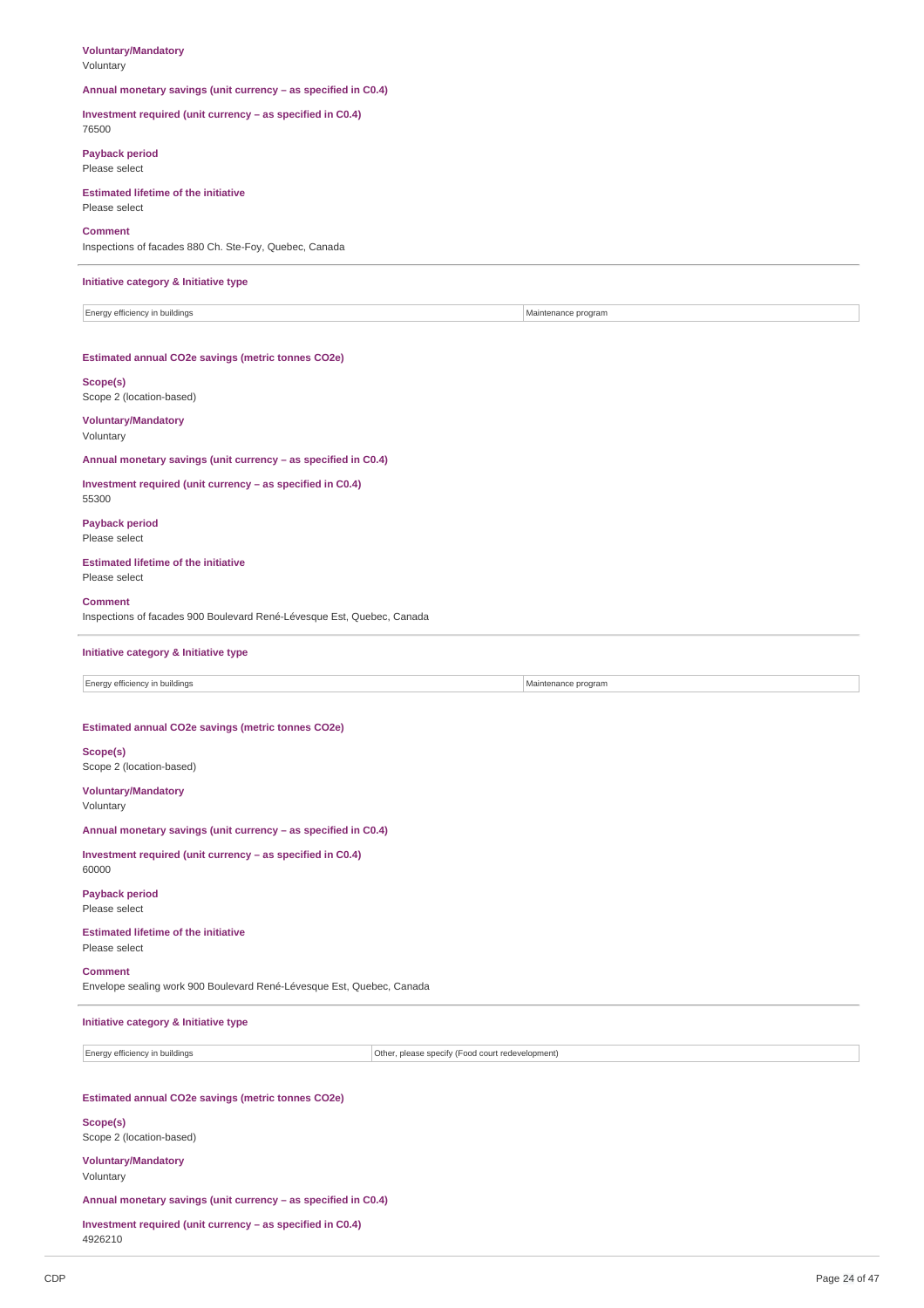**Payback period** Please select

### **Estimated lifetime of the initiative** Please select

# **Comment**

Food court redevelopment - Lot 1 977 rue Sainte-Catherine Ouest, Montreal, Canada

### **Initiative category & Initiative type**

| Energy efficiency in buildings                     | Other, please specify (Commercial revitalization) |  |  |  |
|----------------------------------------------------|---------------------------------------------------|--|--|--|
|                                                    |                                                   |  |  |  |
|                                                    |                                                   |  |  |  |
| Estimated annual CO2e savings (metric tonnes CO2e) |                                                   |  |  |  |
| Scope(s)                                           |                                                   |  |  |  |

Scope 2 (location-based)

**Voluntary/Mandatory** Voluntary

**Annual monetary savings (unit currency – as specified in C0.4)**

**Investment required (unit currency – as specified in C0.4)** 1967970

**Payback period** Please select

### **Estimated lifetime of the initiative**

Please select

#### **Comment**

Commercial revitalization - Lot 2 977 rue Sainte-Catherine Ouest, Montreal, Canada

### **Initiative category & Initiative type**

Energy efficiency in buildings and the state of the state of the Maintenance program Maintenance program

### **Estimated annual CO2e savings (metric tonnes CO2e)**

### **Scope(s)** Scope 2 (location-based)

**Voluntary/Mandatory**

### Voluntary

**Annual monetary savings (unit currency – as specified in C0.4)**

#### **Investment required (unit currency – as specified in C0.4)** 99300

**Payback period** Please select

### **Estimated lifetime of the initiative** Please select

**Comment** Replacement of RTUs (4 units) Western Canada (Douglasdale Business)

#### **Initiative category & Initiative type**

Energy efficiency in buildings and the state of the state of the state of the Maintenance program Maintenance program

**Estimated annual CO2e savings (metric tonnes CO2e)**

### **Scope(s)** Scope 2 (location-based)

**Voluntary/Mandatory** Voluntary

**Annual monetary savings (unit currency – as specified in C0.4)**

**Investment required (unit currency – as specified in C0.4)** 43270

**Payback period** Please select

**Estimated lifetime of the initiative** Please select

**Comment**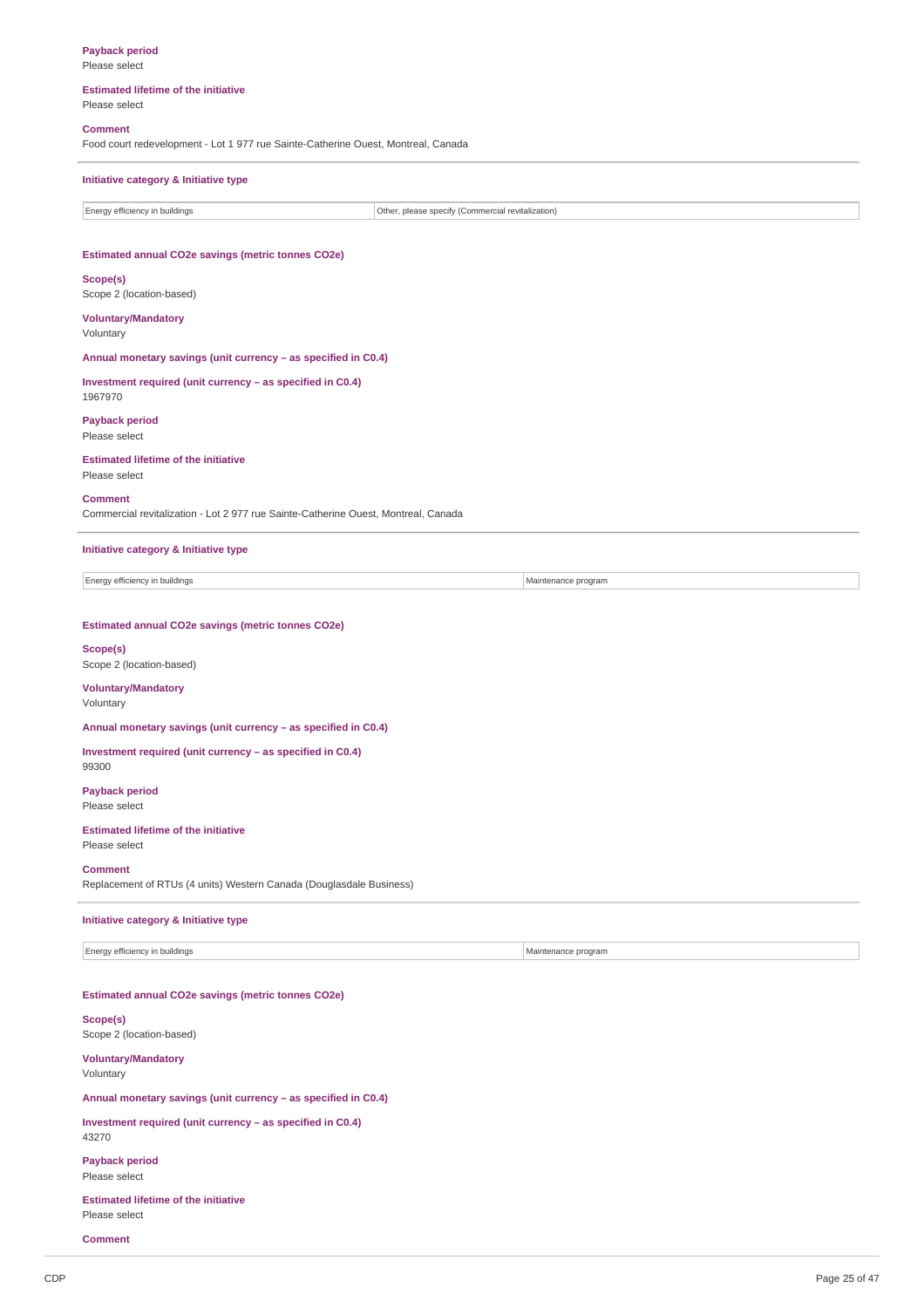# C4.3c

# **(C4.3c) What methods do you use to drive investment in emissions reduction activities?**

| <b>Method</b>                                                            | <b>Comment</b>                                                                                                                                                                                                                                                                                                                                                                                                                                                                                                                                                                                                                                                                                                                                                                                                                                                                                                                                                                                                                                                                                                                                                                                                                                                                                                                                                                                                                                                                                                                                                                                                                                                                                                                                                                                                                                                                                                                                                                                                                                                                                                                                                                                                                                                                                                                                                                                                                                                                                    |
|--------------------------------------------------------------------------|---------------------------------------------------------------------------------------------------------------------------------------------------------------------------------------------------------------------------------------------------------------------------------------------------------------------------------------------------------------------------------------------------------------------------------------------------------------------------------------------------------------------------------------------------------------------------------------------------------------------------------------------------------------------------------------------------------------------------------------------------------------------------------------------------------------------------------------------------------------------------------------------------------------------------------------------------------------------------------------------------------------------------------------------------------------------------------------------------------------------------------------------------------------------------------------------------------------------------------------------------------------------------------------------------------------------------------------------------------------------------------------------------------------------------------------------------------------------------------------------------------------------------------------------------------------------------------------------------------------------------------------------------------------------------------------------------------------------------------------------------------------------------------------------------------------------------------------------------------------------------------------------------------------------------------------------------------------------------------------------------------------------------------------------------------------------------------------------------------------------------------------------------------------------------------------------------------------------------------------------------------------------------------------------------------------------------------------------------------------------------------------------------------------------------------------------------------------------------------------------------|
| Financial<br>calculations                                                | iA Financial Group has adopted different steps to reduce emissions from its heating, ventilation and air conditioning (HVAC) systems. Also, during non-peak hours, it optimizes the use of electrical<br>optimization   consumption systems                                                                                                                                                                                                                                                                                                                                                                                                                                                                                                                                                                                                                                                                                                                                                                                                                                                                                                                                                                                                                                                                                                                                                                                                                                                                                                                                                                                                                                                                                                                                                                                                                                                                                                                                                                                                                                                                                                                                                                                                                                                                                                                                                                                                                                                       |
| Employee<br>engagement                                                   | As an incentive, the cost of monthly passes for public transportation in Quebec City (L'Abonne Bus) was discounted 10% for employees and their families. What's more, in 2012 the company decided<br>to cover 50% more of these monthly fees. Employees were able to sign up starting in 2013. The 50 % increased discount has helped to recruit new public transit users and increase the level of<br>commitment among part-time users. Since the increased discount was introduced, the number of iA Financial Group and iA Auto and Home Insurance employees signed up for L'abonne Bus has<br>increased from 228 in 2012 to 524 in 2018. Also, through its Transit Support Program launched in February 2018, iA Financial Group provides financial support to its Montreal, Toronto and Vancouver<br>employees who use public transit as their primary mode of transportation to the office. These employees are reimbursed \$50 per month, provided they meet the eligibility criteria. This program had a<br>major impact for our employees. For example, in Montreal, the number of public transportation users rose from 170 to 300 during the year. Alongside the 50 % increased discount program, iA<br>Financial Group added an additional initiative, which is a return home policy in case of emergency. Under this policy, employees who commute using alternative transportation (bus or carpool) can be<br>provided a taxi at the company's expense to leave work if an emergency situation arises. It therefore ensures employees access to transportation without worrying about schedule restraints, up to<br>three times a year and for a total maximum amount of \$100 a year. Since 2009, in addition to L'abonne Bus, the company's head office has also offered employees a carpooling program in<br>partnership with the Carpooling Network. Again in 2020, iA Financial Group was a major participant in the Défi Sans Auto Solo car-free challenge organized as part of public and active transportation<br>week. iA Financial Group was awarded the provincial grand prize winner of this 2020 Défi Sans Auto Solo car-free challenge by Quebec Transit Management Centers Association (ACGDQ). We've<br>taken part in this challenge for more than ten years and we count the number of participants and GHGs saved every year, as shown on our 2020 Sustainability Report (page 31). Our offices also offer<br>locker rooms, showers and bike racks for employees. |
| Internal<br>price on<br>carbon                                           | In 2020, we became a carbon neutral organization. We have a dedicated budget to meet this commitment by purchasing carbon offsets for all reported scope 1, 2, and 3 emissions. To achieve this,<br>we have a mandate with Planetair, our external partner for our greenhouse gas (GHG) calculations and our carbon neutrality program. Our cost per offset is our effective internal price on carbon.                                                                                                                                                                                                                                                                                                                                                                                                                                                                                                                                                                                                                                                                                                                                                                                                                                                                                                                                                                                                                                                                                                                                                                                                                                                                                                                                                                                                                                                                                                                                                                                                                                                                                                                                                                                                                                                                                                                                                                                                                                                                                            |
| Dedicated<br>budget for<br>other<br>emissions<br>reduction<br>activities | Due to the health crisis, we implemented telework for all of our employees (Canada and the United States), whether the government recommended it or not. This has had a significant impact, as our<br>operations have continued to run remotely from employees' homes. GHG emissions from transportation and business travel have decreased significantly. In addition, as a result of this year of<br>telecommuting, iA has taken all the necessary initiatives to continue to reduce its emissions by creating the "Work From Anywhere (WFA)" program which will ensure that employees have the option<br>to work from the office or from home. Measures will also be maintained; for example, salespeople have found they can sell equally as much working from home, so the goal will be to continue to<br>minimize their travel.                                                                                                                                                                                                                                                                                                                                                                                                                                                                                                                                                                                                                                                                                                                                                                                                                                                                                                                                                                                                                                                                                                                                                                                                                                                                                                                                                                                                                                                                                                                                                                                                                                                             |
| Dedicated<br>budget for<br>energy<br>efficiency                          | Each year, iA ensures that a budget is set aside specifically for improving the energy efficiency of our real estate investment portfolio. This budget must allow the implementation of initiatives such as<br>GHG reduction, environmental impact improvement, return on investment, etc.                                                                                                                                                                                                                                                                                                                                                                                                                                                                                                                                                                                                                                                                                                                                                                                                                                                                                                                                                                                                                                                                                                                                                                                                                                                                                                                                                                                                                                                                                                                                                                                                                                                                                                                                                                                                                                                                                                                                                                                                                                                                                                                                                                                                        |

# C4.5

(C4.5) Do you classify any of your existing goods and/or services as low-carbon products or do they enable a third party to avoid GHG emissions? .<br>Yes

### C4.5a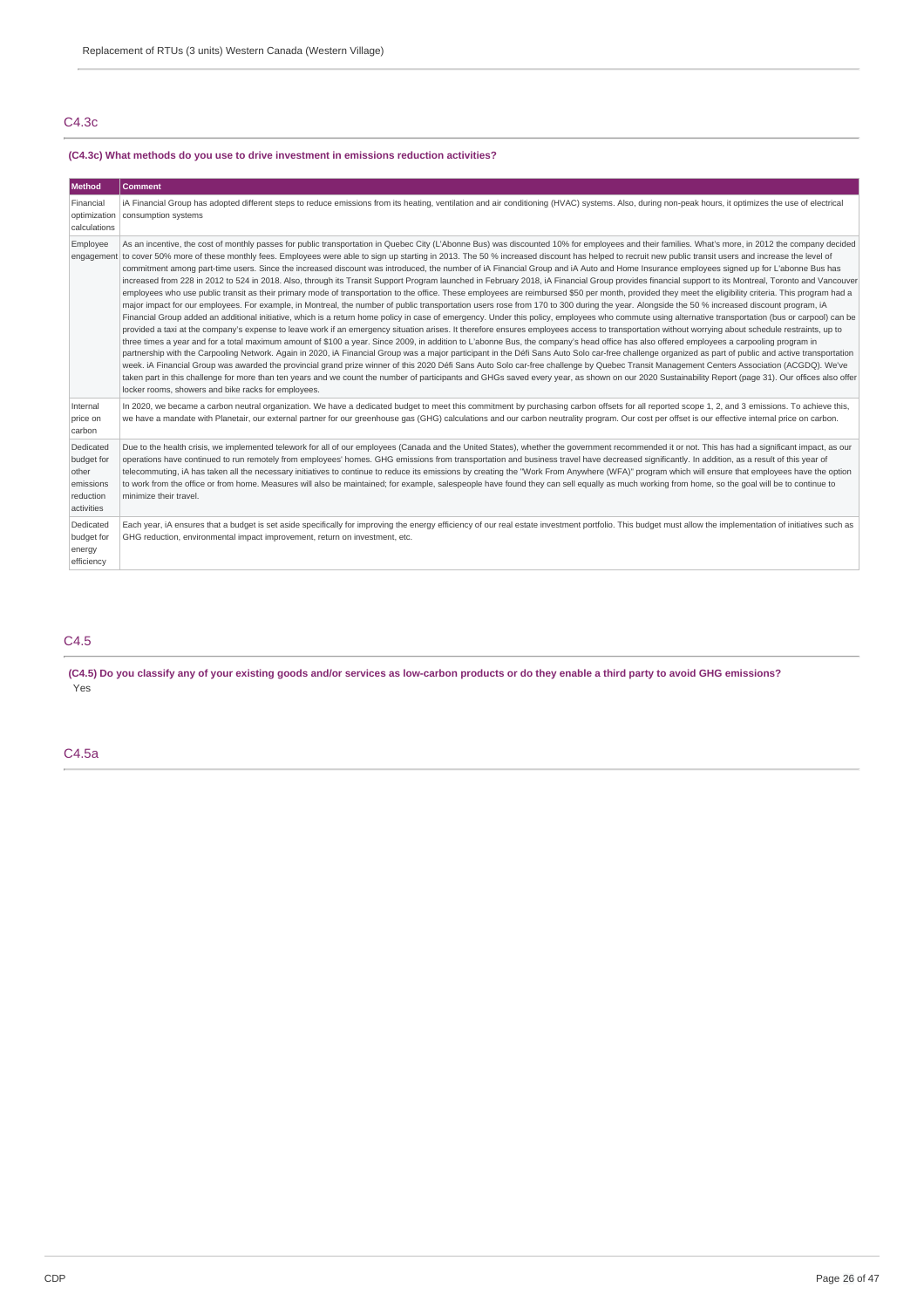(C4.5a) Provide details of your products and/or services that you classify as low-carbon products or that enable a third party to avoid GHG emissions.

# **Level of aggregation**

# Group of products

### **Description of product/Group of products**

iA Clarington, our mutual fund subsidiary, offers a suite of socially responsible mutual funds and portfolio solutions under the IA Clarington Inhance SRI brand. The IA Clarington Inhance SRI funds and portfolios are sub-advised by Vancity Investment Management Ltd. (VCIM), a leader in socially responsible investing (SRI). The VCIM team uses an integrated approach, combining financial analysis with environmental, social and governance (ESG) analysis to screen for quality companies. In their ESG screen, they identify potential candidates by reviewing company performance in seven key areas: - Corporate governance - Environmental commitments - Employee relations — Diversity — Community relations — Human rights — Sustainable products All IA Clarington Inhance SRI funds are fossil fuel free. This means the funds do not invest in: - Oil, gas and coal producers - Pipeline companies - Natural gas distribution utilities - Liquefied natural gas operations VCIM also does not invest in securities issued by companies whose primary line of business includes tobacco, nuclear power, military weapons, adult entertainment, or gambling. Moreover, VCIM has a 4-part Climate Risk Strategy. The process is: Divestment: Eliminate companies whose primary line of business is the extraction, production and distribution of fossil fuels Decarbonization: Avoid companies with above average emissions, energy use, or production costs Re-investment: Seek opportunities in sectors with lower-carbon intensity such as alternative energy, transportation technology, and green infrastructure Engagement: Encourage disclosure of climate risk and dialogue on fossil fuel related risks where VCIM has identified areas that may impact company stakeholders

**Are these low-carbon product(s) or do they enable avoided emissions?**

Avoided emissions

**Taxonomy, project or methodology used to classify product(s) as low-carbon or to calculate avoided emissions** Please select

**% revenue from low carbon product(s) in the reporting year**

**% of total portfolio value**

**Asset classes/ product types** Please select

**Comment**

#### **Level of aggregation**

Product

### **Description of product/Group of products**

Real estate green infrastructures : In order to be more attractive for tenants looking for green office spaces, iA Financial Group has upgraded its real estate portfolio in the past few years. Moreover, as a major property owner, iA measures environmental performance based on the stringent BOMA BEST and LEED criteria. The company obtained LEED (Leadership in Energy and Environmental Design) Gold certification for its new 988 West Broadway building, where the company is the main tenant. This building has brought iA Vancouver staff together all in the same attractive workplace. Also, on October 26, 2018, iA acquired and holds 100% of a LEED Gold certified office building in Winnipeg. Centrepoint is a 5-storey office building located at 311 Portage Avenue in downtown Winnipeg. iA Financial Group also owns more than 20 BOMA BEST certified buildings throughout Canada.

**Are these low-carbon product(s) or do they enable avoided emissions?**

Low-carbon product

**Taxonomy, project or methodology used to classify product(s) as low-carbon or to calculate avoided emissions** Please select

**% revenue from low carbon product(s) in the reporting year**

**% of total portfolio value**

**Asset classes/ product types** Please select

**Comment**

C5. Emissions methodology

C5.1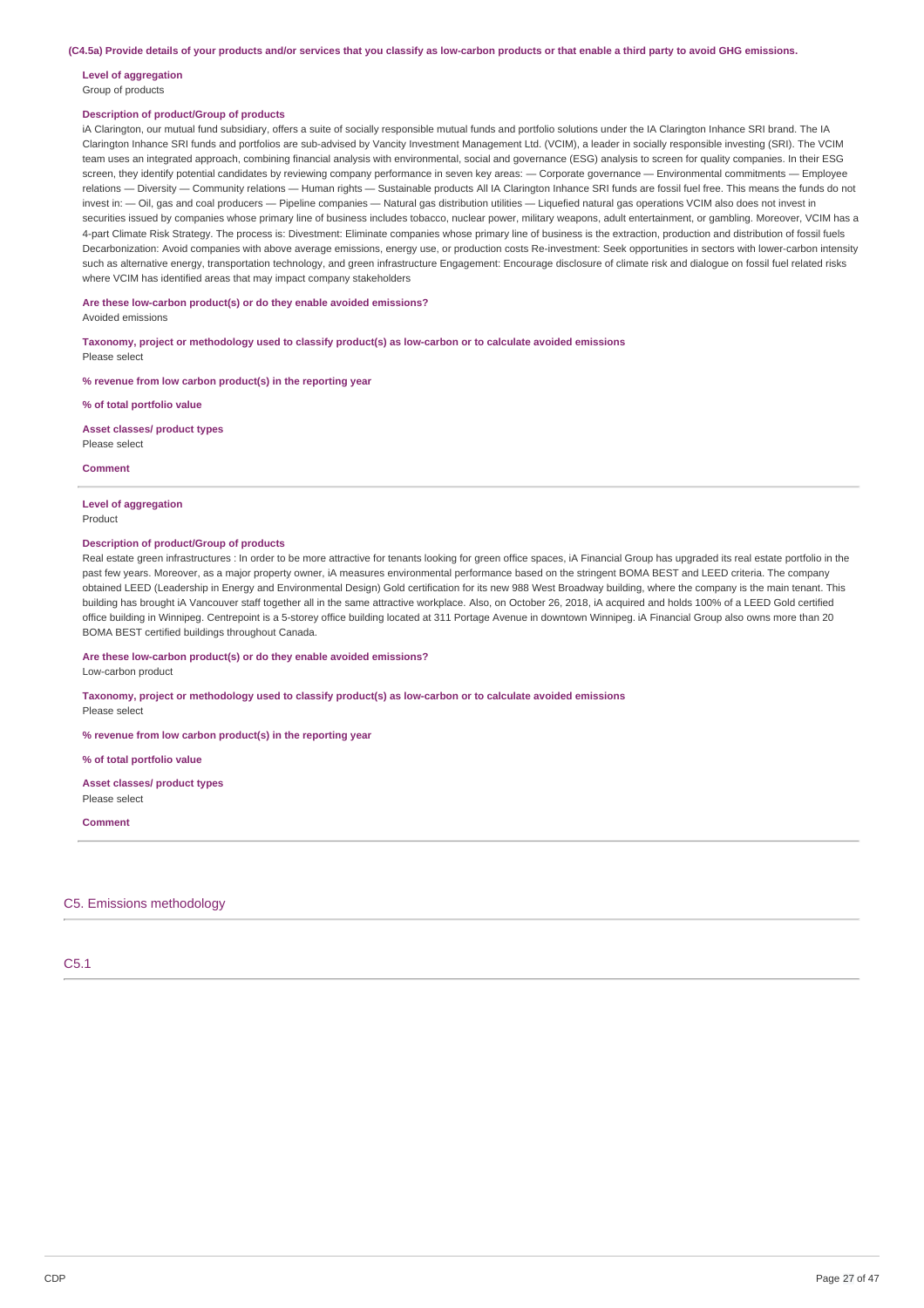#### **(C5.1) Provide your base year and base year emissions (Scopes 1 and 2).**

**Scope 1**

**Base year start**

January 1 2020

**Base year end** December 31 2020

**Base year emissions (metric tons CO2e)** 4199

#### **Comment**

For the data on diesel consumption (for mechanical equipment such as generators) and natural gas, on the recommendation of Planetair, our external partner for our greenhouse gas (GHG) calculations and our carbon neutrality program, we multiplied our consumption data by the emission factors of the GHG Protocol, Emission Factors from Cross-Sector Tools, dating from March 2017. To calculate R22 and R134a refrigerant leaks, whereas the LEED standard estimates at 2% the total refrigerant load over the lifetime of the equipment and given that the typical lifespan of the equipment is 15 years, we used the following formula: refrigerant load × 0.02/15 years. The emission factors retained to multiply our gross data for each of these gases are those of the Greenhouse Gas Protocol Fifth Assessment Report (AR5). Finally, for buildings held in co-ownership, the data have been adjusted according to the percentage that we hold in each property. For example, for 1981 McGill College, in Montreal, for which we are 50% owners, the gross consumption data have been multiplied by 0.5, and the GHG emitted calculated from this adjusted data.

**Scope 2 (location-based)**

**Base year start**

January 1 2020 **Base year end**

December 31 2020

**Base year emissions (metric tons CO2e)** 2219

#### **Comment**

2019 and 2020 are significantly higher compared to previous years' data due to a change of methodology (new emissions factors). For GHG emissions linked to electricity consumption, on the recommendation of Planetair, our external partner for our GHG calculations and our carbon neutrality program, we multiplied our consumption data by the emission factors of the National Inventory Report 1990–2019: greenhouse gas sources and sinks in Canada, for each province where our various buildings are located. For more details, please refer to the 2020 Sustainability Report, pages 80 and 85.

#### **Scope 2 (market-based)**

**Base year start** January 1 2020

**Base year end** December 31 2020

**Base year emissions (metric tons CO2e)**  $\Omega$ 

**Comment**

# C<sub>5.2</sub>

(C5.2) Select the name of the standard, protocol, or methodology you have used to collect activity data and calculate emissions. Other, please specify (National Inventory Report 1990–2019: greenhouse gas sources and sinks in Canada)

# C5.2a

(C5.2a) Provide details of the standard, protocol, or methodology you have used to collect activity data and calculate emissions.

For the data on diesel consumption (for mechanical equipment such as generators) and natural gas, on the recommendation of Planetair, our external partner for our greenhouse gas (GHG) calculations and our carbon neutrality program, we multiplied our consumption data by the emission factors of the GHG Protocol, Emission Factors from Cross-Sector Tools, dating from March 2017.

To calculate R22 and R134a refrigerant leaks, whereas the LEED standard estimates at 2% the total refrigerant load over the lifetime of the equipment and given that the typical lifespan of the equipment is 15 years, we used the following formula: refrigerant load × 0.02/15 years. The emission factors retained to multiply our gross data for each of these gases are those of the Greenhouse Gas Protocol Fifth Assessment Report (AR5).

Finally, for buildings held in co-ownership, the data have been adjusted according to the percentage that we hold in each property. For example, for 1981 McGill College, in Montreal, for which we are 50% owners, the gross consumption data have been multiplied by 0.5, and the GHG emitted calculated from this adjusted data.

For GHG emissions linked to electricity consumption, on the recommendation of Planetair, our external partner for our GHG calculations and our carbon neutrality program, we multiplied our consumption data by the emission factors of the National Inventory Report 1990–2019: greenhouse gas sources and sinks in Canada, for each province where our various buildings are located.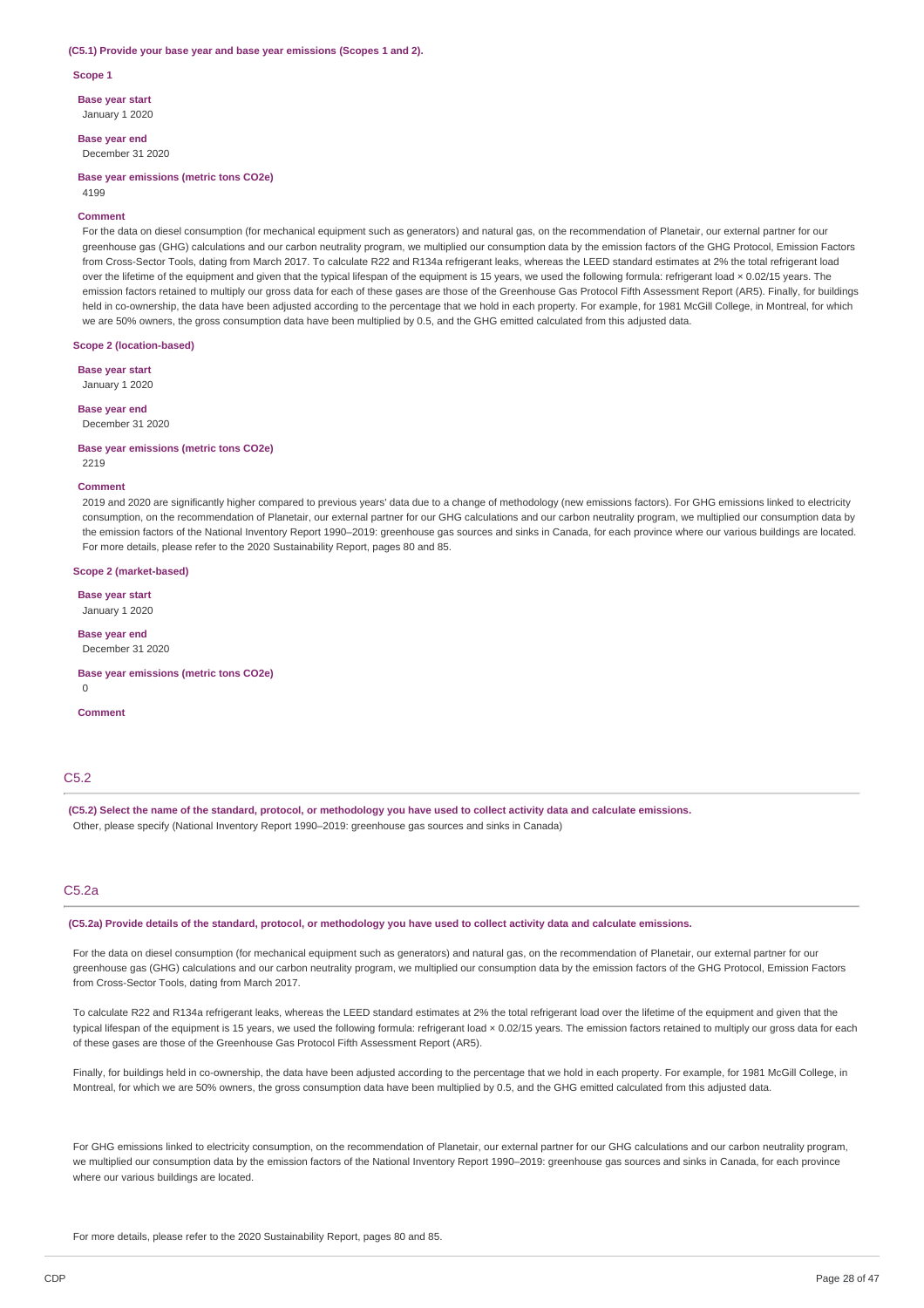### C6. Emissions data

### C6.1

**(C6.1) What were your organization's gross global Scope 1 emissions in metric tons CO2e?**

#### **Reporting year**

**Gross global Scope 1 emissions (metric tons CO2e)**

4199

**Start date** <Not Applicable>

**End date** <Not Applicable>

**Comment**

### C6.2

**(C6.2) Describe your organization's approach to reporting Scope 2 emissions.**

#### **Row 1**

#### **Scope 2, location-based**

We are reporting a Scope 2, location-based figure

#### **Scope 2, market-based**

We have operations where we are able to access electricity supplier emission factors or residual emissions factors, but are unable to report a Scope 2, market-based figure

#### **Comment**

2019 and 2020 are significantly higher compared to previous years' data due to a change of methodology (new emissions factors). For GHG emissions linked to electricity consumption, on the recommendation of Planetair, our external partner for our GHG calculations and our carbon neutrality program, we multiplied our consumption data by the emission factors of the National Inventory Report 1990–2019: greenhouse gas sources and sinks in Canada, for each province where our various buildings are located. For more details, please refer to the 2020 Sustainability Report, pages 80 and 85: https://ia.ca/-/media/Files/IA/APropos/dev-durable/82-108A\_SustainabilityReport-2020-V3.pdf.

### C6.3

**(C6.3) What were your organization's gross global Scope 2 emissions in metric tons CO2e?**

#### **Reporting year**

**Scope 2, location-based** 2219

**Scope 2, market-based (if applicable)** <Not Applicable>

**Start date**

<Not Applicable>

**End date**

<Not Applicable>

### **Comment**

2019 and 2020 are significantly higher compared to previous years' data due to a change of methodology (new emissions factors). For GHG emissions linked to electricity consumption, on the recommendation of Planetair, our external partner for our GHG calculations and our carbon neutrality program, we multiplied our consumption data by the emission factors of the National Inventory Report 1990–2019: greenhouse gas sources and sinks in Canada, for each province where our various buildings are located. For more details, please refer to the 2020 Sustainability Report, pages 80 and 85.: https://ia.ca/-/media/Files/IA/APropos/dev-durable/82-108A\_SustainabilityReport-2020-V3.pdf.

### C6.4

(C6.4) Are there any sources (e.g. facilities, specific GHGs, activities, geographies, etc.) of Scope 1 and Scope 2 emissions that are within your selected reporting **boundary which are not included in your disclosure?**

No

# C6.5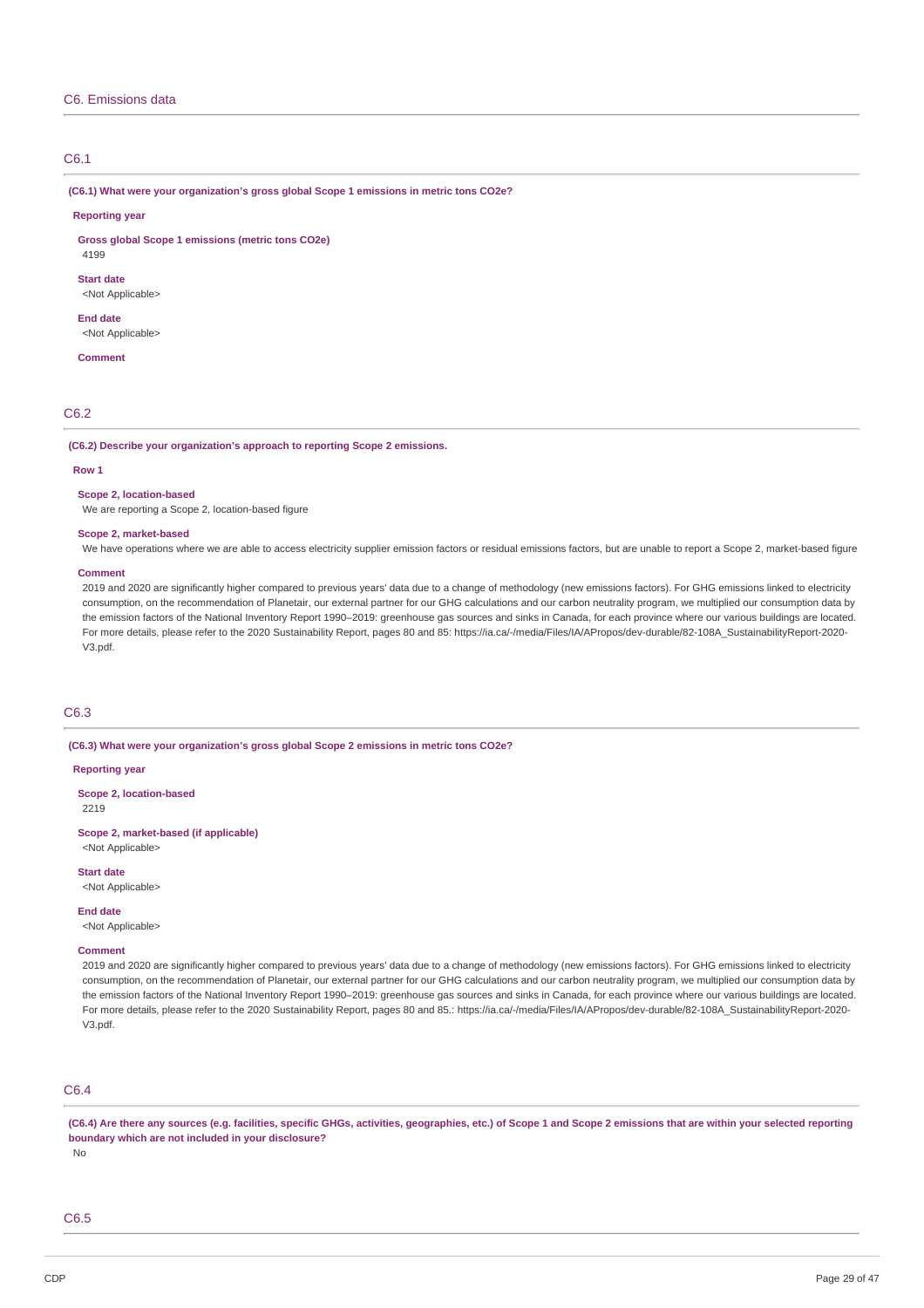#### **(C6.5) Account for your organization's gross global Scope 3 emissions, disclosing and explaining any exclusions.**

**Purchased goods and services**

**Evaluation status**

Relevant, not yet calculated

**Metric tonnes CO2e** <Not Applicable>

#### **Emissions calculation methodology**

<Not Applicable>

**Percentage of emissions calculated using data obtained from suppliers or value chain partners**

<Not Applicable>

### **Please explain**

iA Financial Group is aware that the business it conducts has an impact in terms of greenhouse gas emissions, but is unable to provide a quantitative report on these due to a lack of accurate data or insufficient time or resources to properly process the data.

#### **Capital goods**

**Evaluation status**

Relevant, not yet calculated

**Metric tonnes CO2e** <Not Applicable>

# **Emissions calculation methodology**

<Not Applicable>

#### **Percentage of emissions calculated using data obtained from suppliers or value chain partners**

<Not Applicable>

#### **Please explain**

iA Financial Group is aware that the business it conducts has an impact in terms of greenhouse gas emissions, but is unable to provide a quantitative report on these due to a lack of accurate data or insufficient time or resources to properly process the data.

#### **Fuel-and-energy-related activities (not included in Scope 1 or 2)**

#### **Evaluation status**

Not relevant, explanation provided

**Metric tonnes CO2e** <Not Applicable>

#### **Emissions calculation methodology**

<Not Applicable>

### **Percentage of emissions calculated using data obtained from suppliers or value chain partners**

<Not Applicable>

### **Please explain**

All iA Financial Group fuel and energy related activities are included in Scope 1 and 2.

### **Upstream transportation and distribution**

**Evaluation status**

Relevant, not yet calculated

# **Metric tonnes CO2e**

<Not Applicable>

#### **Emissions calculation methodology**

<Not Applicable>

**Percentage of emissions calculated using data obtained from suppliers or value chain partners**

# <Not Applicable> **Please explain**

iA Financial Group is aware that the business it conducts has an impact in terms of greenhouse gas emissions, but is unable to provide a quantitative report on these due to a lack of accurate data or insufficient time or resources to properly process the data.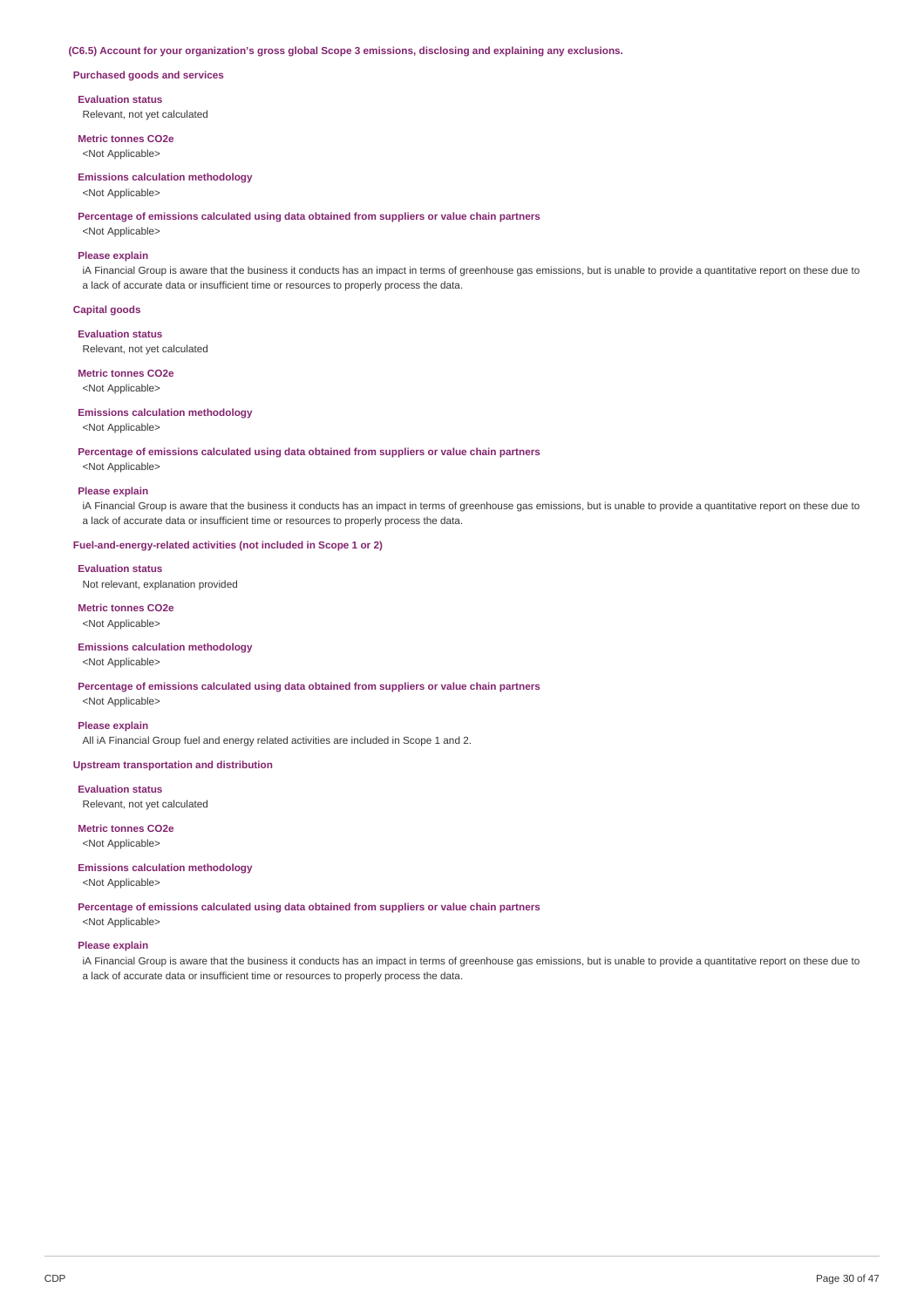**Evaluation status**

Relevant, calculated

**Metric tonnes CO2e** 235

#### **Emissions calculation methodology**

As iA Financial Group was the first company in the insurance and financial services industry to receive the ICI ON RECYCLE! certification in Quebec in 2004, the calculation of GHG emissions related to our waste management is quite relevant to the company's operations. In addition, as iA Financial Group now has over 8,000 employees and we wish to involve them in our organizational GHG reduction efforts as well, we have implemented internal mobilization efforts to encourage them to play an active role in our fight against GHGs. By encouraging employees to use our recycling and composting installations, in place since 1995 and progressively improved over the years, we have significantly improved our waste recovery rate. In 2015, a study from an an outside firm determined that iA Financial Group was producing 281.4 tons of material per year, of which 234.6 tons were recycled or composted. The GHG emissions were then calculated respectively: - For material not recovered (landfilled materials), using the waste disposal-municipal landfill emission factor of the Defra complete 2019 greenhouse gas conversion factors for company reporting v 2.0 - For recovered materials destined for recycling, by using the municipal waste closed loop emission factor of the Defra complete 2019 greenhouse gas conversion factors for company reporting v 2.0 -For recovered materials destined for composting, by using the municipal waste composting emission factor of the Defra complete 2019 greenhouse gas conversion factors for company reporting v 2.0 To extrapolate the data for all buildings owned by iA Financial Group, we applied the GHG results obtained for 1080 Grande Allée West based on its area in square feet over the total area of our real estate holdings Due to the lockdown measures implemented on March 14, 2020 in all our offices, we had to subsequently apply a COVID-19 adjustment, according to the following method. Considering that the materials generated during the first 12 weeks of the year followed a normal course, we first calculated GHG for these first 12 weeks, namely: 927,775/52 x 12 = 214,102 kg CO2e , then for the remaining 40 weeks of 2020: 927,775/52 x 40 x 0.03 (considering that an average of 3% of employees returned to the buildings for essential needs) = 21,410 kg CO2e. We then added these two results, which gives 235,512 kg CO2e .

#### **Percentage of emissions calculated using data obtained from suppliers or value chain partners** 100

#### **Please explain**

In 2015, iA Financial Group mandated an outside firm (Chamard Stratégies environnementales inc.) to conduct a characterization study of the waste materials produced at its head office. The study determined that iA Financial Group was producing 281.4 tons of material per year, of which 234.6 tons were recycled or composted, which provides a recovery rate of 83.1%. The GHG emissions were then calculated from these data.

#### **Business travel**

### **Evaluation status**

Relevant, calculated

### **Metric tonnes CO2e**

466

#### **Emissions calculation methodology**

As iA Financial Group has had major offices in Quebec City, Montreal, Toronto and Vancouver since 1988, and its expansion in the United States has accelerated over the past 10 years, the calculation of GHG emissions related to business travel is quite relevant to the company's operations. In addition, as iA Financial Group now has over 8,000 employees and we wish to involve them in our organizational GHG reduction efforts as well, we have implemented internal mobilization efforts to encourage them to play an active role in our fight against GHGs. By encouraging employees to use our videoconferencing systems, in place since 2002 and progressively improved over the years, we have significantly reduced our business travel. Business travel (air and train) The gross data on trips by airplane and by train have been provided by Direct Travel, our partner for employee business trips by airplane and by train. These data have been divided into short haul, medium haul, long haul. - Short haul = Less than 480 km - Medium haul = Between 480 and 1,120 km - Long haul = More than 1,120 km We then multiplied the total kilometrage of each category by the emission factors of the Defra complete 2019 greenhouse gas conversion factors for company reporting v 2.0, namely: - Short haul: 0.15573 kg CO2e/passenger.km - Medium haul: 0.14981 kg CO2e/passenger.km - Long haul: 0.1384453 kg CO2e/passenger.km The emission factors are different for the long, medium and short haul categories; the short haul emission factor is higher. In the last fifteen years, an increase in videoconference meetings has contributed to a reduction in business travel. Business travel (personal vehicles) For business trips made with employees' personal vehicles, we added the expense report statements for the 4 quarters of 2020, on which the kilometrage of each trip appears and, on the recommendation of Planetair, our external business partner for our GHG calculations and our carbon neutrality program, we multiplied it by the Passenger vehicles- Average car petrol emission factor of the Defra complete 2019 greenhouse gas conversion factors for company reporting v 2.0.

#### **Percentage of emissions calculated using data obtained from suppliers or value chain partners**

32

#### **Please explain**

The percentage corresponds to the data provided by Direct Travel, our partner for employee business trips by airplane and by train. The remaining 68% corresponds to business trips made with employees' personal vehicle, from which data came from our internal corporate accounting services.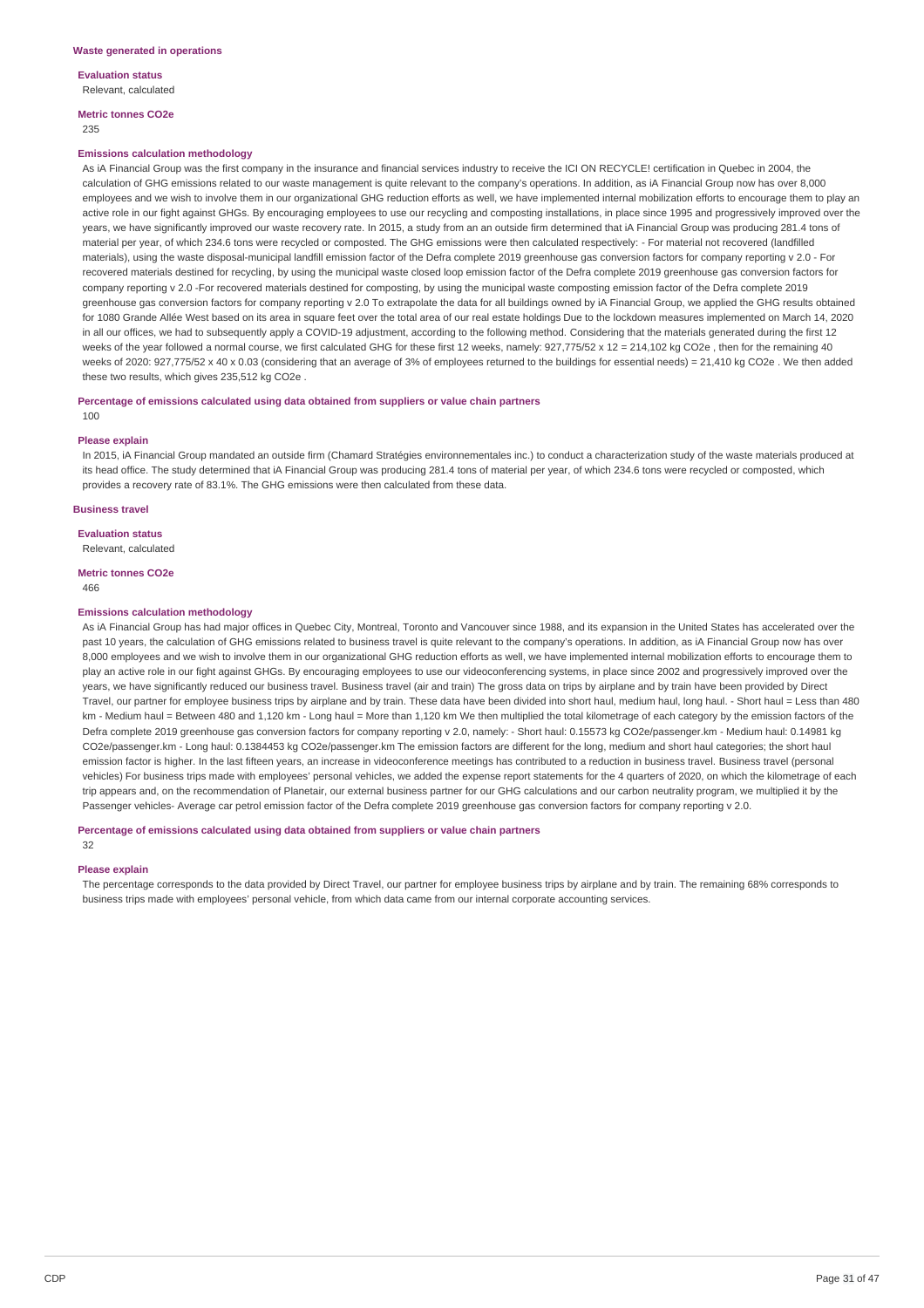**Evaluation status** Relevant, calculated

**Metric tonnes CO2e** 526

#### **Emissions calculation methodology**

As iA Financial Group has had major offices in Quebec City, Montreal, Toronto and Vancouver since 1988, and its employees sometimes living in the suburbs travel daily between home and the office, the calculation of GHG emissions related to employee commuting is quite relevant to the company's operations. In addition, as iA Financial Group now has over 8,000 employees and we wish to involve them in our organizational GHG reduction efforts as well, we have implemented internal mobilization efforts to encourage them to play an active role in our fight against GHGs. By encouraging a growing number of our employees to telecommute since 2010, we have significantly reduced the GHG emissions associated with commuting. We must state that our gross data for the moment are only available for the city of Quebec. For each mode of transport, using the data collected in the travel management plan (TMP) for which we mandated an outside firm and given 4 categories of distance (< 5 km, 5 km to <15 km, 15 km to <25 km, 25 km +), the following formula was used: Number of employees in the distance category × median distance of the category × average number of days worked/year The number of employees who use a car is calculated according to the number of available parking spaces. Thanks to various initiatives, including a valet service and better control of access to our parking areas, we can provide more accurate data on our employees' car use. The GHG emissions were then calculated respectively for: - 1,129,968 km travelled by city bus - 3,625,888 km travelled by car. For all iA Financial Group employees, which totalled 7,794 as at December 31, 2020 when the calculation was made, we extrapolated based on the number of Quebec employees., which provides 7,794 × 731,758/2,734 = 2,074,028 kg CO2e. Due to the lockdown measures implemented on March 14, 2020 in all our offices, we had to subsequently apply a COVID-19 adjustment: Considering that home-work travel in the first 12 weeks of the year followed a normal course, we first calculated the GHG for these first 12 weeks, namely: 2,074,028/52 x 12 = 478,621 kg CO2e, and for the remaining 40 weeks of 2020, 2,074,028/52 x 40 x 0.03 (considering that an average of 3% returned to the buildings for essential needs) = 47,862 kg CO2e. We then added these two values, which provides 526,483 kg CO2e.

#### **Percentage of emissions calculated using data obtained from suppliers or value chain partners** 100

#### **Please explain**

For each mode of transport, we used the data collected in the travel management plan (TMP) for which we mandated an outside firm (the Mobili-T travel manager).

#### **Upstream leased assets**

**Evaluation status**

Relevant, not yet calculated

### **Metric tonnes CO2e**

<Not Applicable>

# **Emissions calculation methodology**

<Not Applicable>

**Percentage of emissions calculated using data obtained from suppliers or value chain partners**

<Not Applicable>

#### **Please explain**

iA Financial Group is aware that the business it conducts has an impact in terms of greenhouse gas emissions, but is unable to provide a quantitative report on these due to a lack of accurate data or insufficient time or resources to properly process the data.

#### **Downstream transportation and distribution**

#### **Evaluation status**

Relevant, not yet calculated

### **Metric tonnes CO2e**

<Not Applicable>

### **Emissions calculation methodology**

<Not Applicable>

**Percentage of emissions calculated using data obtained from suppliers or value chain partners**

<Not Applicable>

### **Please explain**

iA Financial Group is aware that the business it conducts has an impact in terms of greenhouse gas emissions, but is unable to provide a quantitative report on these due to a lack of accurate data or insufficient time or resources to properly process the data.

#### **Processing of sold products**

**Evaluation status** Relevant, not yet calculated

#### **Metric tonnes CO2e**

<Not Applicable>

#### **Emissions calculation methodology**

<Not Applicable>

**Percentage of emissions calculated using data obtained from suppliers or value chain partners** <Not Applicable>

**Please explain**

iA Financial Group is aware that the business it conducts has an impact in terms of greenhouse gas emissions, but is unable to provide a quantitative report on these due to a lack of accurate data or insufficient time or resources to properly process the data.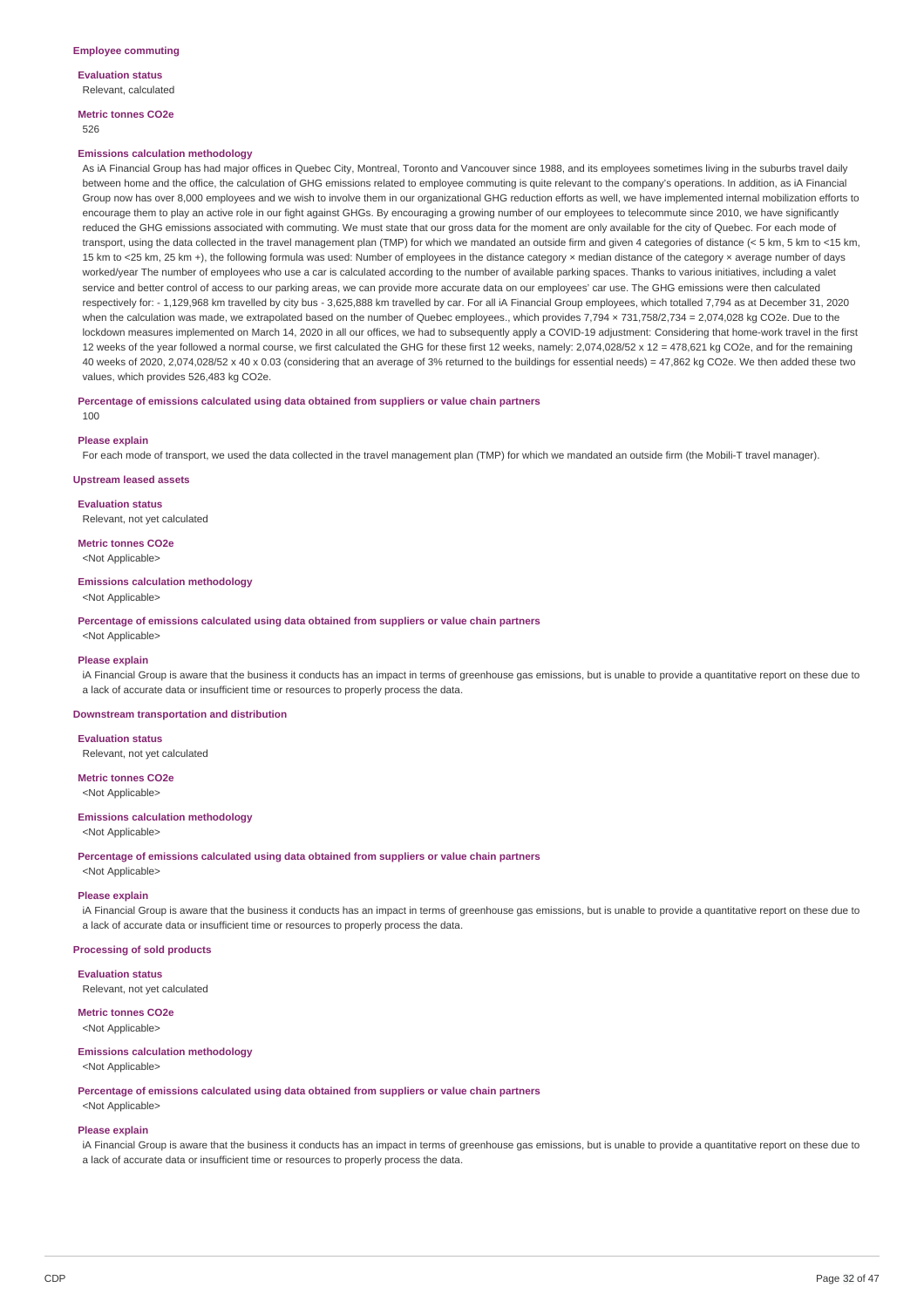#### **Use of sold products**

**Evaluation status** Relevant, not yet calculated

**Metric tonnes CO2e** <Not Applicable>

#### **Emissions calculation methodology**

<Not Applicable>

**Percentage of emissions calculated using data obtained from suppliers or value chain partners**

<Not Applicable>

### **Please explain**

iA Financial Group is aware that the business it conducts has an impact in terms of greenhouse gas emissions, but is unable to provide a quantitative report on these due to a lack of accurate data or insufficient time or resources to properly process the data.

#### **End of life treatment of sold products**

**Evaluation status**

Relevant, not yet calculated

**Metric tonnes CO2e**

<Not Applicable>

### **Emissions calculation methodology**

<Not Applicable>

**Percentage of emissions calculated using data obtained from suppliers or value chain partners**

<Not Applicable>

#### **Please explain**

iA Financial Group is aware that the business it conducts has an impact in terms of greenhouse gas emissions, but is unable to provide a quantitative report on these due to a lack of accurate data or insufficient time or resources to properly process the data.

#### **Downstream leased assets**

#### **Evaluation status**

Relevant, not yet calculated

**Metric tonnes CO2e** <Not Applicable>

**Emissions calculation methodology** <Not Applicable>

**Percentage of emissions calculated using data obtained from suppliers or value chain partners**

# <Not Applicable>

**Please explain**

iA Financial Group is aware that the business it conducts has an impact in terms of greenhouse gas emissions, but is unable to provide a quantitative report on these due to a lack of accurate data or insufficient time or resources to properly process the data.

#### **Franchises**

#### **Evaluation status**

Relevant, not yet calculated

**Metric tonnes CO2e** <Not Applicable>

### **Emissions calculation methodology**

<Not Applicable>

**Percentage of emissions calculated using data obtained from suppliers or value chain partners**

<Not Applicable>

### **Please explain**

iA Financial Group is aware that the business it conducts has an impact in terms of greenhouse gas emissions, but is unable to provide a quantitative report on these due to a lack of accurate data or insufficient time or resources to properly process the data.

### **Other (upstream)**

**Evaluation status** Relevant, not yet calculated

#### **Metric tonnes CO2e**

<Not Applicable>

#### **Emissions calculation methodology** <Not Applicable>

**Percentage of emissions calculated using data obtained from suppliers or value chain partners** <Not Applicable>

#### **Please explain**

iA Financial Group is aware that the business it conducts has an impact in terms of greenhouse gas emissions, but is unable to provide a quantitative report on these due to a lack of accurate data or insufficient time or resources to properly process the data.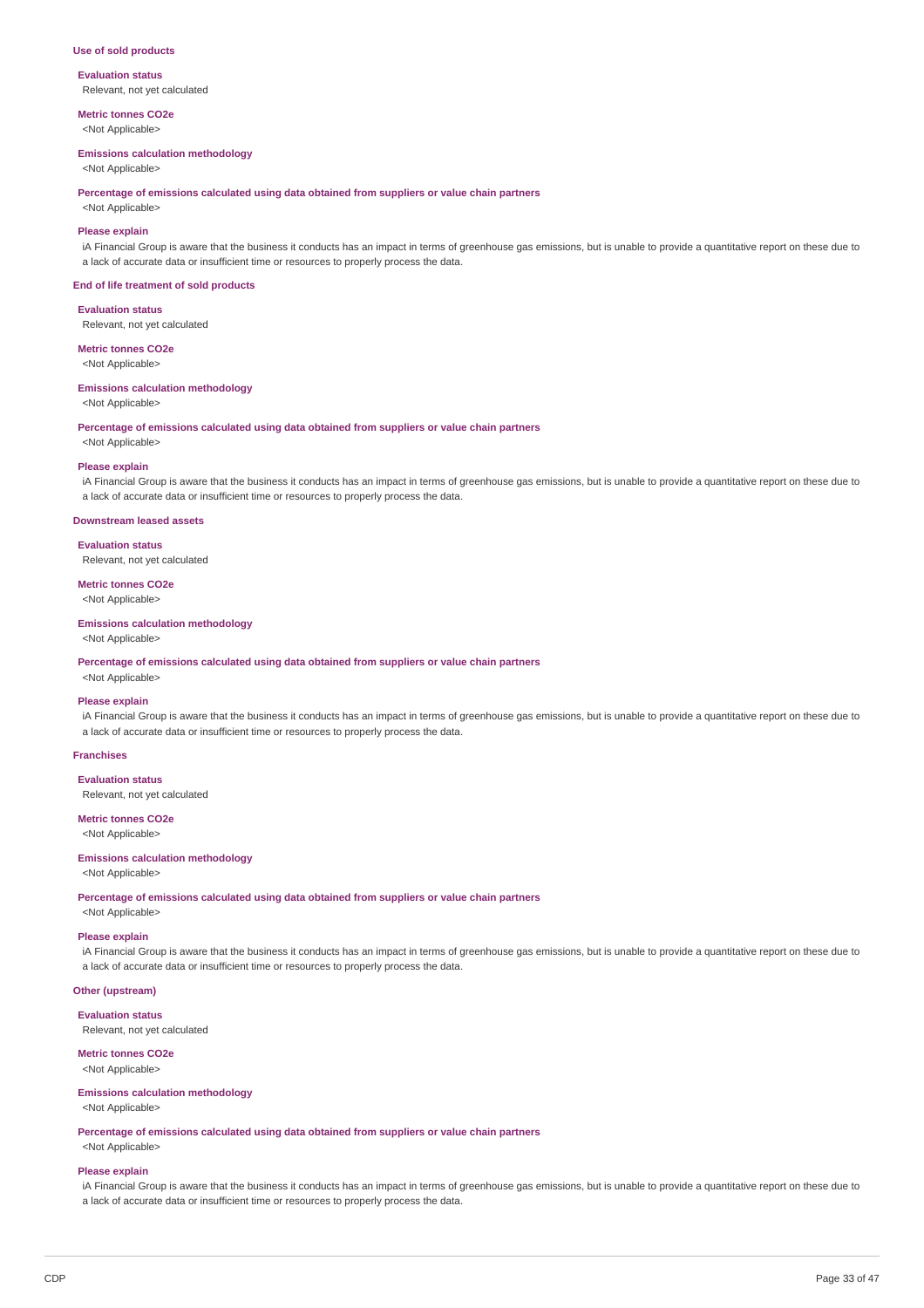#### **Other (downstream)**

**Evaluation status** Relevant, not yet calculated

**Metric tonnes CO2e**

<Not Applicable>

### **Emissions calculation methodology**

<Not Applicable>

**Percentage of emissions calculated using data obtained from suppliers or value chain partners**

<Not Applicable>

### **Please explain**

iA Financial Group is aware that the business it conducts has an impact in terms of greenhouse gas emissions, but is unable to provide a quantitative report on these due to a lack of accurate data or insufficient time or resources to properly process the data.

### C6.10

(C6.10) Describe your gross global combined Scope 1 and 2 emissions for the reporting year in metric tons CO2e per unit currency total revenue and provide any **additional intensity metrics that are appropriate to your business operations.**

#### **Intensity figure**

0.36

**Metric numerator (Gross global combined Scope 1 and 2 emissions, metric tons CO2e)** 6418

**Metric denominator** unit total revenue

**Metric denominator: Unit total** 17739

**Scope 2 figure used** Location-based

**% change from previous year**

5

**Direction of change** Decreased

#### **Reason for change**

2020 Scope 2 data are significantly higher compared to previous years' data due to a change of methodology (new emissions factors). For GHG emissions linked to electricity consumption, on the recommendation of Planetair, our external partner for our GHG calculations and our carbon neutrality program, we multiplied our consumption data by the emission factors of the National Inventory Report 1990–2019: greenhouse gas sources and sinks in Canada, for each province where our various buildings are located. For more details, please refer to the 2020 Sustainability Report, pages 80 and 85. Also, please note that we also changed the methodology to retrieve the unit total revenue. This is now taken from our Consolidated Financial Statements as at December 31, 2020, page 6 . Revenues are now calculated from our investment income, and not from premiums as in the previous years. In order to have a metric denominator comparable to the metric numerator, the unit total revenue is provided in millions of dollars (CAD). The slight 5% decrease has not been analyzed as our data retrieving methodologies have changed compared to 2019. If a significant increase or decrease would have occured, it would have been analyzed.

**Intensity figure** 0.82

**Metric numerator (Gross global combined Scope 1 and 2 emissions, metric tons CO2e)** 6418

**Metric denominator** full time equivalent (FTE) employee

**Metric denominator: Unit total** 7794

**Scope 2 figure used** Location-based

**% change from previous year** 28

**Direction of change** Increased

#### **Reason for change**

2020 Scope 2 data are significantly higher compared to previous years' data due to a change of methodology (new emissions factors). For GHG emissions linked to electricity consumption, on the recommendation of Planetair, our external partner for our GHG calculations and our carbon neutrality program, we multiplied our consumption data by the emission factors of the National Inventory Report 1990–2019: greenhouse gas sources and sinks in Canada, for each province where our various buildings are located. For more details, please refer to the 2020 Sustainability Report, pages 80 and 85: https://ia.ca/-/media/Files/IA/APropos/dev-durable/82-108A\_SustainabilityReport-2020-V3.pdf.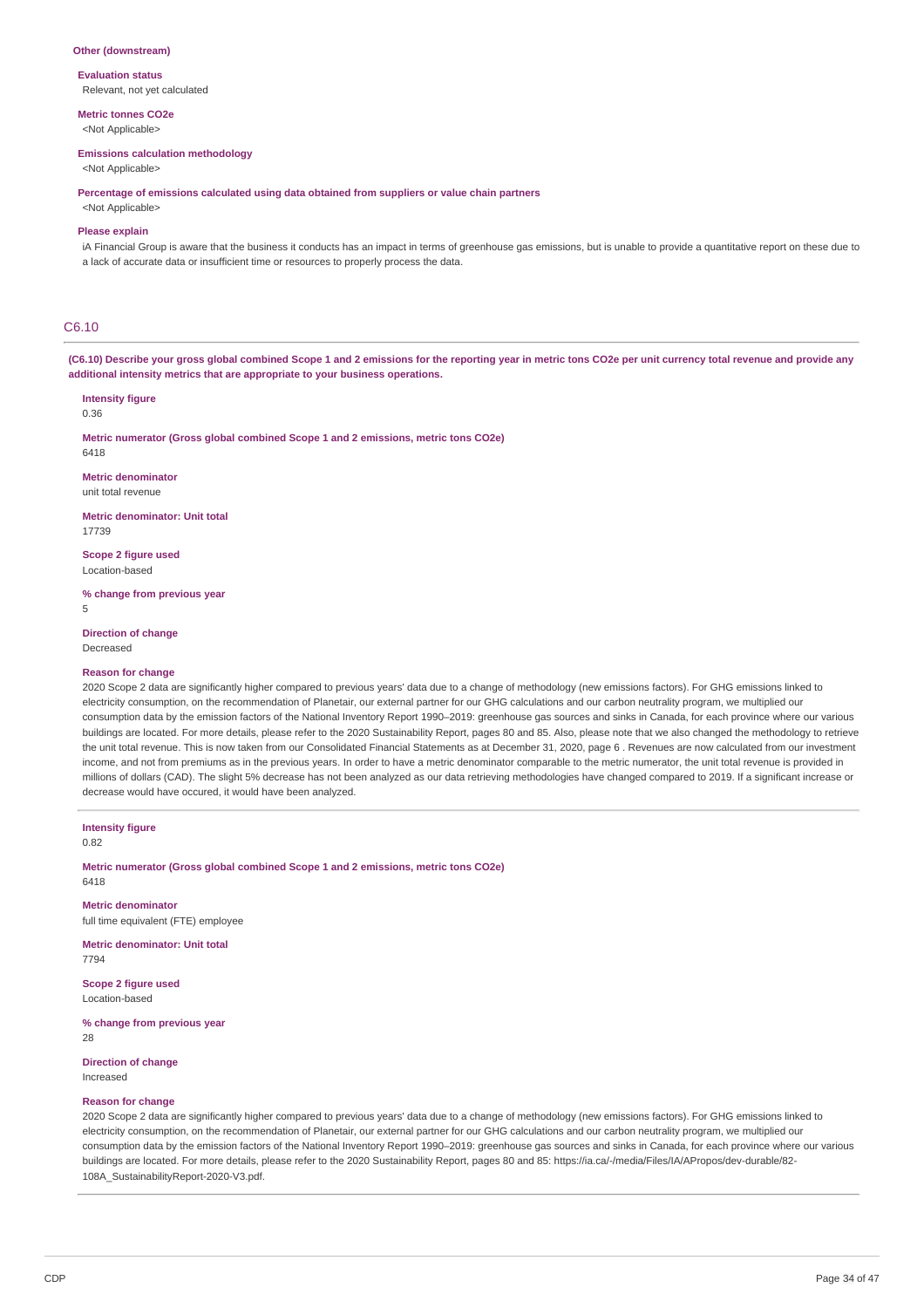### C7.9

(C7.9) How do your gross global emissions (Scope 1 and 2 combined) for the reporting year compare to those of the previous reporting year? Increased

# C7.9a

(C7.9a) Identify the reasons for any change in your gross global emissions (Scope 1 and 2 combined), and for each of them specify how your emissions compare **to the previous year.**

|                                                  | Change in Direction<br>emissions of change<br>(metric<br>tons<br>CO <sub>2e</sub> ) |                                         | <b>Emissions</b><br>value<br>(percentage) | Please explain calculation                                                                                                                                                                                                                                                                                                                                                                                                                                                                                                                                                                                                                                                                                                                                                                                                                                                                                                                                                                                                                                                                                                                                                                                                                                                                                                                                                                                                                                                |
|--------------------------------------------------|-------------------------------------------------------------------------------------|-----------------------------------------|-------------------------------------------|---------------------------------------------------------------------------------------------------------------------------------------------------------------------------------------------------------------------------------------------------------------------------------------------------------------------------------------------------------------------------------------------------------------------------------------------------------------------------------------------------------------------------------------------------------------------------------------------------------------------------------------------------------------------------------------------------------------------------------------------------------------------------------------------------------------------------------------------------------------------------------------------------------------------------------------------------------------------------------------------------------------------------------------------------------------------------------------------------------------------------------------------------------------------------------------------------------------------------------------------------------------------------------------------------------------------------------------------------------------------------------------------------------------------------------------------------------------------------|
| Change in<br>renewable<br>energy<br>consumption  |                                                                                     | <not<br>Applicable</not<br>             |                                           |                                                                                                                                                                                                                                                                                                                                                                                                                                                                                                                                                                                                                                                                                                                                                                                                                                                                                                                                                                                                                                                                                                                                                                                                                                                                                                                                                                                                                                                                           |
| Other<br>emissions<br>reduction<br>activities    |                                                                                     | $<$ Not<br>Applicable                   |                                           |                                                                                                                                                                                                                                                                                                                                                                                                                                                                                                                                                                                                                                                                                                                                                                                                                                                                                                                                                                                                                                                                                                                                                                                                                                                                                                                                                                                                                                                                           |
| Divestment                                       |                                                                                     | $<$ Not<br>Applicable                   |                                           |                                                                                                                                                                                                                                                                                                                                                                                                                                                                                                                                                                                                                                                                                                                                                                                                                                                                                                                                                                                                                                                                                                                                                                                                                                                                                                                                                                                                                                                                           |
| Acquisitions                                     |                                                                                     | $<$ Not<br>Applicable<br>$\geq$         |                                           |                                                                                                                                                                                                                                                                                                                                                                                                                                                                                                                                                                                                                                                                                                                                                                                                                                                                                                                                                                                                                                                                                                                                                                                                                                                                                                                                                                                                                                                                           |
| Mergers                                          |                                                                                     | $<$ Not<br>Applicable                   |                                           |                                                                                                                                                                                                                                                                                                                                                                                                                                                                                                                                                                                                                                                                                                                                                                                                                                                                                                                                                                                                                                                                                                                                                                                                                                                                                                                                                                                                                                                                           |
| Change in<br>output                              |                                                                                     | $<$ Not<br>Applicable<br>$\geq$         |                                           |                                                                                                                                                                                                                                                                                                                                                                                                                                                                                                                                                                                                                                                                                                                                                                                                                                                                                                                                                                                                                                                                                                                                                                                                                                                                                                                                                                                                                                                                           |
| Change in<br>methodology                         |                                                                                     | $<$ Not<br>Applicable                   |                                           |                                                                                                                                                                                                                                                                                                                                                                                                                                                                                                                                                                                                                                                                                                                                                                                                                                                                                                                                                                                                                                                                                                                                                                                                                                                                                                                                                                                                                                                                           |
| Change in<br>boundary                            |                                                                                     | $<$ Not<br>Applicable<br>$\overline{ }$ |                                           |                                                                                                                                                                                                                                                                                                                                                                                                                                                                                                                                                                                                                                                                                                                                                                                                                                                                                                                                                                                                                                                                                                                                                                                                                                                                                                                                                                                                                                                                           |
| Change in<br>physical<br>operating<br>conditions |                                                                                     | $<$ Not<br>Applicable                   |                                           |                                                                                                                                                                                                                                                                                                                                                                                                                                                                                                                                                                                                                                                                                                                                                                                                                                                                                                                                                                                                                                                                                                                                                                                                                                                                                                                                                                                                                                                                           |
| Unidentified                                     |                                                                                     | $<$ Not<br>Applicable<br>$\overline{ }$ |                                           |                                                                                                                                                                                                                                                                                                                                                                                                                                                                                                                                                                                                                                                                                                                                                                                                                                                                                                                                                                                                                                                                                                                                                                                                                                                                                                                                                                                                                                                                           |
| Other                                            | 404                                                                                 | Decreased 5.9                           |                                           | This decrease is mainly due to the pandemic lockdown. Our energy consumption decreased as our buildings were not occupied for most of 2020. As<br>mentioned previously in this 2021 questionnaire, please note Scope 2 data for FY 2020 are significantly higher compared to previous years' data as disclosed<br>in the CDP 2020 Questionnaire. This is due to a change of methodology (new emissions factors). For GHG emissions linked to electricity consumption, on the<br>recommendation of Planetair, our external partner for our GHG calculations and our carbon neutrality program, we multiplied our consumption data by the<br>emission factors of the National Inventory Report 1990-2019: greenhouse gas sources and sinks in Canada, for each province where our various buildings are<br>located. Compared to previous years' data as disclosed in the CDP 2020 Questionnaire, this would have led to a 3163% increase for Scope 2 only. However,<br>to have comparable data year over year, 2019 data have been adjusted for comparison purposes based on our 2020 calculation methodology. The adjusted<br>2019 gross global emissions figure is 6822 CO2e tons, compared to 6418 CO2e tons emitted in 2020. This represents a decrease of 404 CO2e tons year over<br>year. For more details, please refer to our 2020 Sustainability Report, page 15, as well as the COVID-19 adjustment paragraphs in our methodologies section<br>on pages 80 to 84. |

### C7.9b

(C7.9b) Are your emissions performance calculations in C7.9 and C7.9a based on a location-based Scope 2 emissions figure or a market-based Scope 2 **emissions figure?**

Location-based

### C8. Energy

C8.1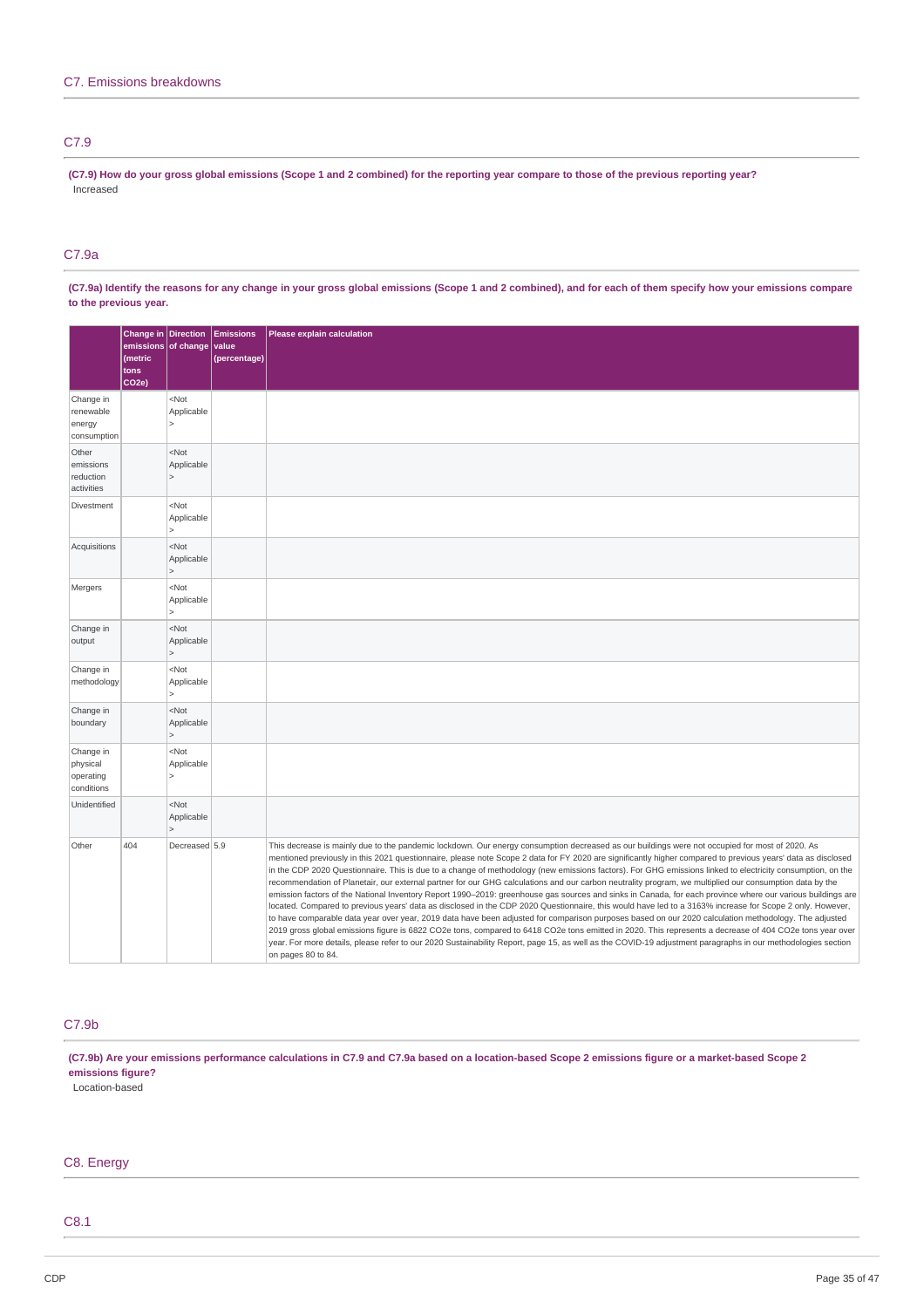# C8.2

### **(C8.2) Select which energy-related activities your organization has undertaken.**

|                                                    | Indicate whether your organization undertook this energy-related activity in the reporting year |
|----------------------------------------------------|-------------------------------------------------------------------------------------------------|
| Consumption of fuel (excluding feedstocks)         | Yes                                                                                             |
| Consumption of purchased or acquired electricity   | Yes                                                                                             |
| Consumption of purchased or acquired heat          | No                                                                                              |
| Consumption of purchased or acquired steam         | N <sub>0</sub>                                                                                  |
| Consumption of purchased or acquired cooling       | N <sub>0</sub>                                                                                  |
| Generation of electricity, heat, steam, or cooling | No                                                                                              |

# C8.2a

# **(C8.2a) Report your organization's energy consumption totals (excluding feedstocks) in MWh.**

|                                                         | <b>Heating value</b>       |                           | MWh from renewable sources MWh from non-renewable sources | Total (renewable and non-renewable) MWh |
|---------------------------------------------------------|----------------------------|---------------------------|-----------------------------------------------------------|-----------------------------------------|
| Consumption of fuel (excluding feedstock)               | HHV (higher heating value) |                           | 21594                                                     | 21594                                   |
| Consumption of purchased or acquired electricity        | <not applicable=""></not>  | 104699                    |                                                           |                                         |
| Consumption of purchased or acquired heat               | <not applicable=""></not>  | <not applicable=""></not> | <not applicable=""></not>                                 | <not applicable=""></not>               |
| Consumption of purchased or acquired steam              | <not applicable=""></not>  | <not applicable=""></not> | <not applicable=""></not>                                 | <not applicable=""></not>               |
| Consumption of purchased or acquired cooling            | <not applicable=""></not>  | <not applicable=""></not> | <not applicable=""></not>                                 | <not applicable=""></not>               |
| Consumption of self-generated non-fuel renewable energy | <not applicable=""></not>  | <not applicable=""></not> | <not applicable=""></not>                                 | <not applicable=""></not>               |
| Total energy consumption                                | <not applicable=""></not>  | 104699                    | 21594                                                     | 21594                                   |

# C9. Additional metrics

C9.1

**(C9.1) Provide any additional climate-related metrics relevant to your business.**

### C10. Verification

### C10.1

### **(C10.1) Indicate the verification/assurance status that applies to your reported emissions.**

|                                          | Verification/assurance status                          |
|------------------------------------------|--------------------------------------------------------|
| Scope 1                                  | Third-party verification or assurance process in place |
| Scope 2 (location-based or market-based) | Third-party verification or assurance process in place |
| Scope 3                                  | Third-party verification or assurance process in place |

### C10.1a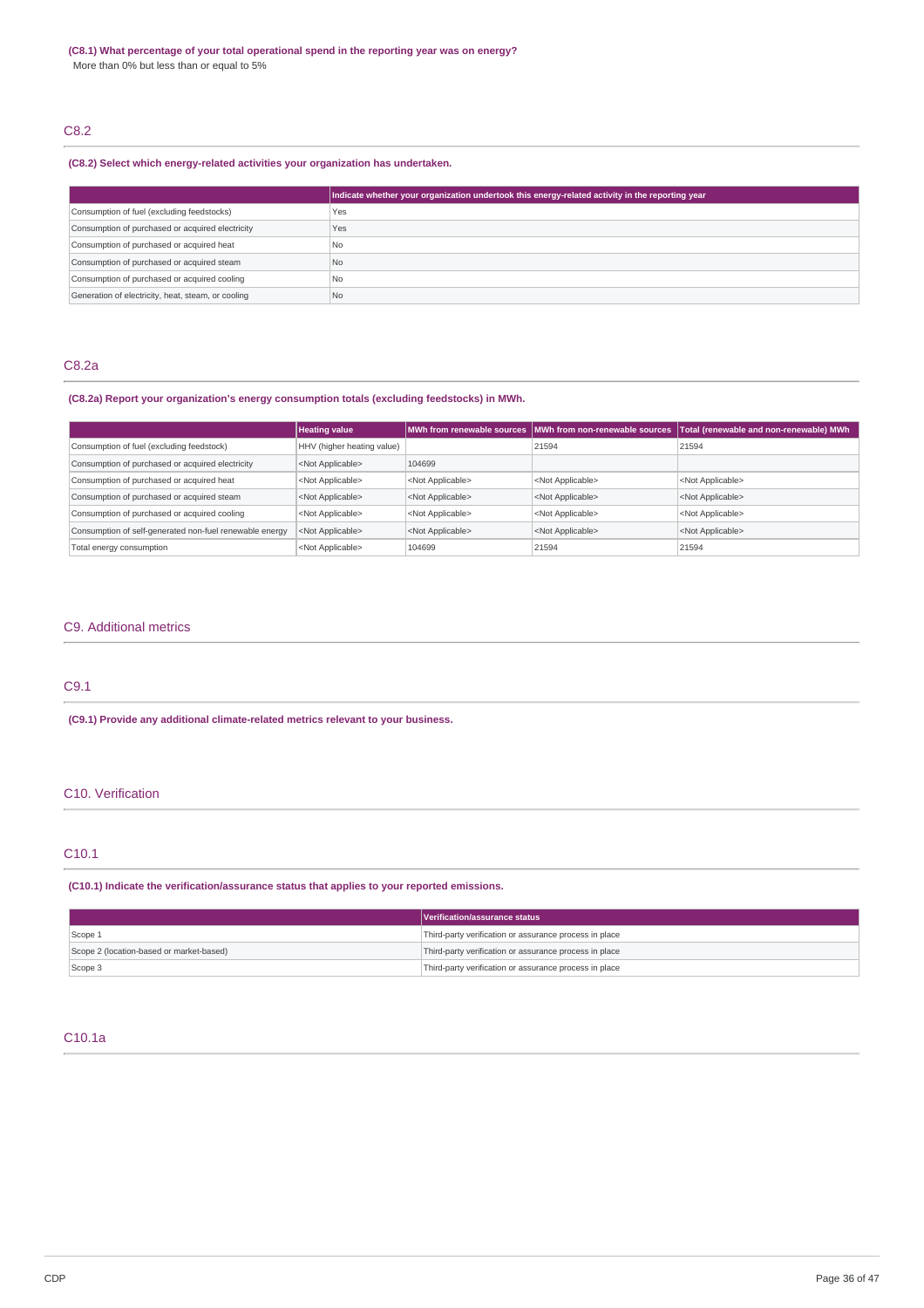#### (C10.1a) Provide further details of the verification/assurance undertaken for your Scope 1 emissions, and attach the relevant statements.

**Verification or assurance cycle in place** Annual process

**Status in the current reporting year** Complete

**Type of verification or assurance**

Third party verification/assurance underway

### **Attach the statement**

CDP2021 QuestionC10.1a.pdf

### **Page/ section reference**

2020 Sustainability Report, pages14-15: https://ia.ca/-/media/Files/IA/APropos/dev-durable/82-108A\_SustainabilityReport-2020-V3.pdf.

#### **Relevant standard**

Other, please specify (Planetair, our external partner for our GHG calculations, checked and approved all our 2020 operations data and calculations. At the end of this process, Planetair gave us a 2020 carbon neutral certified business certification.)

#### **Proportion of reported emissions verified (%)**

100

### C10.1b

(C10.1b) Provide further details of the verification/assurance undertaken for your Scope 2 emissions and attach the relevant statements.

### **Scope 2 approach** Scope 2 location-based

**Verification or assurance cycle in place** Annual process

**Status in the current reporting year** Complete

**Type of verification or assurance** Third party verification/assurance underway

#### **Attach the statement**

**Page/ section reference**

2020 Sustainability Report, pages14-15: https://ia.ca/-/media/Files/IA/APropos/dev-durable/82-108A\_SustainabilityReport-2020-V3.pdf.

#### **Relevant standard**

Other, please specify (Planetair, our external partner for our GHG calculations, checked and approved all our 2020 operations data and calculations. At the end of this process, Planetair gave us a 2020 carbon neutral certified business certification.)

### **Proportion of reported emissions verified (%)**

100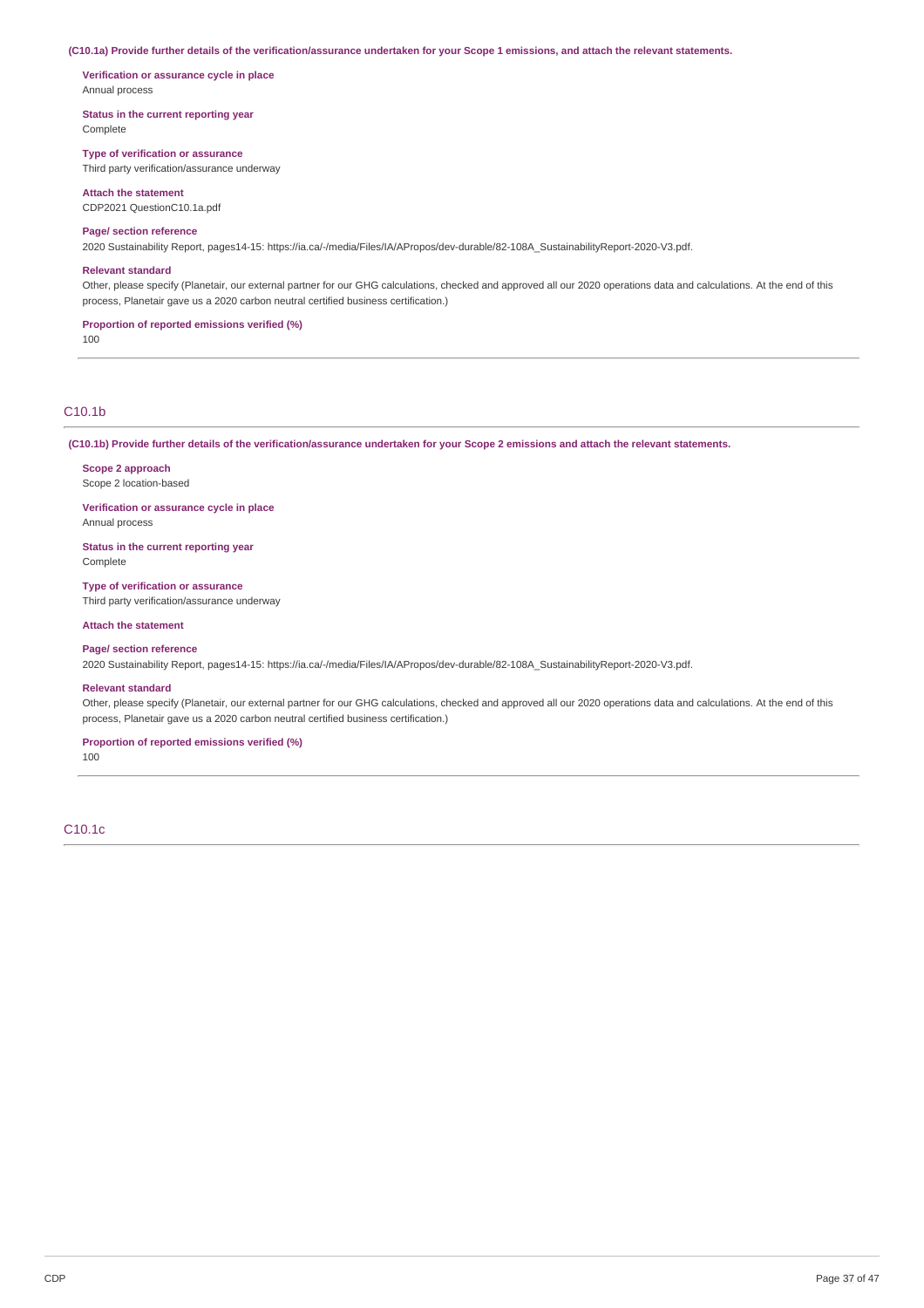#### (C10.1c) Provide further details of the verification/assurance undertaken for your Scope 3 emissions and attach the relevant statements.

#### **Scope 3 category**

Scope 3: Waste generated in operations

#### **Verification or assurance cycle in place** Annual process

**Status in the current reporting year**

Complete

#### **Type of verification or assurance**

Third party verification/ assurance underway

### **Attach the statement**

CDP 2021 Question 10.1c Waste.pdf

#### **Page/section reference**

2020 Sustainability Report, page 81: https://ia.ca/-/media/Files/IA/APropos/dev-durable/82-108A\_SustainabilityReport-2020-V3.pdf.

#### **Relevant standard**

Other, please specify (Planetair, our external partner for our GHG calculations, checked and approved all our 2020 operations data and calculations. At the end of this process, Planetair gave us a 2020 carbon neutral certified business certification.)

### **Proportion of reported emissions verified (%)**

100

#### **Scope 3 category** Scope 3: Business travel

**Verification or assurance cycle in place** Annual process

#### **Status in the current reporting year Complete**

#### **Type of verification or assurance**

Third party verification/ assurance underway

### **Attach the statement**

CDP2021 Question C.10.1c Business Travel.pdf

### **Page/section reference**

2020 Sustainability Report, page 82: https://ia.ca/-/media/Files/IA/APropos/dev-durable/82-108A\_SustainabilityReport-2020-V3.pdf.

#### **Relevant standard**

Other, please specify (Planetair, our external partner for our GHG calculations, checked and approved all our 2020 operations data and calculations. At the end of this process, Planetair gave us a 2020 carbon neutral certified business certification.)

### **Proportion of reported emissions verified (%)**

100

### **Scope 3 category** Scope 3: Employee commuting

# **Verification or assurance cycle in place**

Annual process

#### **Status in the current reporting year** Complete

**Type of verification or assurance** Third party verification/ assurance underway

#### **Attach the statement**

CDP 2021 Question 10.1c EmployeeCommuting.pdf

#### **Page/section reference**

2020 Sustainability Report, page 83: https://ia.ca/-/media/Files/IA/APropos/dev-durable/82-108A\_SustainabilityReport-2020-V3.pdf.

#### **Relevant standard**

Other, please specify (Planetair, our external partner for our GHG calculations, checked and approved all our 2020 operations data and calculations. At the end of this process, Planetair gave us a 2020 carbon neutral certified business certification.)

### **Proportion of reported emissions verified (%)**

100

# C10.2

(C10.2) Do you verify any climate-related information reported in your CDP disclosure other than the emissions figures reported in C6.1, C6.3, and C6.5? No, but we are actively considering verifying within the next two years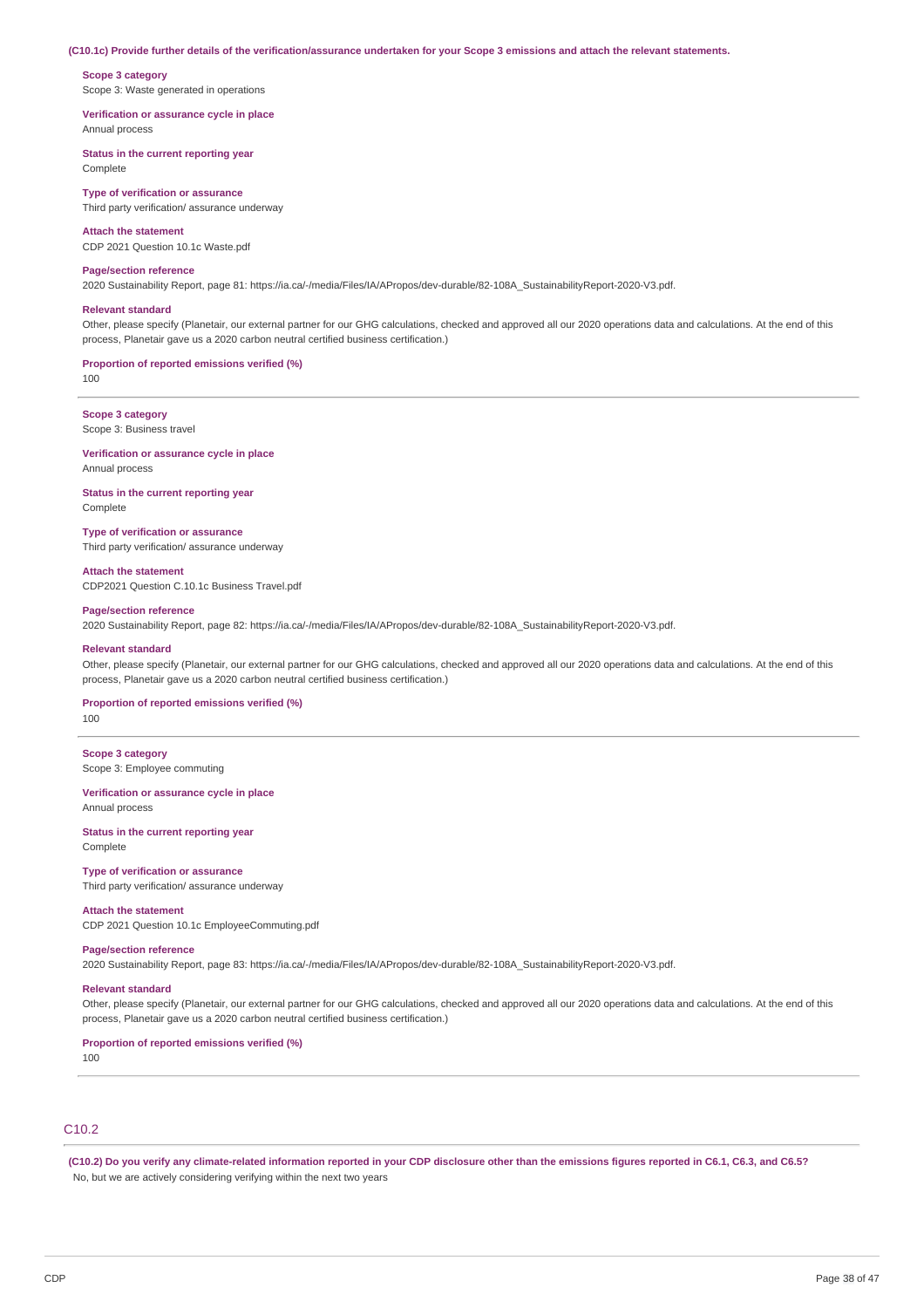# C11.2

**(C11.2) Has your organization originated or purchased any project-based carbon credits within the reporting period?** Yes

C11.2a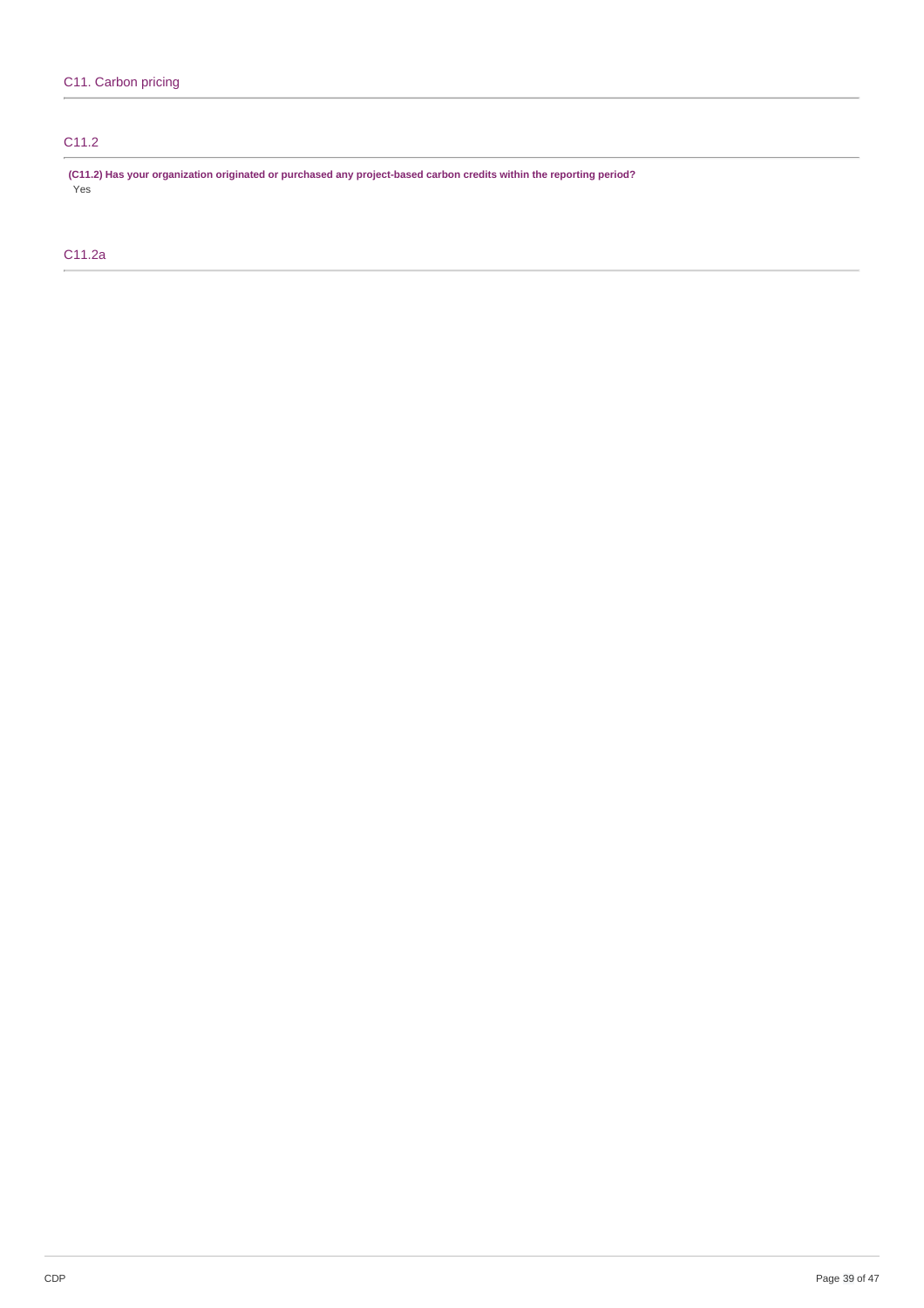#### (C11.2a) Provide details of the project-based carbon credits originated or purchased by your organization in the reporting period.

**Credit origination or credit purchase** Credit purchase

**Project type** Wind

#### **Project identification**

Capricorn Ridge Wind project (Texas): This project helps reduce the emission of greenhouse gases into the atmosphere by replacing traditional fossil fuels with clean, renewable wind energy. In addition, the 75-turbine wind park has been designed in such a way that farming activities can continue on the ground below.

#### **Verified to which standard**

Gold Standard

**Number of credits (metric tonnes CO2e)** 2540

**Number of credits (metric tonnes CO2e): Risk adjusted volume**

**Credits cancelled** No

**Purpose, e.g. compliance** Voluntary Offsetting

**Credit origination or credit purchase**

Credit purchase

**Project type** Forests

#### **Project identification**

Darkwoods Conservation project (British Columbia): This project will help preserve an area of 7,900 hectares of inland rainforest in British Columbia that would otherwise be depleted by logging. It will reduce carbon in the atmosphere and protect critical habitat for nearly 40 species at risk, including grizzly bears, wolverines, peregrine falcons, mountain caribou and whitebark pine.

**Verified to which standard**

Gold Standard

**Number of credits (metric tonnes CO2e)** 2648

**Number of credits (metric tonnes CO2e): Risk adjusted volume**

**Credits cancelled**

No

#### **Purpose, e.g. compliance**

Voluntary Offsetting

# **Credit origination or credit purchase**

Credit purchase

**Project type**

Forests

#### **Project identification**

Reforestation projects (Quebec): Restoring forest cover by planting a variety of tree species helps remove carbon from the atmosphere, enhance biodiversity and strengthen natural ecosystems. Under this project, trees will be planted in various regions of Quebec. With iA Financial Group's investment, nearly 16,000 trees will be planted. Linked initiative: Environmental employee recruiting initiatives During 2020, iA Financial Group adapted and revised its strategy to ensure a memorable, distinctive and reinvented experience for its existing staff, but also for new hires. As part of this new vision and our commitment to sustainability, our organization pledged, as of January 2021, to plant one tree per new employee, in addition to those planted as part of our carbon-offsetting activities. In addition, our Talent Acquisition team has committed to supporting and promoting local businesses from the different territories served by iA Financial Group, and to exposing their products by offering 100% local welcome gifts to our new employees. Because of the diversity of our suppliers, new employees will each be able to discover different companies throughout the year. depending on the partnership in place when they are hired. Lastly, note that our onboarding process, which used to include a large volume of paper documents, is now almost entirely digital.

**Verified to which standard**

Gold Standard

**Number of credits (metric tonnes CO2e)** 2648

**Number of credits (metric tonnes CO2e): Risk adjusted volume**

**Credits cancelled**

No

**Purpose, e.g. compliance** Voluntary Offsetting

### C11.3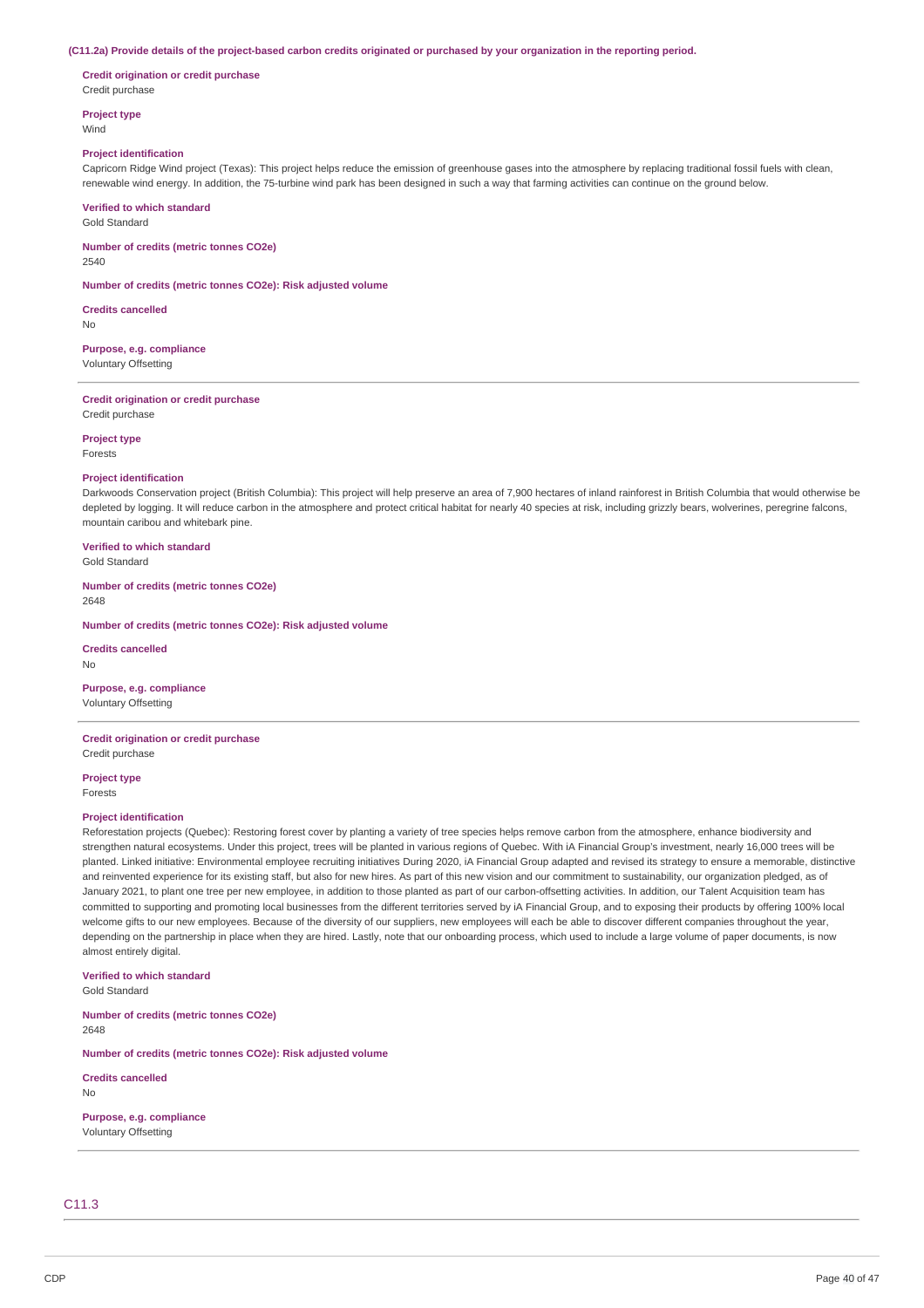### C11.3a

**(C11.3a) Provide details of how your organization uses an internal price on carbon.**

**Objective for implementing an internal carbon price**

Navigate GHG regulations Stakeholder expectations Change internal behavior Drive energy efficiency

### **GHG Scope**

Scope 1 Scope 2 Scope 3

### **Application**

### **Actual price(s) used (Currency /metric ton)**

### **Variance of price(s) used**

Uniform pricing. We use a single price that is applied throughout the company independent of geography, business unit, or type of decision. iA Financial Group became carbon neutral in 2020. Carbon-neutral company certification attests that we have calculated and offset all our GHG emissions that could not be eliminated by our reduction measures in place. We retired from the market 7,836 high quality (Gold Standard) carbon credits (each representing 1 tonne of CO2e) through Planetair, our external partner for our greenhouse gas (GHG) calculations and our carbon neutrality program. We also contributed to additional climate mitigation projects. When considering all the projects we invested in to offset our GHG emissions in 2020, the average price paid per tonne of CO2e was CA \$ 18,85. This amount serves as our internal price. It will be revised yearly to reflect the actual cost per tonne of our offsetting measures. It will be used to assess new projects that could reduce our carbon footprint.

### **Type of internal carbon price**

Shadow price

### **Impact & implication**

iA Financial Group became carbon neutral in 2020. Carbon-neutral company certification attests that we have calculated and offset all our GHG emissions that could not be eliminated by our reduction measures in place. We retired from the market 7.836 high quality (Gold Standard) carbon credits (each representing 1 tonne of CO2e) through Planetair, our external partner for our greenhouse gas (GHG) calculations and our carbon neutrality program. We also contributed to additional climate mitigation projects. When considering all the projects we invested in to offset our GHG emissions in 2020, the average price paid per tonne of CO2e was CA \$ 18,85. This amount serves as our internal price. It will be revised yearly to reflect the actual cost per tonne of our offsetting measures. It will be used to assess new projects that could reduce our carbon footprint.

### C12. Engagement

### C12.1

**(C12.1) Do you engage with your value chain on climate-related issues?**

Yes, our suppliers

Yes, our customers

Yes, our investee companies

### C12.1a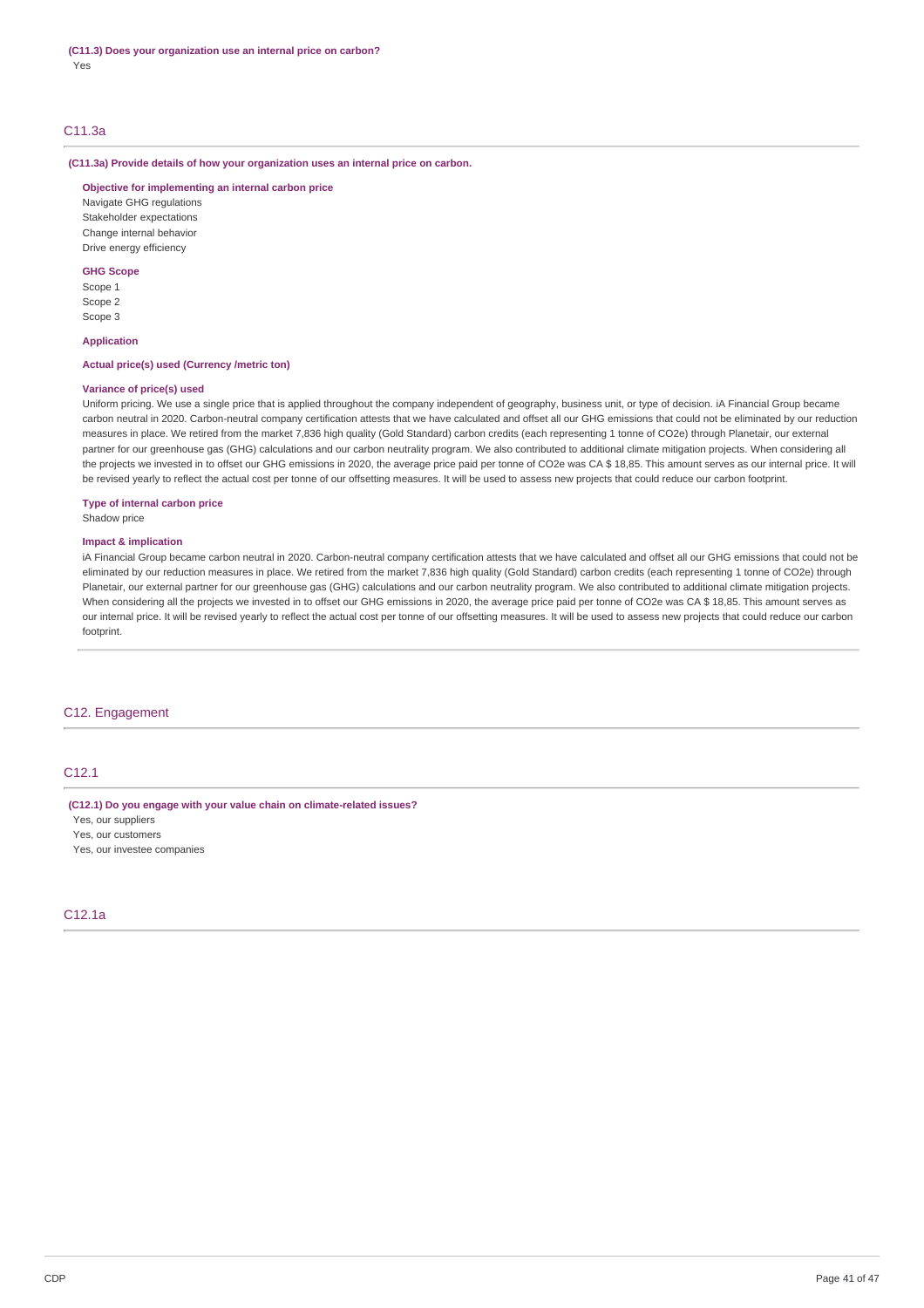#### **(C12.1a) Provide details of your climate-related supplier engagement strategy.**

**Type of engagement** Compliance & onboarding

**Details of engagement** Climate change is integrated into supplier evaluation processes

**% of suppliers by number**

**% total procurement spend (direct and indirect)**

**% of supplier-related Scope 3 emissions as reported in C6.5**

#### **Rationale for the coverage of your engagement**

The iA Financial Group Supplier Code of Conduct (the "Code"), available at https://ia.ca/-/media/Files/IA/APropos/dev-durable/Supplier-Code-of-Conduct-ACC.pdf, sets forth the principles and expectations of iA Financial Group and its affiliates (designated collectively as the "Company") as to how suppliers of goods and services, their representatives and employees (designated as "employees of the Supplier") are to conduct business and deal with the Company. Suppliers that wish to establish a business relationship with the Company must agree to respect the principles and standards applicable to the Code and must ensure that they act ethically, honestly and with integrity with respect to this relationship. More specifically, section 5. Environment of the Code of Conduct states that: "Suppliers must comply with all applicable environmental laws, regulations and standards, and with the Company's policies. The Company considers it essential that its suppliers be aware of environmental protection and sustainable development in the course of its business operations. It is the responsibility of each supplier to reduce its environmental footprint to a minimum by implementing best environmental practices and improving upon them."

**Impact of engagement, including measures of success**

**Comment**

### C12.1b

**(C12.1b) Give details of your climate-related engagement strategy with your customers.**

**Type of engagement** Education/information sharing

**Details of engagement** Share information about your products and relevant certification schemes (i.e. Energy STAR)

**% of customers by number**

100

**% of customer - related Scope 3 emissions as reported in C6.5**

**Portfolio coverage (total or outstanding)**

All of the portfolio

#### **Please explain the rationale for selecting this group of customers and scope of engagement**

We integrate ESG aspects in our underwriting process and we engage with clients on ESG related risks and opportunities in many ways. Environmental issues Regarding our general insurance company, climate change could translate into an increase in claims. Analyses of the trends for each type of claim are done annually and, if needed, modifications to coverage, underwriting rules or ratemaking are implemented. This is considered yearly in the Financial Condition Testing Report and the Enterprise Risk Management Report. As an example, changes in coverage and ratemaking were implemented for water damage protection. Our clients have been advised about these changes. Social issues In terms of social issues, our general insurance company follows best practices in its ratemaking and underwriting processes. • Communications with prospects and clients are simple, clear, accurate and non-misleading. Information is provided in a timely manner to allow for informed decision-making and is in compliance with applicable laws and regulations, including codes of conduct. • Underwriting is based on the client's real situation and in compliance with applicable laws and regulations, particularly in terms of human rights. • Offering of premiums that reflect the actual risk • Monitoring of indicators related to client satisfaction Governance issues Our general insurance company holds internal audits on underwriting. • Our general insurance company conducts quarterly tests of controls to validate their design, application and effectiveness. • In addition to the policy on fair treatment of clients, we also have policies related to underwriting, ratemaking and claims management, and the protection of personal information (we adhere to our corporate policies in this regard). Also, through our Advice Zone, available on our ia.ca corporate website, we inform clients about ESG risks and opportunities related to their vehicle (https://ia.ca/advice-zone/vehicle) or their house (https://ia.ca/advice-zone/house). We encourage them to take proper care of their belongings in order to avoid breakage or accidents and therefore: - Avoid rate increases due to favourable claims experience. - Extend the life cycle of their belongings. These lasting longer results in a reduction at the source in the frequency of purchasing new equipment, which globally protects the environment.

**Impact of engagement, including measures of success**

### C-FS12.1c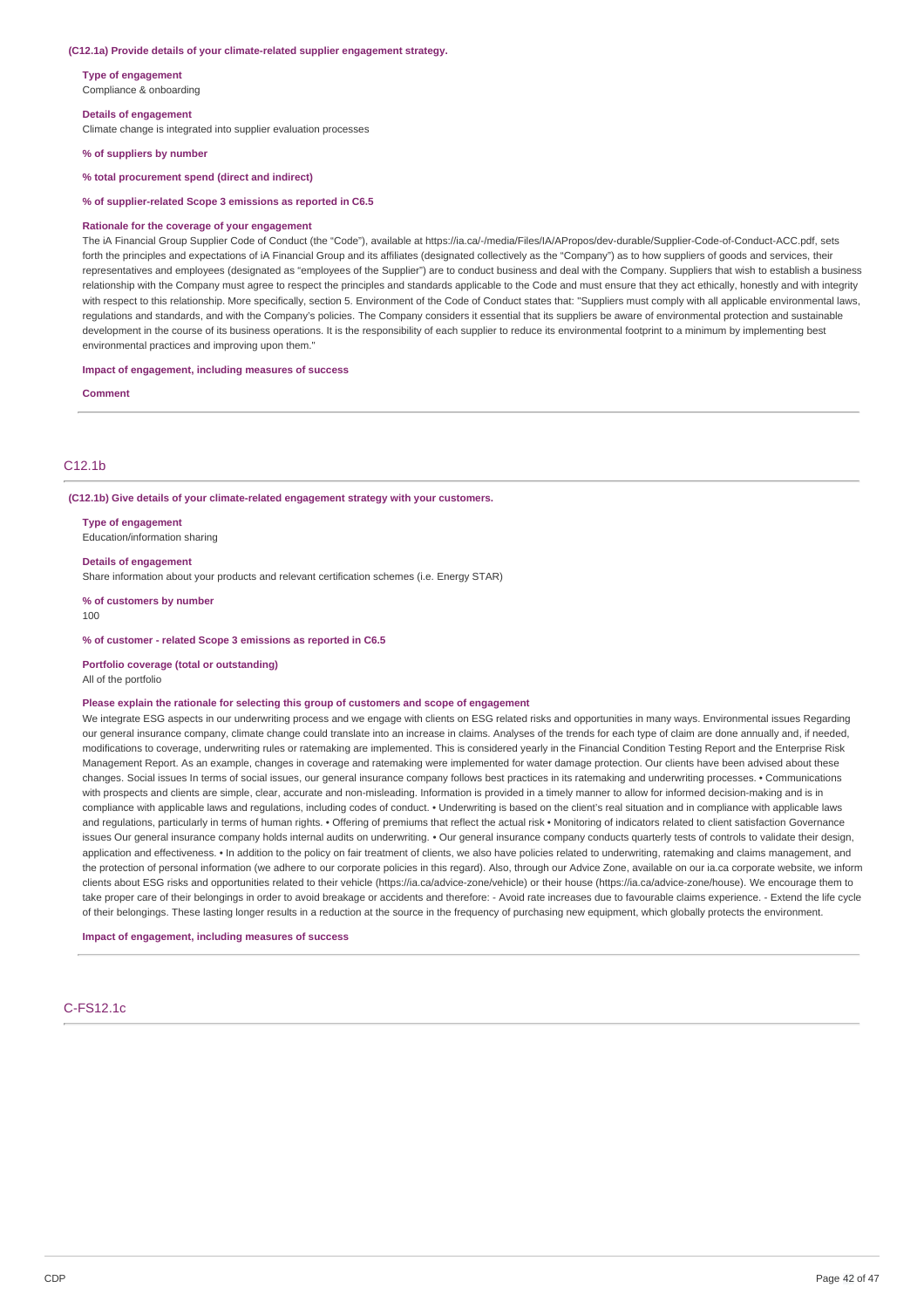**(C-FS12.1c) Give details of your climate-related engagement strategy with your investee companies.**

#### **Type of engagement**

Information collection (Understanding investee behavior)

### **Details of engagement**

Included climate change in investee selection / management mechanism

#### **% of investees by number**

**% Scope 3 emissions as reported in C-FS14.1a/C-FS14.1b**

**Portfolio coverage**

Minority of the portfolio

**Rationale for the coverage of your engagement**

**Impact of engagement, including measures of success**

# C12.3

(C12.3) Do you engage in activities that could either directly or indirectly influence public policy on climate-related issues through any of the following? Funding research organizations Other

### C12.3d

**(C12.3d) Do you publicly disclose a list of all research organizations that you fund?** No

### $C12.3e$

**(C12.3e) Provide details of the other engagement activities that you undertake.**

Government relations

Active participation in policy work in cooperation with the government, the public and other economic agents in the community has a considerable impact on the sustainable and responsible development of industry practices. Whether we take part directly or through the Canadian Life and Health Insurance Association (CLHIA), we feel that it's important to contribute to the public debate so we can represent not only our own concerns, but also those of our clients. To ensure that these discussions take place in accordance with the laws and our company values, our Code of Business Conduct sets out certain obligations in this regard.

### C12.3f

(C12.3f) What processes do you have in place to ensure that all of your direct and indirect activities that influence policy are consistent with your overall climate **change strategy?**

#### Government relations

Active participation in policy work in cooperation with the government, the public and other economic agents in the community has a considerable impact on the sustainable and responsible development of industry practices. Whether we take part directly or through the Canadian Life and Health Insurance Association (CLHIA), we feel that it's important to contribute to the public debate so we can represent not only our own concerns, but also those of our clients. To ensure that these discussions take place in accordance with the laws and our company values, our Code of Business Conduct sets out certain obligations in this regard.

### C12.4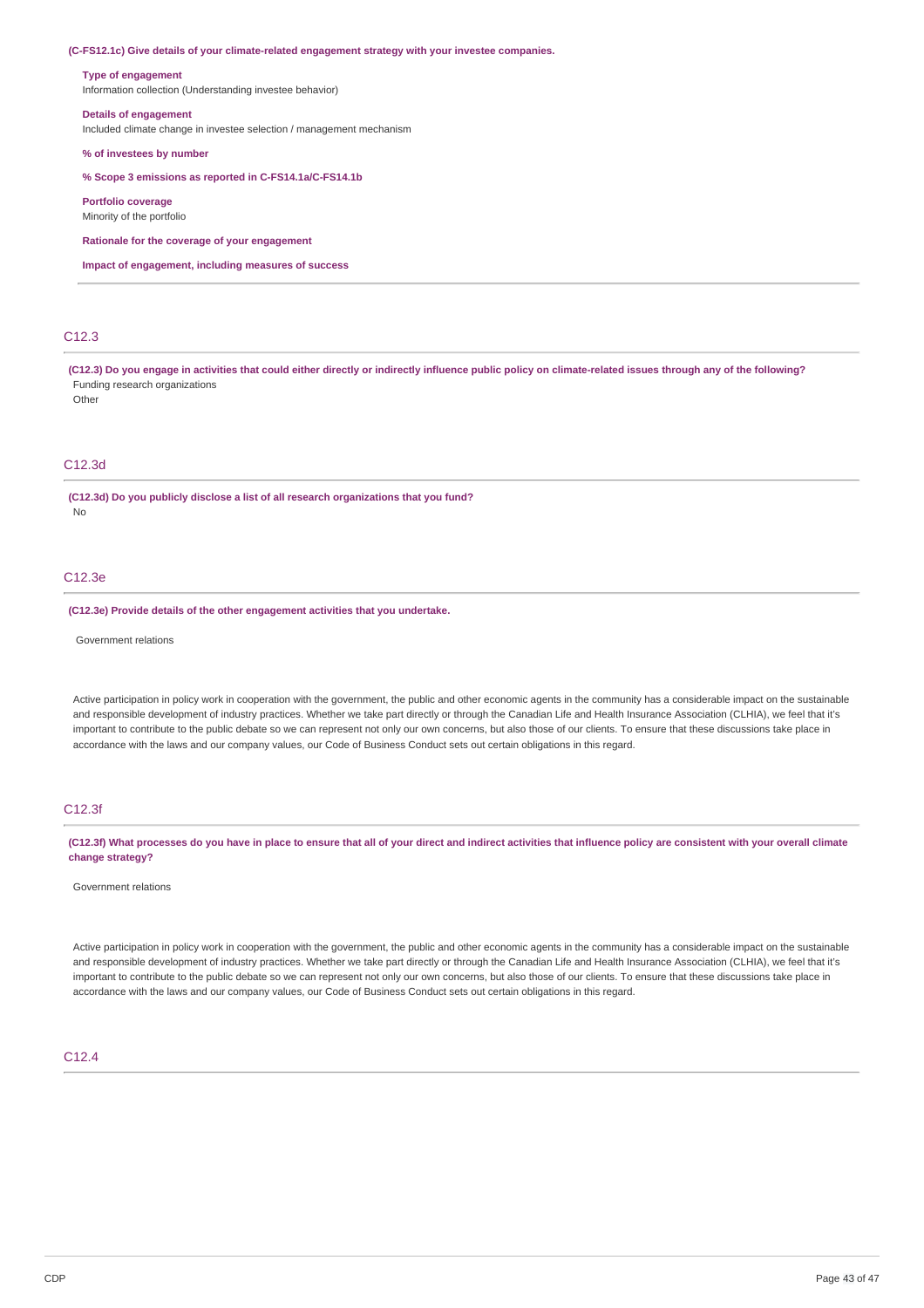(C12.4) Have you published information about your organization's response to climate change and GHG emissions performance for this reporting year in places **other than in your CDP response? If so, please attach the publication(s).**

#### **Publication**

In voluntary sustainability report

**Status** Complete

**Attach the document**

### **Page/Section reference** All

# **Content elements**

Governance Strategy Risks & opportunities Emissions figures Emission targets Other metrics

### **Comment**

Our 2020 Sustainability Report pdf file is over 30 MB; impossible to upload into the ORS. You can find it at: https://ia.ca/-/media/Files/IA/APropos/dev-durable/82- 108A\_SustainabilityReport-2020-V3.pdf

# C-FS12.5

#### **(C-FS12.5) Are you a signatory of any climate-related collaborative industry frameworks, initiatives and/or commitments?**

|                        | Industry<br>collaboration                                                                     | <b>Comment</b>                                                                                                                                                                                                                                                                                                                                                                                                                                                                                                                                                                                                                                                                                                                                                                                                                                                                                                                                                                                                                                                                                                                                                                                                                                                                                                                                                                                                                                                                                                                                                                                                                                                                                                                                                                                                                                                                                                                                                                                                                                                                                                                                                                                                                                                                                                                                              |
|------------------------|-----------------------------------------------------------------------------------------------|-------------------------------------------------------------------------------------------------------------------------------------------------------------------------------------------------------------------------------------------------------------------------------------------------------------------------------------------------------------------------------------------------------------------------------------------------------------------------------------------------------------------------------------------------------------------------------------------------------------------------------------------------------------------------------------------------------------------------------------------------------------------------------------------------------------------------------------------------------------------------------------------------------------------------------------------------------------------------------------------------------------------------------------------------------------------------------------------------------------------------------------------------------------------------------------------------------------------------------------------------------------------------------------------------------------------------------------------------------------------------------------------------------------------------------------------------------------------------------------------------------------------------------------------------------------------------------------------------------------------------------------------------------------------------------------------------------------------------------------------------------------------------------------------------------------------------------------------------------------------------------------------------------------------------------------------------------------------------------------------------------------------------------------------------------------------------------------------------------------------------------------------------------------------------------------------------------------------------------------------------------------------------------------------------------------------------------------------------------------|
| Reporting<br>framework | Principles for<br>Responsible<br>Investment<br>(PRI)                                          | In 2019, iA Financial Group became a signatory of the United Nations Principles for Responsible Investment (PRI) through the iA Investment Management subsidiary. What we did in<br>2020 — We developed an internal tool to provide our investment managers with an overview of the ESG rating of their portfolios as well as benchmark index based comparisons. —<br>We formed a team of representatives for every asset class that was mandated to conduct a detailed ESG analysis regarding the energy sector. The goal was to increase our<br>knowledge of the sector's main ESG issues, determine our position with regard to these issues and share the information internally as a basis for training. - We drafted a Responsible<br>Investment Policy covering every asset class at iA Financial Group. This policy addresses our investment philosophy and values and lays out quidelines to be followed for each<br>investment. It is currently only available internally, but our goal is to share this policy publicly during 2021. — We participated in a test disclosure of our ESG strategy with the PRI. This<br>confidential exercise allows new signatories to become familiar with the assessment methodology before future assessment cycles that will be public. During this exercise, we were<br>able to confirm the positive elements of our strategy and identify certain points for improvement. This has allowed us to adapt our disclosure strategy in line with best practices. — We<br>added an ESG section to our analysis reports for the following asset classes: public equity, corporate credit, private debt and private equity. All of our asset classes now include ESG<br>criteria in the investment process. What we will do in 2021 — We will engage in dialogue with companies whose shares are held in our portfolios. The goal is to deepen our knowledge<br>of their exposure to various ESG risks and promote the adoption of best practices. - We will make public our Responsible Investment Policy. - We will report on our activities to the<br>PRI. - The environment is a key concern for us and we recognize that climate change represents a potential risk for the value of our future investments. We will develop a rigorous<br>strategy to integrate climate change into our investment processes. |
| Industry<br>initiative | Principles for<br>Responsible<br>Investment<br>(PRI)                                          | In 2019, iA Financial Group became a signatory of the United Nations Principles for Responsible Investment (PRI) through the iA Investment Management subsidiary. What we did in<br>2020 - We developed an internal tool to provide our investment managers with an overview of the ESG rating of their portfolios as well as benchmark index based comparisons. -<br>We formed a team of representatives for every asset class that was mandated to conduct a detailed ESG analysis regarding the energy sector. The goal was to increase our<br>knowledge of the sector's main ESG issues, determine our position with regard to these issues and share the information internally as a basis for training. - We drafted a Responsible<br>Investment Policy covering every asset class at iA Financial Group. This policy addresses our investment philosophy and values and lays out guidelines to be followed for each<br>investment. It is currently only available internally, but our goal is to share this policy publicly during 2021. - We participated in a test disclosure of our ESG strategy with the PRI. This<br>confidential exercise allows new signatories to become familiar with the assessment methodology before future assessment cycles that will be public. During this exercise, we were<br>able to confirm the positive elements of our strategy and identify certain points for improvement. This has allowed us to adapt our disclosure strategy in line with best practices. — We<br>added an ESG section to our analysis reports for the following asset classes: public equity, corporate credit, private debt and private equity. All of our asset classes now include ESG<br>criteria in the investment process. What we will do in 2021 - We will engage in dialogue with companies whose shares are held in our portfolios. The goal is to deepen our knowledge<br>of their exposure to various ESG risks and promote the adoption of best practices. - We will make public our Responsible Investment Policy. - We will report on our activities to the<br>PRI. - The environment is a key concern for us and we recognize that climate change represents a potential risk for the value of our future investments. We will develop a rigorous<br>strategy to integrate climate change into our investment processes. |
|                        | Commitment Other, please<br>specify (The<br>Responsible<br>Investment<br>Association<br>(RIA) | iA Financial Group is a member of the Responsible Investment Association (RIA) through IA Clarington Investments Inc. and iA Wealth. RIA is Canada's membership association for<br>responsible investment (RI). Members include asset managers, asset owners, service providers, investment advisors, and others who practice and support RI. Vision The RIA aims to<br>drive the growth and development of RI in Canada's retail and institutional markets, with a vision to align capital with sustainable and inclusive development as codified in the Paris<br>Agreement and the UN Sustainable Development Goals. Strategic Priorities The RIA's strategic priorities are summarized as follows: 1. Educate: We promote education for the industry<br>and the broader market. 2. Catalyze: We play a leadership role in catalyzing market development and promoting RI market integrity in Canada. 3. Advocate: We advance a<br>policy/regulatory environment that is conducive to RI. 4. Build: We continue to build our brand and reputation as the hub and leading voice for RI in Canada. 5. Grow: We aim to grow<br>our financial & human capital resources to strengthen our capacity to deliver on these priorities.                                                                                                                                                                                                                                                                                                                                                                                                                                                                                                                                                                                                                                                                                                                                                                                                                                                                                                                                                                                                                                                                                                                            |

# C14. Portfolio Impact

### C-FS14.1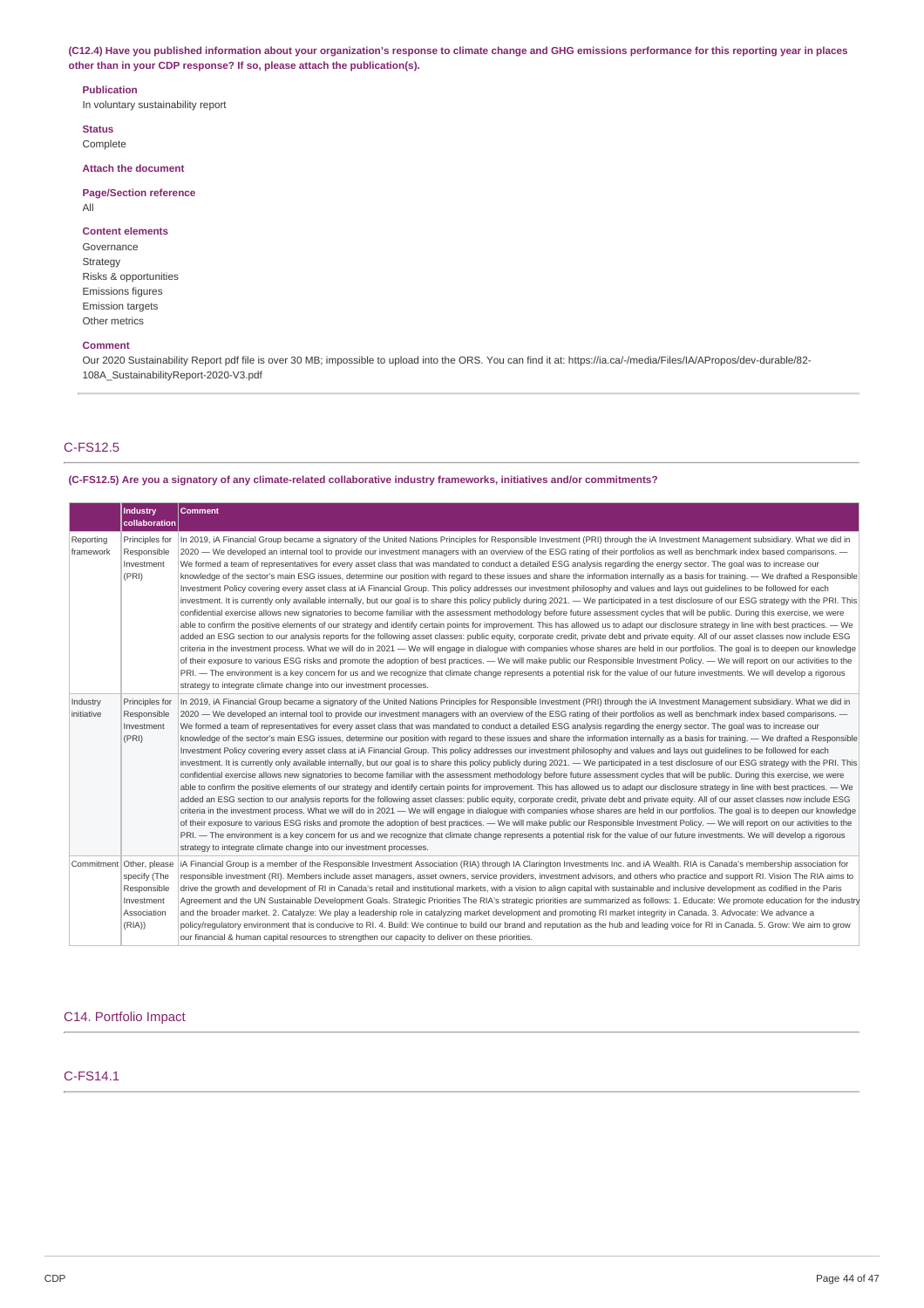### (C-FS14.1) Do you conduct analysis to understand how your portfolio impacts the climate? (Scope 3 portfolio impact)

|                                                            | We<br>conduct<br>analysis<br>on our<br>portfolio's<br>impact on<br>the<br>climate | Disclosure Comment<br>metric    |                                                                                                                                                                                                                                                                                                                                                                                                                                                                                                                                                                                                                                                                                                                                                                                                                                                                                                                                                                                                                                                                                                                                                                                                                                                                                                                                                                                                                                                                                                                                                                                                                                                                                                                                                                                                                                                                                                                                                                                                                                                                                                                                                                                                                                                                                                                                                                                                                                                                        |
|------------------------------------------------------------|-----------------------------------------------------------------------------------|---------------------------------|------------------------------------------------------------------------------------------------------------------------------------------------------------------------------------------------------------------------------------------------------------------------------------------------------------------------------------------------------------------------------------------------------------------------------------------------------------------------------------------------------------------------------------------------------------------------------------------------------------------------------------------------------------------------------------------------------------------------------------------------------------------------------------------------------------------------------------------------------------------------------------------------------------------------------------------------------------------------------------------------------------------------------------------------------------------------------------------------------------------------------------------------------------------------------------------------------------------------------------------------------------------------------------------------------------------------------------------------------------------------------------------------------------------------------------------------------------------------------------------------------------------------------------------------------------------------------------------------------------------------------------------------------------------------------------------------------------------------------------------------------------------------------------------------------------------------------------------------------------------------------------------------------------------------------------------------------------------------------------------------------------------------------------------------------------------------------------------------------------------------------------------------------------------------------------------------------------------------------------------------------------------------------------------------------------------------------------------------------------------------------------------------------------------------------------------------------------------------|
| Bank<br>lending<br>(Bank)                                  | $<$ Not<br>Applicable Applicable<br>$\overline{\phantom{a}}$                      | $<$ Not<br>$\overline{ }$       | <not applicable=""></not>                                                                                                                                                                                                                                                                                                                                                                                                                                                                                                                                                                                                                                                                                                                                                                                                                                                                                                                                                                                                                                                                                                                                                                                                                                                                                                                                                                                                                                                                                                                                                                                                                                                                                                                                                                                                                                                                                                                                                                                                                                                                                                                                                                                                                                                                                                                                                                                                                                              |
| Investing<br>(Asset<br>manager)                            | $<$ Not<br>Applicable<br>$\geq$                                                   | $<$ Not<br>Applicable<br>$\geq$ | <not applicable=""></not>                                                                                                                                                                                                                                                                                                                                                                                                                                                                                                                                                                                                                                                                                                                                                                                                                                                                                                                                                                                                                                                                                                                                                                                                                                                                                                                                                                                                                                                                                                                                                                                                                                                                                                                                                                                                                                                                                                                                                                                                                                                                                                                                                                                                                                                                                                                                                                                                                                              |
| Investing<br>(Asset<br>owner)                              | No, but we<br>plan to do<br>so in the<br>next two<br>years                        | $<$ Not<br>Applicable           | In the near future, we want to gain access to greenhouse gas (GHG) data to assess our portfolio's GHG exposure. Our goal is to fix a specific target that portfolio managers<br>will have to respect in order to invest only in companies that respect this emission target. What we did in 2020 - We developed an internal tool to provide our investment<br>managers with an overview of the ESG rating of their portfolios as well as benchmark index based comparisons. — We formed a team of representatives for every asset<br>class that was mandated to conduct a detailed ESG analysis regarding the energy sector. The goal was to increase our knowledge of the sector's main ESG issues,<br>determine our position with regard to these issues and share the information internally as a basis for training. - We drafted a Responsible Investment Policy covering every<br>asset class at iA Financial Group. This policy addresses our investment philosophy and values and lays out quidelines to be followed for each investment. It is currently only<br>available internally, but our goal is to share this policy publicly during 2021. — We participated in a test disclosure of our ESG strategy with the PRI. This confidential exercise<br>allows new signatories to become familiar with the assessment methodology before future assessment cycles that will be public. During this exercise, we were able to confirm<br>the positive elements of our strategy and identify certain points for improvement. This has allowed us to adapt our disclosure strategy in line with best practices. — We added<br>an ESG section to our analysis reports for the following asset classes: public equity, corporate credit, private debt and private equity. All of our asset classes now include ESG<br>criteria in the investment process. What we will do in 2021 - We will engage in dialoque with companies whose shares are held in our portfolios. The goal is to deepen our<br>knowledge of their exposure to various ESG risks and promote the adoption of best practices. - We will make public our Responsible Investment Policy. - We will report on<br>our activities to the PRI. - The environment is a key concern for us and we recognize that climate change represents a potential risk for the value of our future investments.<br>We will develop a rigorous strategy to integrate climate change into our investment processes. |
| Insurance<br>underwriting<br>(Insurance<br>company)        | N <sub>o</sub>                                                                    | $<$ Not<br>Applicable<br>$\geq$ |                                                                                                                                                                                                                                                                                                                                                                                                                                                                                                                                                                                                                                                                                                                                                                                                                                                                                                                                                                                                                                                                                                                                                                                                                                                                                                                                                                                                                                                                                                                                                                                                                                                                                                                                                                                                                                                                                                                                                                                                                                                                                                                                                                                                                                                                                                                                                                                                                                                                        |
| Other<br>products<br>and<br>services,<br>please<br>specify | Please<br>select                                                                  | $<$ Not<br>Applicable           |                                                                                                                                                                                                                                                                                                                                                                                                                                                                                                                                                                                                                                                                                                                                                                                                                                                                                                                                                                                                                                                                                                                                                                                                                                                                                                                                                                                                                                                                                                                                                                                                                                                                                                                                                                                                                                                                                                                                                                                                                                                                                                                                                                                                                                                                                                                                                                                                                                                                        |

### C-FS14.1c

### (C-FS14.1c) Why do you not conduct analysis to understand how your portfolio impacts the climate? (Scope 3 Category 15 "Investments" emissions or alternative **carbon footprinting and/or exposure metrics)**

It is still a work in progress. In the near future, we want to gain access to greenhouse gas (GHG) data to assess our portfolio's GHG exposure. Our goal is to fix a specific target that portfolio managers will have to respect in order to invest only in companies that respect this emission target. We always consider environmental footprint when we assess an investment risk. Our planet comprises a delicate balance and we wish to contribute positively through our investments.

# C-FS14.3

#### **(C-FS14.3) Are you taking actions to align your portfolio to a well below 2-degree world?**

|                                                            | <b>We are taking</b><br>actions to<br>align our<br>portfolio to a<br>well below 2-<br>degree world | Please explain                                                                                                                                                                                                                                                                                                                                                                                                                                                                                                                                                                                                                                                                                                                                                                                                                                                         |
|------------------------------------------------------------|----------------------------------------------------------------------------------------------------|------------------------------------------------------------------------------------------------------------------------------------------------------------------------------------------------------------------------------------------------------------------------------------------------------------------------------------------------------------------------------------------------------------------------------------------------------------------------------------------------------------------------------------------------------------------------------------------------------------------------------------------------------------------------------------------------------------------------------------------------------------------------------------------------------------------------------------------------------------------------|
| Bank<br>lending<br>(Bank)                                  | $<$ Not<br>Applicable>                                                                             | <not applicable=""></not>                                                                                                                                                                                                                                                                                                                                                                                                                                                                                                                                                                                                                                                                                                                                                                                                                                              |
| Investing<br>(Asset<br>manager)                            | $<$ Not<br>Applicable>                                                                             | <not applicable=""></not>                                                                                                                                                                                                                                                                                                                                                                                                                                                                                                                                                                                                                                                                                                                                                                                                                                              |
| Investing<br>(Asset<br>owner)                              | Yes                                                                                                | As a signatory of the United Nations supported Principles for Responsible Investment (PRI) through the iA Investment Management subsidiary. In accordance with the PRI, we are<br>committed to: 1. Incorporating ESG factors in our investment processes. 2. Being active owners by voting in accordance with our ESG values. 3. Encouraging the companies in which<br>we invest to operate responsibly and appropriately disclose their ESG initiatives. 4. Promoting adoption of the PRI. 5. Working with industry members to improve ESG practices. 6.<br>Reporting on our ESG activities and progress in implementing the PRI. In addition, over the next year, the company will assess its existing climate change risk disclosures and then<br>develop a plan to implement the recommendations of the Taskforce on Climate-related Financial Disclosures (TCFD). |
| Insurance<br>underwriting<br>(Insurance<br>company)        | No                                                                                                 |                                                                                                                                                                                                                                                                                                                                                                                                                                                                                                                                                                                                                                                                                                                                                                                                                                                                        |
| Other<br>products<br>and<br>services,<br>please<br>specify | Not applicable                                                                                     |                                                                                                                                                                                                                                                                                                                                                                                                                                                                                                                                                                                                                                                                                                                                                                                                                                                                        |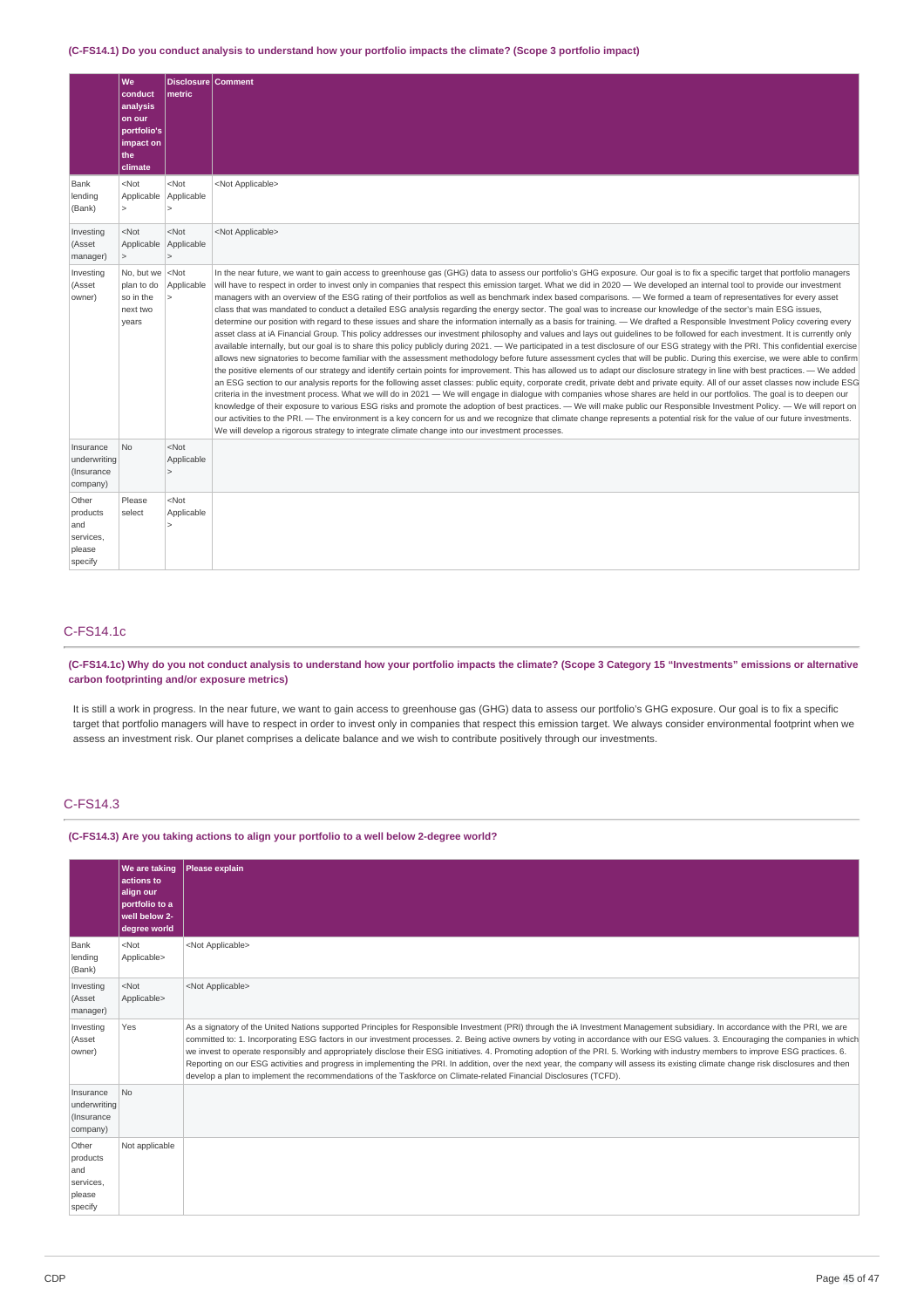### C-FS14.3a

## (C-FS14.3a) Do you assess if your clients/investees' business strategies are aligned to a well below 2-degree world?

|                                                                | lwe<br>assess<br>alignment                        | Please explain                                                                                                                                                                                                                                                                                                                                                                                                                                                                                                                                                                                                                                                       |
|----------------------------------------------------------------|---------------------------------------------------|----------------------------------------------------------------------------------------------------------------------------------------------------------------------------------------------------------------------------------------------------------------------------------------------------------------------------------------------------------------------------------------------------------------------------------------------------------------------------------------------------------------------------------------------------------------------------------------------------------------------------------------------------------------------|
| Bank<br>lending<br>(Bank)                                      | $<$ Not<br>Applicable<br>$\overline{\phantom{0}}$ | <not applicable=""></not>                                                                                                                                                                                                                                                                                                                                                                                                                                                                                                                                                                                                                                            |
| Investing<br>(Asset<br>manager)                                | $<$ Not<br>Applicable<br>$\overline{ }$           | <not applicable=""></not>                                                                                                                                                                                                                                                                                                                                                                                                                                                                                                                                                                                                                                            |
| Investing<br>(Asset<br>owner)                                  |                                                   | Yes, for all Please refer to points 3 and 4 of the PRI below. As a signatory of the United Nations supported Principles for Responsible Investment (PRI) through our iA Investment Management<br>subsidiary, we are committed to: 1. Incorporating ESG factors in our investment processes. 2. Being active owners by voting in accordance with our ESG values. 3. Encouraging the<br>companies in which we invest to operate responsibly and appropriately disclose their ESG initiatives. 4. Promoting adoption of the PRI. 5. Working with industry members to improve ESG<br>practices. 6. Reporting on our ESG activities and progress in implementing the PRI. |
| Insurance<br>underwriting Applicable<br>(Insurance<br>company) | $<$ Not                                           | <not applicable=""></not>                                                                                                                                                                                                                                                                                                                                                                                                                                                                                                                                                                                                                                            |
| Other<br>products<br>and<br>services,<br>please<br>specify     | $<$ Not<br>Applicable                             | <not applicable=""></not>                                                                                                                                                                                                                                                                                                                                                                                                                                                                                                                                                                                                                                            |

### C-FS14.3b

### **(C-FS14.3b) Do you encourage your clients/investees to set a science-based target?**

|                                                            | We encourage<br>clients/investees<br>to set a science-<br>based target | Please explain                                                                                                                                                                                                                                                                                                                                                                                                                                                                                                                                                                                                                                          |
|------------------------------------------------------------|------------------------------------------------------------------------|---------------------------------------------------------------------------------------------------------------------------------------------------------------------------------------------------------------------------------------------------------------------------------------------------------------------------------------------------------------------------------------------------------------------------------------------------------------------------------------------------------------------------------------------------------------------------------------------------------------------------------------------------------|
| Bank<br>lending<br>(Bank)                                  | <not applicable=""></not>                                              | <not applicable=""></not>                                                                                                                                                                                                                                                                                                                                                                                                                                                                                                                                                                                                                               |
| Investing<br>(Asset<br>manager)                            | <not applicable=""></not>                                              | <not applicable=""></not>                                                                                                                                                                                                                                                                                                                                                                                                                                                                                                                                                                                                                               |
| Investing<br>(Asset<br>owner)                              | Yes, for all                                                           | Please refer to points 3 and 4 of the PRI below. As a signatory of the United Nations supported Principles for Responsible Investment (PRI) through our iA Investment Management<br>subsidiary, we are committed to: 1. Incorporating ESG factors in our investment processes. 2. Being active owners by voting in accordance with our ESG values. 3. Encouraging<br>the companies in which we invest to operate responsibly and appropriately disclose their ESG initiatives. 4. Promoting adoption of the PRI. 5. Working with industry members to<br>improve ESG practices. 6. Reporting on our ESG activities and progress in implementing the PRI. |
| Insurance<br>underwriting<br>(Insurance<br>company)        | <not applicable=""></not>                                              | <not applicable=""></not>                                                                                                                                                                                                                                                                                                                                                                                                                                                                                                                                                                                                                               |
| Other<br>products<br>and<br>services,<br>please<br>specify | <not applicable=""></not>                                              | <not applicable=""></not>                                                                                                                                                                                                                                                                                                                                                                                                                                                                                                                                                                                                                               |

### C15. Signoff

# C-FI

(C-FI) Use this field to provide any additional information or context that you feel is relevant to your organization's response. Please note that this field is optional **and is not scored.**

N/A

# C15.1

**(C15.1) Provide details for the person that has signed off (approved) your CDP climate change response.**

|       | Job title                                     | Corresponding job category |
|-------|-----------------------------------------------|----------------------------|
| Row 1 | Head of Investor Relations and Public Affairs | Public affairs manager     |